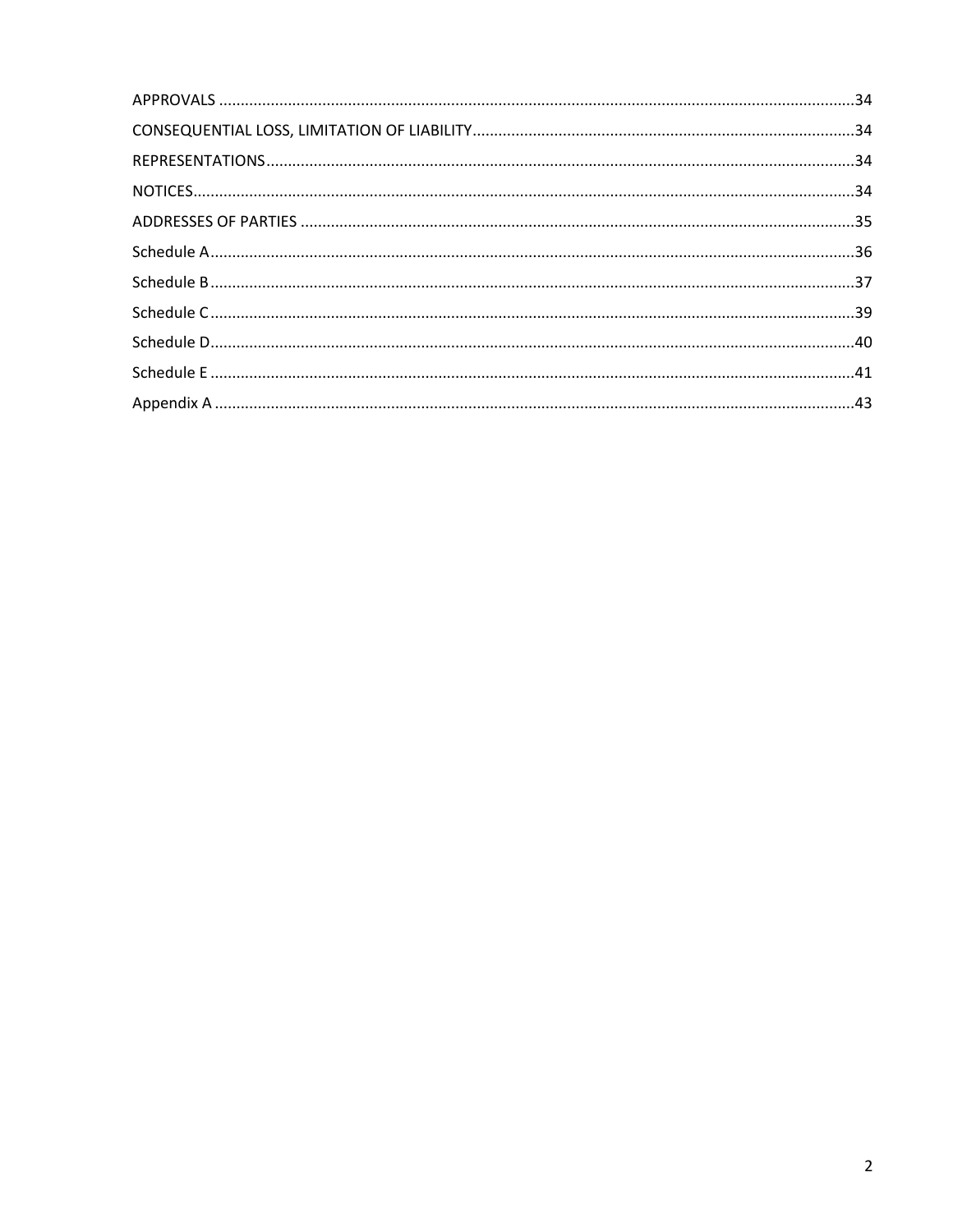This AGREEMENT made on \_\_\_\_\_\_\_\_ day of \_\_\_\_\_\_\_\_\_ Two Thousand Twenty Two at between OIL AND NATURAL GAS CORPORATION LTD., a company incorporated under the Companies Act 1956, having its Registered Corporate Office at Deendayal Urja Bhawan, 5 Nelson Mandela Marg, Vasant Kunj New Delhi 110070, and one of its Asset Offices at \_\_\_\_\_\_Asset,\_\_\_\_\_\_, (Name of State) hereinafter referred to as "SELLER" or "ONGC" (which expression shall, where the context so requires or admits of, be deemed to include its successors or assignees) of the ONE PART and M/s.\_\_\_\_\_ (Name of consumer) {a Pvt. Ltd. company/a Ltd. company/ proprietary firm/partnership firm, etc. as the case may be}, having its office at \_\_\_\_\_\_\_\_ {address of the consumer}, hereinafter called "BUYER" (which expression where the context so requires or admits of, be deemed to include its successors or assignees) of the OTHER PART.

Whereas the BUYER desires to purchase and receive "NATURAL GAS" from the SELLER as per their Bid Acknowledgement No \_\_\_\_\_\_\_\_\_\_\_and the SELLER agrees to sell and deliver to the BUYER Natural gas as produced in its natural state or after stripping of heavier components for other uses, obtained from \_\_\_\_\_\_\_\_\_\_\_\_ (Name of field) of SELLER delivered at ONGC Installation <Name of Installation to be inserted>, Dist. \_\_\_\_\_\_\_, (Name of State) for the purpose of ---------- <usage of gas> in the facilities of the BUYER located near \_\_\_\_\_\_\_\_\_Field in the state of \_\_\_\_\_\_\_\_\_ on the terms and conditions stated in the Bid document for the \_\_\_\_field and terms and conditions stated here under which have been mutually agreed upon between the SELLER and the BUYER.

### **NOW THIS DEED WITNESSES AS FOLLOWS,**

### **Article 01**

### **DEFINITIONS AND INTERPRETATIONS**

<span id="page-2-0"></span>The following words shall have the meaning assigned against each one of them respectively in the AGREEMENT, unless otherwise stated:-

01.01."Time" shall be stated in "Hours" and shall mean `Indian Standard Time'.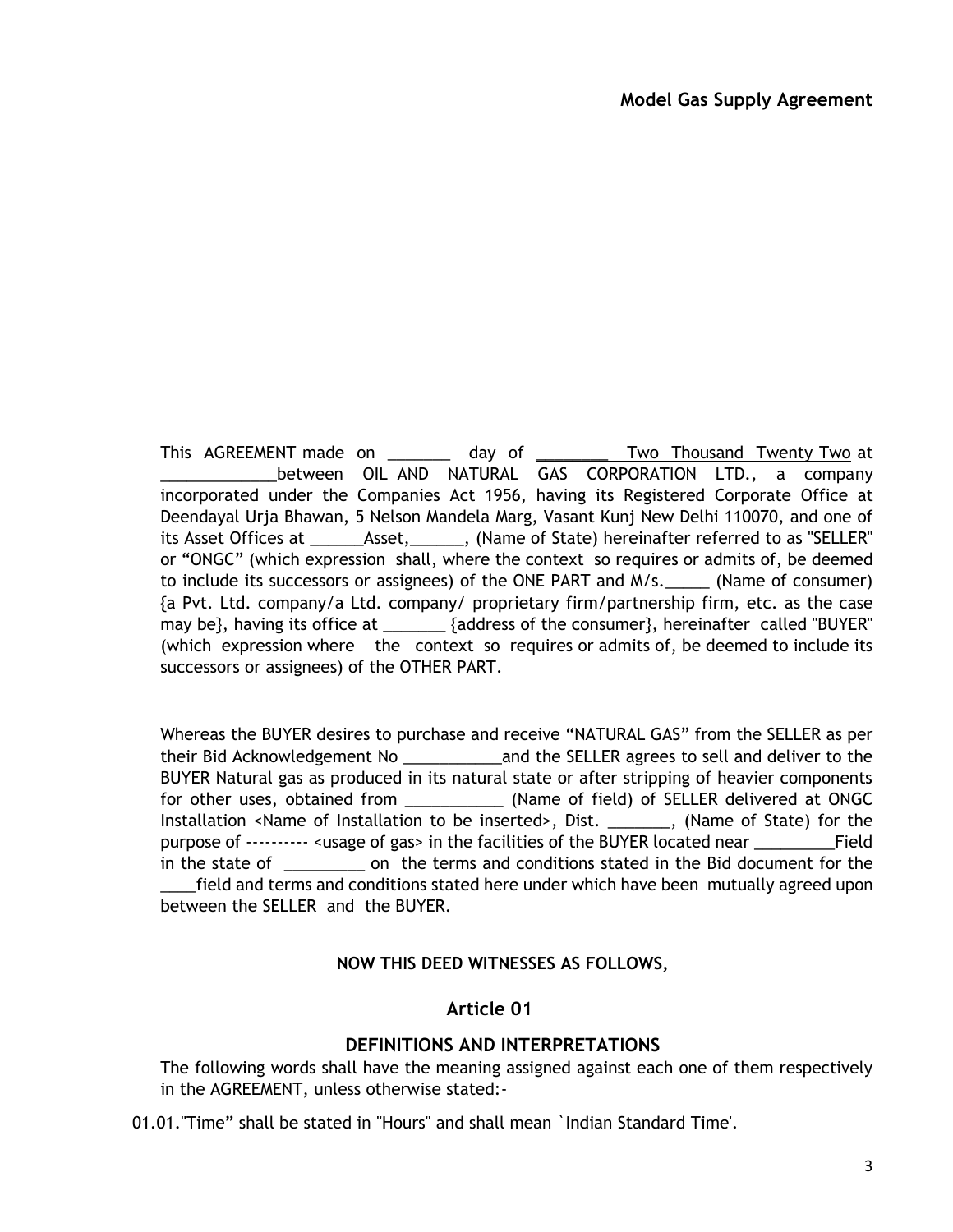- 01.02."Day" means a period of twenty-four (24) consecutive hours beginning and ending at 0600 hours and reference date for any such day shall be the date on which such day starts at 0600 hours.
- 01.03."Week" means a period of Seven (7) consecutive days beginning 0600 hours from a day.
- 01.04."First Fortnight" means a period commencing at 0600 hours on first day of Month and ending on 0600 hours on sixteenth day of the Month and a "Second Fortnight" means a period commencing at 0600 hours on sixteenth day of the Month to 0600 hours on the first day of the succeeding calendar month.
- 01.05."Month" means the period beginning at 0600 hrs. on the first day of a calendar month and ending at 0600 hrs. on the first day of the succeeding calendar month.
- 01.06."Year" means period of 365 (Three hundred and sixty five) consecutive days or 366 (Three hundred sixty six) consecutive days when such period includes a twenty-ninth (29th) day of February.
- 01.07."Financial Year" means year starting from 1st April of any calendar year to ending on 31st March of the next succeeding calendar year; In case the delivery of gas commences any time during the year, the first Financial Year will be considered from the date of delivery commencement to 31st March of the next succeeding year. In case the delivery of gas ends any time during the year (before 31st March), the last Financial Year will be considered from 1st April of a year to the last date of delivery.
- 01.08."Year", "Month" and "Day" wherever used in this Agreement imply that of Gregorian Calendar.
- 01.09."Affiliate" has the meaning ascribed to it in Article [16.02.](#page-19-2)
- 01.10."Agreement" means the term and conditions set out in this Agreement, [Schedule A](#page-35-0)[,](#page-35-1) [Schedule B,](#page-35-1) [Schedule C,](#page-38-0) [Schedule D](#page-39-0) and [Schedule E;](#page-40-0) and Appendices.
- 01.11."AGA" means American Gas Association.
- 01.12."ASTM" means the American Society of Testing Materials and "ANSI" means American National Standard Institute;
- 01.13."Annual Contract Quantity" (ACQ) has the meaning ascribed to it in Article [05.02;](#page-8-1)
- 01.14."Annual Shortlifted Quantity" has the meaning ascribed to it in Article [06.02;](#page-9-1)
- 01.15."Contract Gas Price" means the price to be paid by the BUYER to the SELLER for one MMBTU of Sellers Gas delivered by the SELLER to the BUYER hereunder as set forth in [Schedule B;](#page-36-0)
- 01.16."Cubic Metre" or "Standard Cubic Metre" or "SCM" means the volume of GAS which occupies one (1) cubic metre of space when such GAS is at a temperature of 15 $\degree$ C and at an absolute pressure of 1.0332 Kg/Cm<sup>2</sup> (1.01325 bar);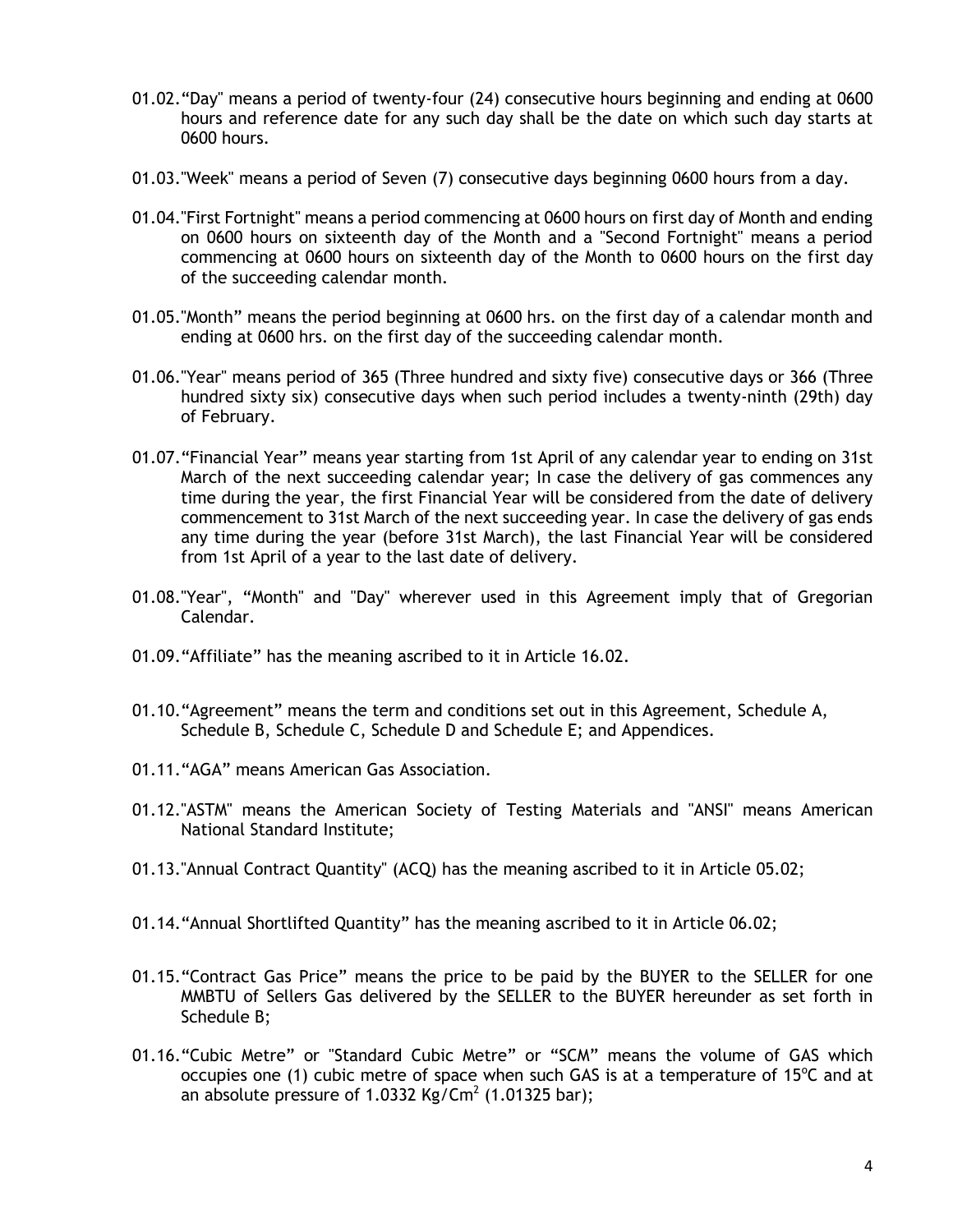- 01.17."Daily Contracted Quantity" (DCQ) has the meaning ascribed to it in Article [05.01.01](#page-8-2)
- 01.18."Delivery Point" means the point at which the Parties agree deliveries of Seller's Gas shall be made under this Agreement as set forth in Article [04.01](#page-6-3) and [04.06;](#page-7-0)
- 01.19."Delivery Commencement Date" means the date for the commencement of deliveries of SELLER's Gas hereunder as set forth in Article [02.01](#page-6-4) and [Schedule A](#page-35-0) of this Agreement;
- 01.20."Due Date" has the meaning as ascribed to in Article [14.02](#page-17-0) of this Agreement;
- 01.21."Expiry Date" means the date on which the Term of this Agreement expires as set forth in [Schedule A;](#page-35-0)
- 01.22."Outside Expert Committee" has the meaning ascribed to it in [Article 17](#page-20-1) of this Agreement;
- 01.23."Offtake Window" means a period of 90 days, from \_\_\_\_\_<the ONGC's readiness date or Date of NOA, whichever is later>, which would be provided to the Buyer to start off-take of gas. During the offtake window, Seller and Buyer may mutually agree for a start date for gas offtake. During such period, Seller shall have no obligation to supply Gas (or liability for failure to supply Gas) and Buyer shall have no obligation to take Gas (or liability for failure to take Gas) under [Article 06.](#page-9-2)
- 01.24."Gas" means any dry gas, wet gas, all gaseous hydrocarbons or mixture of hydrocarbons and other gases like Nitrogen, carbon-di-oxide, and substances contained therein including sulphur, but excluding helium which are produced from oil, gas, gas condensate wells and also including residue gas remaining after fractionation or extraction of liquid hydrocarbons from gas at Standard Conditions;
- 01.25."Gross Heating Value" or "Gross Calorific Value", ("GCV") of Gas per SCM means that quantity of heat in Kilocalories evolved by combustion at constant pressure of 1 SCM of Gas with air and temperature of gas, air and the products of combustion cooled to initial temperature and all water formed by combustion reaction remaining in liquid state;
- 01.26."Invoice" means & includes a document containing calculations sent by SELLER to BUYER pursuant to Article [14.01.](#page-16-2)
- 01.27."Kilocalories" shall mean the amount of heat required to raise the temperature of one (1) kilogram of water from 14.5 degree Centigrade to 15.5 degree Centigrade at a pressure of 1 atmosphere at sea level.
- 01.28."Laws, Regulations and Orders" means the Central, State and local laws of India and all orders, ordinances, rules, regulations, decrees, policies, judicial decisions, notifications or similar directives issued by any executive, legislative, judicial or administrative entity or authority having jurisdiction on the issue or any person purporting to act in such capacity in accordance with which the Buyer and/or the Seller are accustomed and/or required to comply;
- 01.29."MCF" means one thousand (1,000) SCF of Gas;
- 01.30."MCM" means one thousand (1,000) SCM of Gas;
- 01.31."Measurement Point" shall mean the point where the flanges connect the Seller's sales measuring equipment to the Buyer's Pipeline;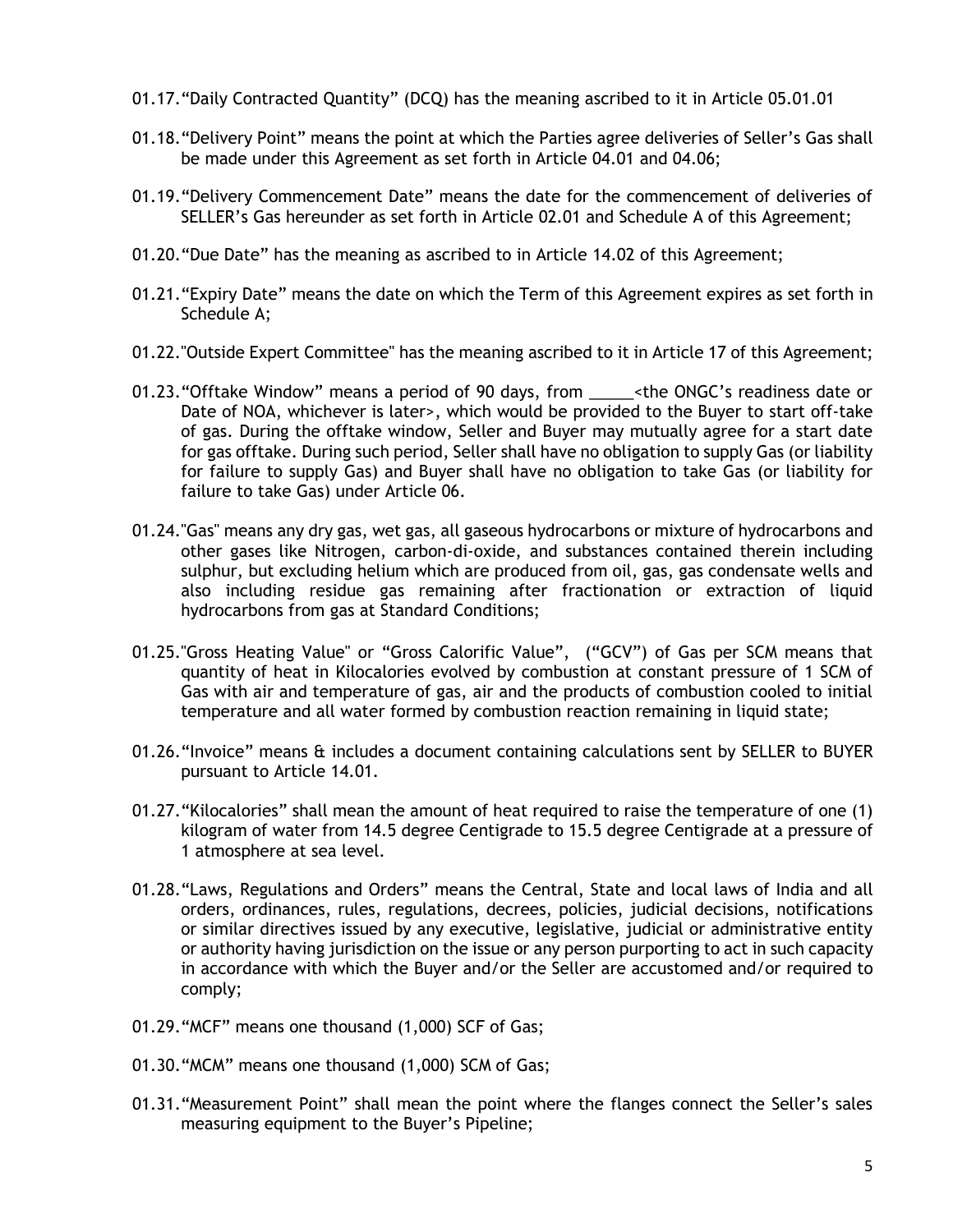- 01.32."Million Kilo Calories" or "MKCal" means one million Kilo Calories;
- 01.33."MMBTU" means one million (1,000,000) British thermal units (BTU);
- 01.34."Monthly Minimum Guaranteed Off-take (MMGO)" has the meaning ascribed to it Article [06.01;](#page-9-3)
- 01.35."MMSCF" means one million (1,000,000) Standard Cubic Feet of Gas;
- 01.36."MMSCM" means million (1,000,000) Standard Cubic Meter of Gas;
- 01.37."MPMS" means Manual of Petroleum Measurement Standards published by the American Petroleum Institute;
- 01.38."Net Heating Value" or Net Calorific Value of Gas per SCM means that the quantity of heat in Kilocalories evolved by complete combustion, at a constant pressure, of one (1) standard cubic metre of GAS with air and with the temperature of GAS, air and products of combustion at fifteen (15) degree Celsius and all the water formed by combustion reaction remaining in the vapour state.
- 01.39."Party" means BUYER or SELLER and "Parties" means both BUYER and SELLER;
- 01.40. 'Producing Areas' means those petroleum accumulation described in the [Schedule A](#page-35-0) of this Agreement which Seller shall produce and supply and Buyer shall purchase Seller's Gas hereunder;
- 01.41."PSIA" means a unit of pressure expressed in pounds per square inch absolute;
- 01.42."PSIG" means a unit of pressure expressed in pounds per square inch gauge;
- 01.43."Quantity" has the meaning ascribed to it in [Article 05;](#page-8-3)
- 01.44."Quarter" means the period of time commencing at 06:00 hours on January 1, April 1, July 1 and October 1 and expiring at 06:00 hours on the first day of the next succeeding calendar quarter;
- 01.45."Additional claim period" has the meaning ascribed to it in Article [06.08;](#page-10-0)
- 01.46."SCF" means standard cubic foot of Gas;
- 01.47."SCM" means standard cubic meter of Gas;
- 01.48. "Security Deposit" means the irrevocable Letter of Credit (L/C) or Unconditional irrevocable Bank Guarantees (BGs) of requisite amount, submitted by the Buyer during the bidding process.
- 01.49."Seller's Gas" means Gas produced by the Seller from the Producing Areas for delivery and sale to Buyer hereunder;
- 01.50. "Sellers Shortfall Gas" has the meaning ascribed to it in Article [06.03;](#page-9-4)
- 01.51."Specifications" means the specifications for Seller's Gas set forth in [Schedule C;](#page-38-0)
- 01.52."Supplementary Invoice" means and includes a document containing calculations sent by SELLER to BUYER specifying: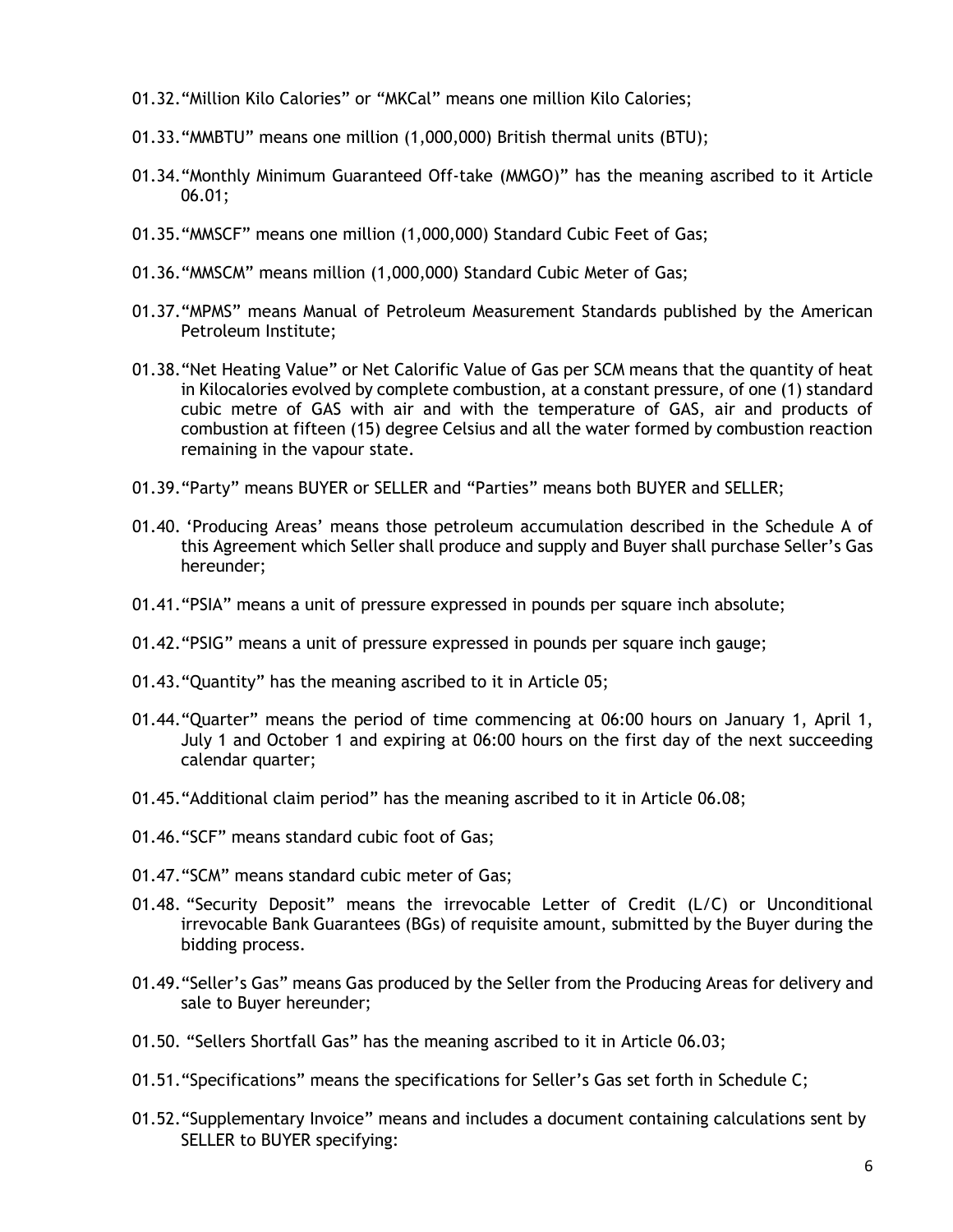- i. the calculations of charges due from BUYER to SELLER under this Agreement for any previous Billing Period(s), and
- ii. any other adjustment
- 01.53."Term" has the meaning ascribed to it in Article [02.01;](#page-6-4)
- 01.54.All references herein to persons shall where the context admits be deemed to include bodies corporate, unincorporated associations and partnerships.
- 01.55.Unless the context requires otherwise, in this Agreement:
	- a) The headings are for convenience only and shall be ignored in construing this Agreement;
	- b) The singular includes the plural and vice versa;
	- c) References in Articles, Schedules and Annexures are, unless this context otherwise requires, references to Articles of, Schedules of, and Annexures to, this Agreement;
	- d) In carrying out its obligations and duties and exercising its rights under this Agreement each Party shall have an implied obligation to act in good faith; and
	- e) The word "including" means "including without limitation".

### **Article 02**

### **TERM**

- <span id="page-6-5"></span><span id="page-6-4"></span><span id="page-6-0"></span>02.01. This Agreement shall commence and be effective from \_\_\_\_\_ <Date of actual commencement or 15 days before expiry of offtake window, whichever is earlier> and the term of this Agreement shall be for \_\_\_ (in words) years <to be inserted field specific> from such date, unless terminated earlier.
- 02.02.BUYER shall make arrangement for receiving Gas from ONGC's installation to their factory/premises within the offtake window of 90 (Ninety) days from the date of ONGC readiness or NOA, whichever is later.

### **Article 03**

### **EXTENSION OF TERM OF AGREEMENT**

<span id="page-6-1"></span>03.01.The Agreement will be valid till the Term of the Agreement as stipulated in Article [02.01](#page-6-4) and may be extended further on mutually agreed basis subject to availability of gas and ONGC's ability to supply. The Agreement will be reviewed for extension 06 months before expiry and extension, if agreed, would be upto a maximum period of further 2 years from the contract expiry.

# **Article 04**

# **DELIVERY POINT AND PRESSURE OF GAS**

<span id="page-6-3"></span><span id="page-6-2"></span>04.01.GAS shall be delivered to the BUYER at a Gas Metering Station located at SELLER's premises at <Name of installation to be inserted>. Gas will be transported from the downstream flange of the pipeline at the outlet of the GAS metering station, hereinafter referred to as the "Delivery Point", by means of Pipeline/dedicated pipeline/ cascade mode to be provided and maintained by the BUYER.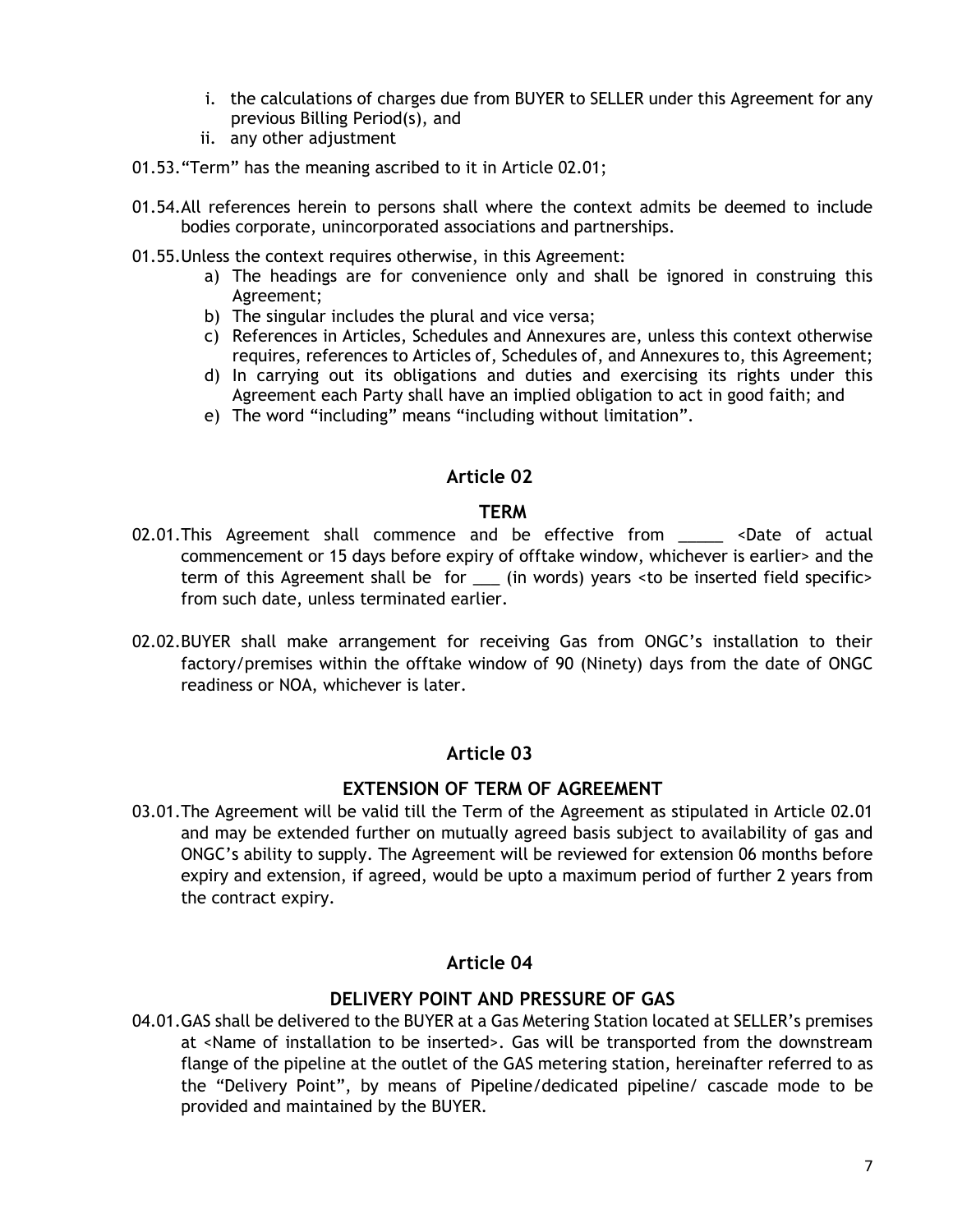- 04.02.The SELLER shall maintain the "Gas Metering Station" constructed by the SELLER.
- 04.03.The BUYER shall make all proper and adequate arrangement for receiving GAS at the outlet of Gas Metering Station at his own risk and cost. Should any defect in the BUYER's intake arrangement arise, the same shall be rectified by the BUYER. The SELLER shall have an option but no obligations to stop supply of GAS as soon as any defect is noticed in the BUYER's intake arrangements.

Notwithstanding anything contained in the Agreement, the BUYER shall be liable to pay for Monthly Minimum Guaranteed Off-take of GAS as per provisions of [Article 06](#page-9-2) hereinafter to the SELLER on account of any defect whatsoever in the BUYER's intake arrangement.

04.04. The Gas pipeline/ dedicated pipeline/ cascade infrastructure from the Delivery Point shall be owned/arranged and maintained by the BUYER at his own risk and cost, in accordance with the natural gas pipeline safety and statutory regulations in force. The BUYER shall indemnify SELLER against any liabilities, causes, expenses, damages or losses as referred to in Article [24.01](#page-28-4) herein.

Provided further that the SELLER shall have no liability whatsoever for any claims/damage/loss arising out of any accident due to bursting/leakage/ any other damage to the BUYER's pipeline gas off-take infrastructure for whatever reason. The BUYER shall be strictly liable for any such accident and shall indemnify and hold harmless the SELLER against any liability whatsoever arising out of any claim / damages / loss arising out of accident due to bursting / leakage / any other damage to the BUYER's pipeline for whatsoever reason.

- 04.05.BUYER is required to follow prevalent Standards applicable for laying of his transportation pipeline from ONGC's installation to BUYER's premises and shall submit a compliance report to SELLER before commencement of Gas supply. Prior to commencement of gas supply to Buyer, Buyer is required to submit the required statutory clearances.
- <span id="page-7-0"></span>04.06.For effecting delivery of GAS, the SELLER shall maintain at its own risk and cost, the piping control and regulation and metering equipment in the aforesaid Gas Metering Station located at Seller's premises at<Name of installation to be inserted>. Prior to commencement of gas supply to Buyer, the GAS metering equipment is to be jointly calibrated by Seller & Buyer.
- 04.07.Title of "GAS" shall pass from the SELLER to the BUYER at the Delivery Point. The Delivery Point shall be at the downstream flange of the pipeline at the outlet of the Gas Metering station.
- 04.08.The SELLER shall, under the normal circumstances of supply of GAS and normal off-take by the BUYER and other consumers, make endeavour to maintain a gauge pressure as available at the Delivery Point as set forth in [Schedule A](#page-35-0) attached.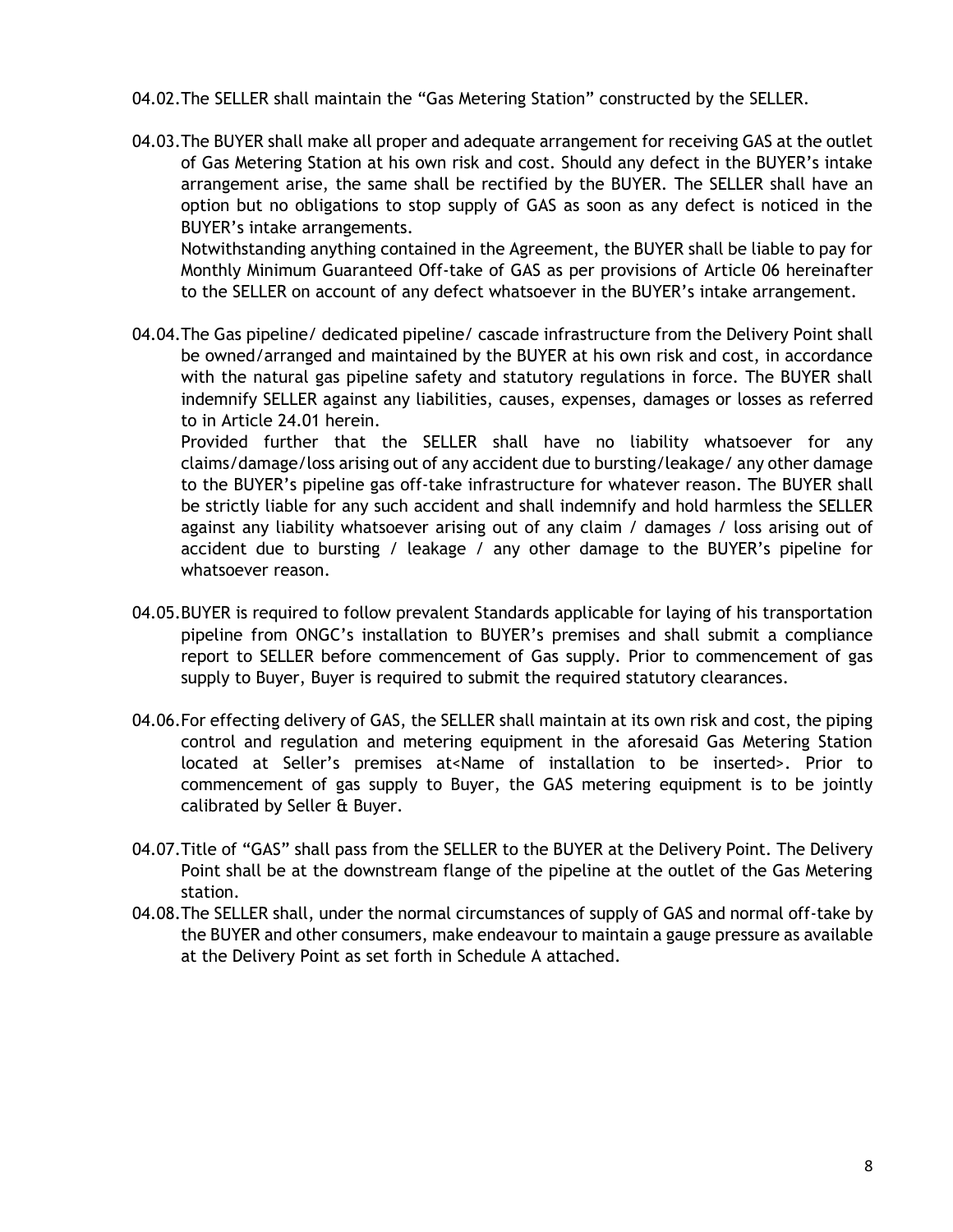### **Article 05**

### **DAILY CONTRACTED QUANTITY (DCQ) & NOMINATIONS**

- <span id="page-8-4"></span><span id="page-8-3"></span><span id="page-8-0"></span>05.01.Subject always to availability of gas and SELLER's ability to supply gas to the BUYER, the SELLER agrees to sell and deliver the gas at the aforesaid Delivery Point to the BUYER, as provided here under and as set forth in [Schedule D](#page-39-0) of the agreement:
- <span id="page-8-2"></span>05.01.01.The Daily Contracted Quantity of gas is < to be inserted Field specific SCMD>.
- <span id="page-8-1"></span>05.02.The sum of Daily Contracted quantity (DCQ) in any Financial Year shall be the Annual Contracted Quantity (ACQ).
- 05.03.There could be a maximum of 10% variation on either side on an hourly basis from the average hourly rate.
- 05.04.Commissioning period of Ninety (90) days shall be provided to the Buyer, which would start from the date of actual commencement of gas supply. If the gas supply commences before the expiry of the Off-take window, the off-take window period will end and the commissioning period of 90 days will start from the date of commencement of gas supply.
- 05.04.01.During this commissioning period, Buyer shall prepare and provide to Seller a monthly quantity of Gas at Delivery Point based on Buyer's off-take plan, prior to the 20th day of each month. At the start of the commissioning period, in case the gas off-take is to start after 20<sup>th</sup> day of any month, Buyer shall provide the Buyer's off-take plan for the ensuing month before the start of gas off-take. Further, Buyer shall provide Seller with a detailed schedule of Buyer's daily nominations for deliveries of Seller's Gas in the immediate following month ("Daily Contract Quantity"), that Buyer must take or nevertheless pay for Monthly Minimum Guaranteed Off-take (MMGO) charges under [Article 06.](#page-9-2)
- 05.04.02. Such nomination (DCQ) provided by the buyer should be a minimum of 50% of the allotted gas quantity specified under Article [05.01](#page-8-4) for the first Ninety (90) days from the actual commencement of gas off-take by the buyer.
- <span id="page-8-5"></span>05.04.03. In case buyer fails to provide nominations to the seller by  $20<sup>th</sup>$  day of any month/before start of gas off-take, then 50% of quantity as specified under Article [05.01](#page-8-4) would be considered as Buyer's nomination for the immediate following month.
- 05.04.04.During the first Ninety (90) days from the actual commencement of gas off-take by the buyer, the minimum Take or Pay obligations as per [Article 06](#page-9-2) shall be applicable based on DCQ provided by the Buyer to the Seller or as per Article [05.04.03.](#page-8-5)
- 05.05.One month (30 days) prior to the completion of commissioning period and for subsequent period, before 20<sup>th</sup> day of each month during the Term, Seller shall convey Buyer a detailed schedule of Seller's daily nominations and deliveries of Seller's Gas for the following month ("Daily Contract Quantity") based on applicable Seller's Production Plan. Seller's daily nominations herein shall establish the 'Daily Contract Quantity', hereinafter called DCQ that Buyer must take or nevertheless pay for Monthly Minimum Guaranteed Off-take (MMGO) charges under [Article 06](#page-9-2) herein and such nominations shall be binding on the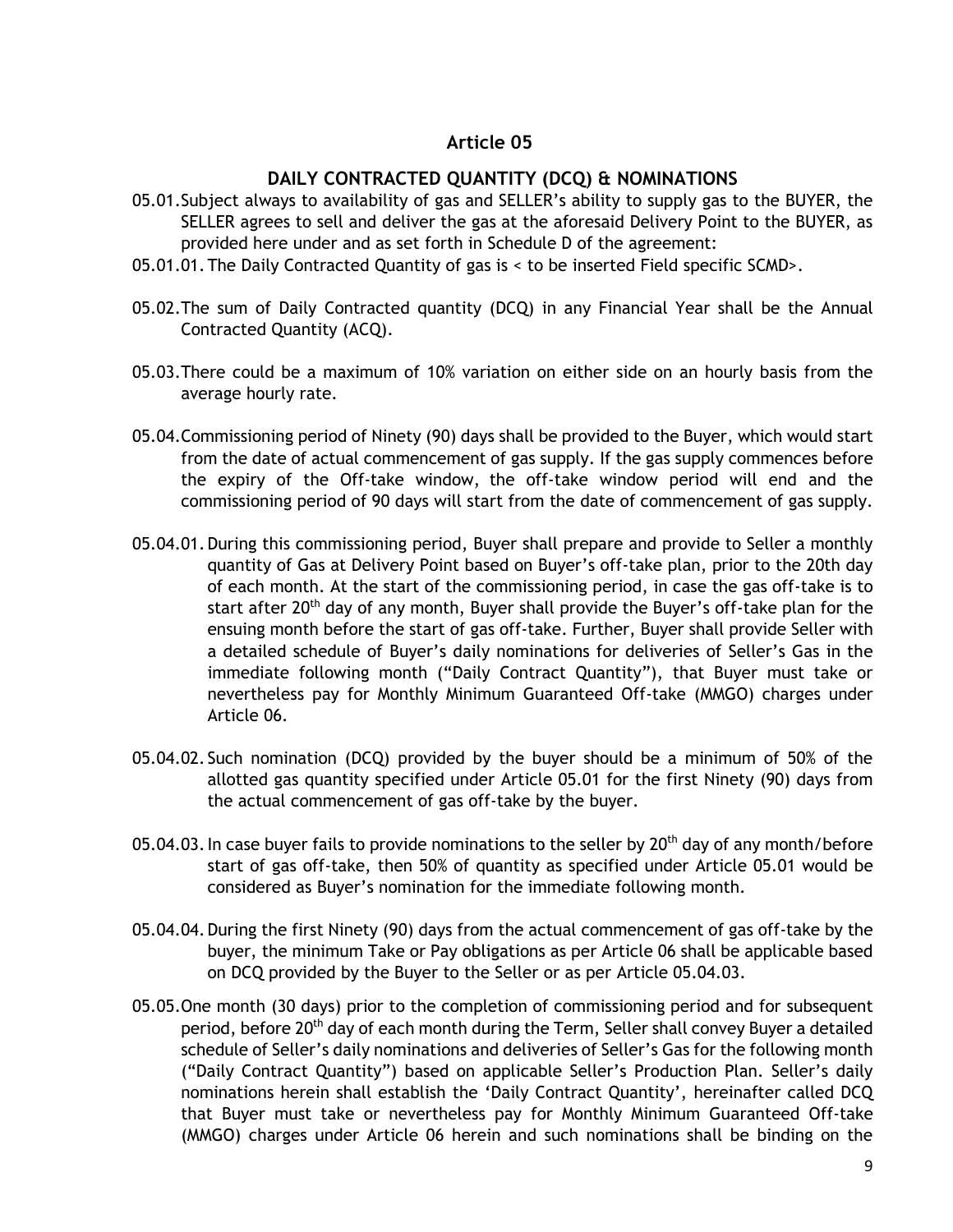Buyer. The total quantity of Buyer's nomination (during first 90 days) / Seller's nomination (After 90 days from start of drawl) in the 12 Monthly Contract Quantities in Financial Year shall be the 'Annual Contract Quantity' (ACQ).

### **Article 06**

# **MINIMUM TAKE OR PAY OBLIATIONS**

- <span id="page-9-3"></span><span id="page-9-2"></span><span id="page-9-0"></span>06.01.After commencement of actual gas off-take, BUYER shall pay to the SELLER the higher of the following:
	- a. Price for the actual quantity of gas off-taken by BUYER or
	- b. An amount equal to 80% of the adjusted Monthly Contracted Quantity (MCQ) on the basis of the DCQ, i.e., the Monthly Minimum Guaranteed Off-take (MMGO) charges. (under provisions of [Article 05\)](#page-8-3)

In determining the adjusted Monthly Contracted Quantity for any month, the following deductions shall be made from the Monthly Contracted Quantity (MCQ) for such month (DCQ multiplied by number of days in any month):

- i) Any quantity of Sellers Shortfall Gas(If in any month the Seller fails to supply 80% of the Monthly Contracted Quantity the difference between the quantity of the Gas supplied by the Seller and 80% of the 'Monthly Contracted Quantity' shall be classified as "Sellers Shortfall Gas" on monthly basis;
- ii) Quantity not accepted due to Force Majeure as per the [Article 12;](#page-15-1)
- iii) Quantity not taken due to Scheduled Outage pursuant to [Article 09;](#page-12-3)
- iv) Quantity not taken due to gas not conforming to quality as per [Article 08](#page-12-4) and [Schedule C.](#page-38-0)

Provided, however, that in case gas available with SELLER is less than MMGO and Buyer offtakes entire gas available, then BUYER shall pay only for the actual supply.

Parties agree that the provision of Minimum Take or Pay Obligation will not be applicable during the offtake window period.

- <span id="page-9-1"></span>06.02.The Monthly Minimum Guaranteed Off-take (MMGO) charges would be adjusted on Financial Year basis and it would be 80% of the 'Adjusted Annual Contracted Quantity' (AACQ). Adjustment of Annual Shortlifted Quantity (80% of AACQ less actual supplies during the Financial Year), if any, shall be made based on weighted average price of gas for that Financial Year.
- <span id="page-9-4"></span>06.03.In determining the Adjusted Annual Contracted Quantity (AACQ) for any Financial Year, the following deductions shall be made from, the Annual Contracted Quantity for such Financial Year:
	- i) Any quantity of Sellers Shortfall Gas (If in any Financial Year the Seller fails to supply 80% of the Annual Contracted Quantity the difference between the quantity of the Gas supplied by the Seller and 80% of the 'Annual Contracted Quantity' shall be classified as "Sellers Shortfall Gas" on annual basis;
	- ii) Quantity not accepted due to Force Majeure as per the [Article 12;](#page-15-1)
	- iii) Quantity not taken due to Scheduled Outage pursuant to [Article 09;](#page-12-3)
	- iv) Quantity not taken due to gas not conforming to quality as per [Article 08](#page-12-4) and [Schedule C.](#page-38-0)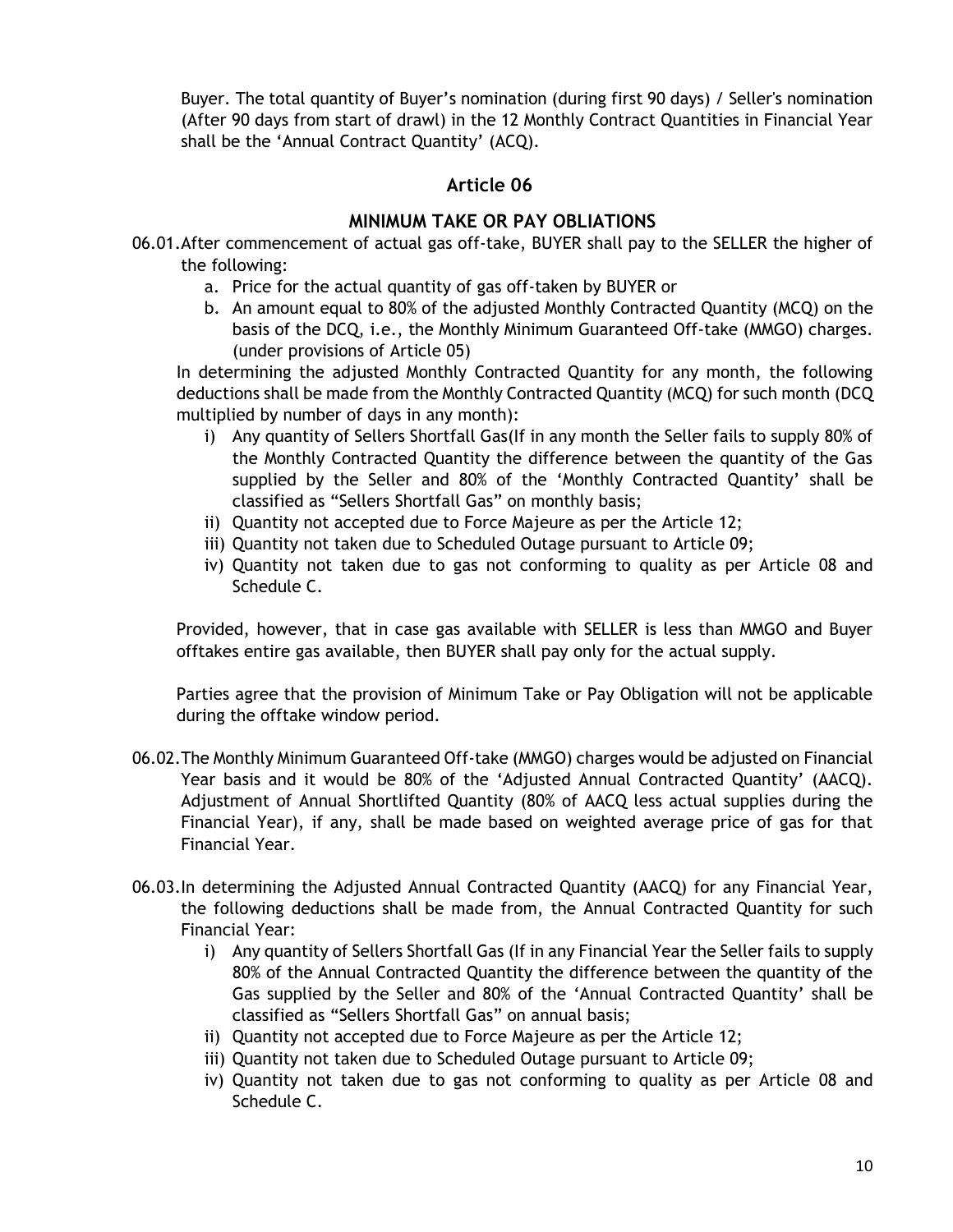- 06.04.The BUYER shall make all necessary provisions for creation and maintaining dual fuel capabilities in order to meet BUYER's fuel requirement by an alternative fuel/ substitute to gas, as and when gas supplies are interrupted or discontinued for the reasons mentioned herein.
- 06.05.In case of delay by the BUYER for commencement of gas off-take beyond the offtake window, then it would be presumed that gas offtake has begun and ONGC would recover the amount inline with the Article [06.01](#page-9-3) and invoices for MGO quantity will be issued to Buyer. In case gas will not be offtaken by the Buyer even after receipt of two fortnightly invoices, then ONGC reserve the right to cancel the allocation.
- 06.06.The 'Security Deposit(s)' submitted by the Buyer should be valid till the date of ONGC readiness plus 180 days. The Security Deposit shall be liable for invocation on Non submission of Payment Security atleast 15 days prior to ONGC readiness date.

### 06.07.**Make Up Gas:**

- 06.07.01.During the Contract Period, the quantity of Gas equal to any Annual Shortlifted Quantity for which Buyer has paid MGO charges at the end of Financial Year shall constitute "Make Up Gas" accrued. Buyer will have right to claim such accrued quantity in full or part on monthly basis, subject to availability and after completing the MMGO quantity obligation. Offtake of Make Up Gas would be limited to maximum of Monthly Contracted Quantity less MMGO quantity. The right of any Make-up gas of any Financial year shall remain valid till the end of the Term of the contract and as mentioned in Article [06.08](#page-10-0) of the GSA.
- 06.07.02.Buyer has to intimate Seller about their offtake plans for Make-up gas within five working days after receiving the monthly nominations in accordance with the [Article](#page-8-3)  [05.](#page-8-3) Subsequently, Seller will confirm the scheduled offtake plan with Buyer.
- <span id="page-10-1"></span>06.07.03.Buyer shall pay for all quantities of Gas taken as Make Up Gas at the applicable Gas Price (including taxes & duties) when the Make Up Gas is taken, and shall pay all other amounts payable under this Contract in respect of Gas deliveries, provided that, at the end of Second Fortnight, Buyer shall receive a credit for an amount equal to the Make Up Gas taken during the month multiplied by the lower of:
	- a. the gas price for such month, during which Make Up Gas is delivered; and
	- b. the weighted average gas price for the Financial Year, in respect of the Annual Short-lifted Quantity (as per Article [06.02](#page-9-1) above) that gave rise to Make Up Gas right.
- 06.07.04.The credit received by Buyer under this Clause shall be applied against amounts due from Buyer under the invoice of First Fortnight of subsequent month or, if in excess thereof, against subsequent invoices. For such Make Up Gas delivered, Buyer shall have no rights to any amount previously paid in respect of such Annual Short lifted Quantity.
- <span id="page-10-2"></span>06.07.05.The credit for such Make Up Gas shall be issued in the same order in which the Make Up Gas right was accrued.

### <span id="page-10-0"></span>06.08.**Additional Claim Period of 90 days for taking remaining Make Up Gas:**

06.08.01.If at the end of the term of the contract (including any extension/s thereon) there is any Make Up Gas right remaining that has not been taken by Buyer during the Term, this contract shall provide the Buyer the right to claim such Make up Gas quantity. Such period shall be a maximum of 90 days after the expiry of Term (hereinafter the Additional Claim Period) and Supply of Make Up Gas shall commence immediately on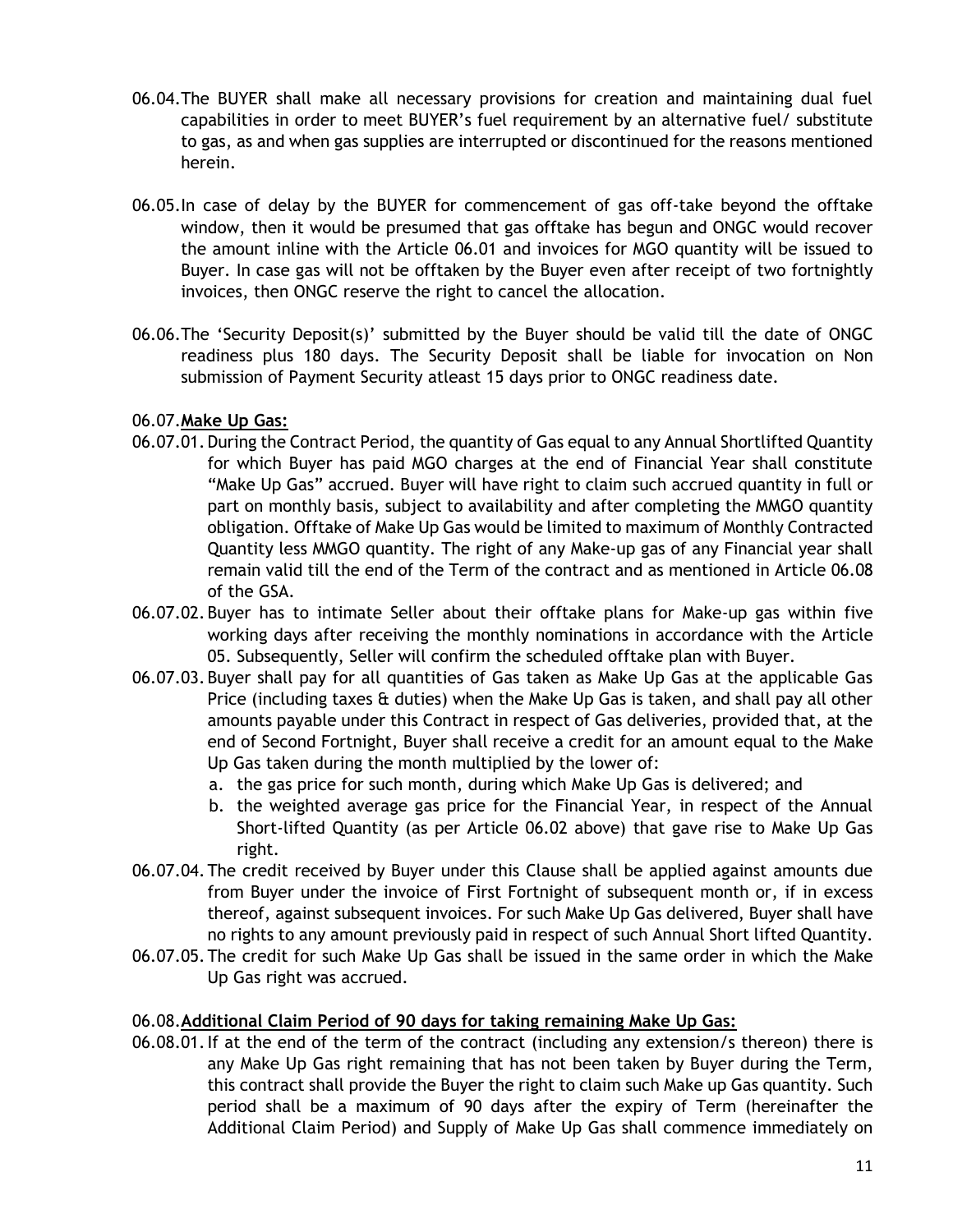the expiry of the term and during the Additional Claim Period the quantity of Make Up Gas supplied on any day would be limited to the average of Daily Contracted Quantity (DCQ) during the last 3 months of the contract Term.

- 06.08.02.After taking such remaining Make Up gas during this Additional Claim Period, Buyer shall have no further rights to take Gas. Once the remaining Make Up Gas has been delivered by the Seller, the Additional Claim Period shall be deemed to have expired. Also buyer shall have no right to claim any left over make up gas beyond additional claim period of 90 days.
- 06.08.03.All Gas supplied during the Additional Claim Period of 90 days shall be Make Up Gas only. There shall be no contract quantity or supply quantity during this period. If Buyer fails to take delivery of any scheduled Make Up Gas due to any reasons attributable to the Buyer, then the Seller shall have no further obligations whatsoever towards such Make Up Gas and there-after, Buyer shall forfeit any and all rights in respect of any remaining Make Up Gas.
- 06.08.04.At least 7 days prior to expiry of the Term of the contract, Buyer has to intimate Seller about their offtake plan for Make-up Gas during the Additional Claim Period.
- 06.08.05.During this Additional Claim Period, the process mentioned under Article [06.07.03](#page-10-1) to [06.07.05](#page-10-2) shall be followed. However, necessary adjustments shall be made on fortnightly basis.
- 06.09.No Make Up Gas right will be given to Buyer in case the contract is terminated in accordance with the [Article 12](#page-15-1) or [Article 25.](#page-29-1)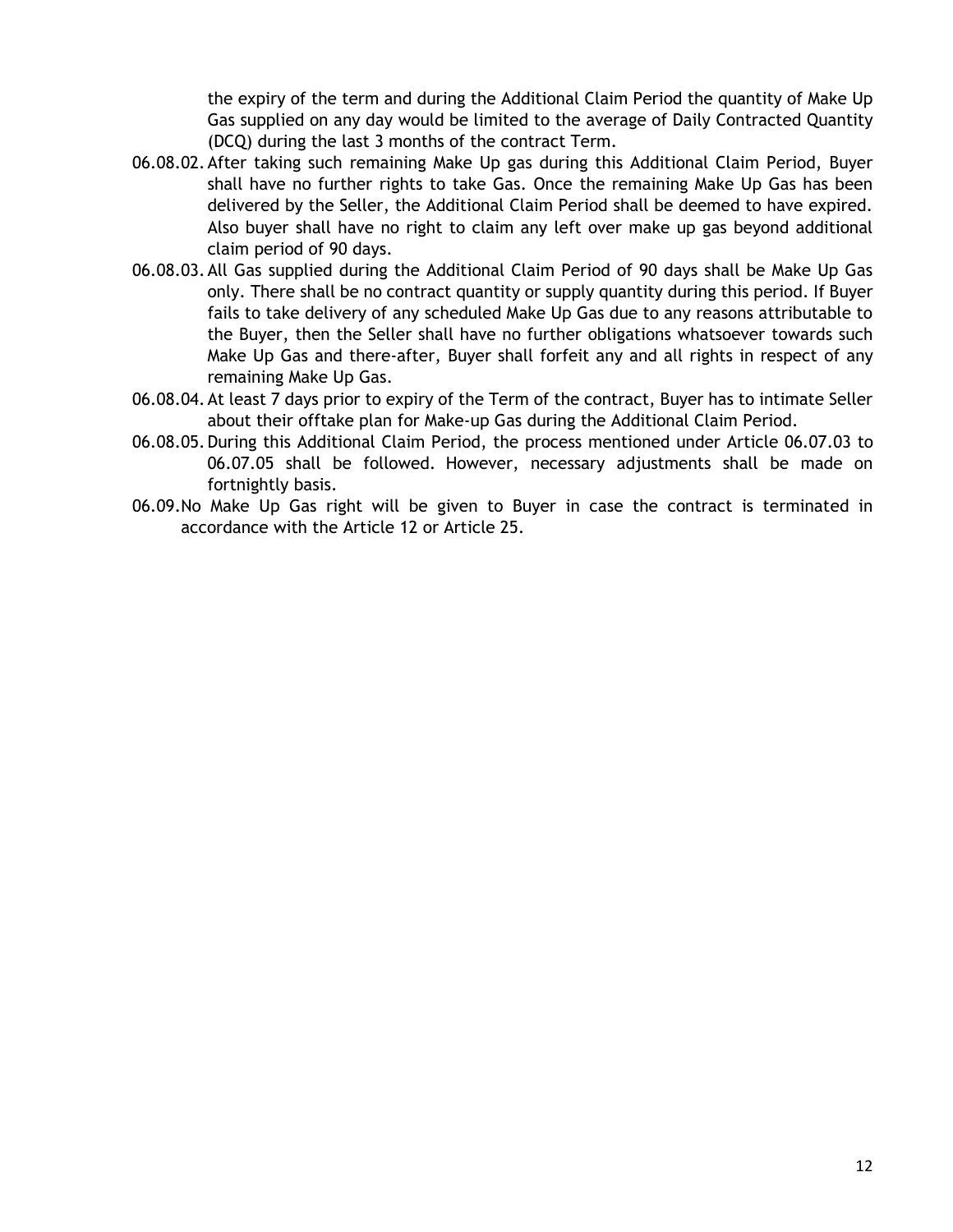### **Article 07**

# **SELLER'S SUPPLY OBLIGATIONS**

<span id="page-12-0"></span>07.01. Seller will put effort to supply gas as per the DCQ provided inline with the [Article 05](#page-8-3) of this GSA.

### **Article 08**

# **QUALITY OF GAS**

- <span id="page-12-4"></span><span id="page-12-1"></span>08.01.The quality of the Seller's Gas delivered hereunder shall be the quality of such Seller's Gas as usually made available by Seller at the Delivery Point. Seller will have to ensure the quality Specifications for the Seller's Gas at the Delivery Point as set forth in [Schedule C](#page-38-0) (the "Specifications").
- 08.02.All Seller's Gas delivered and accepted by the Buyer under this Agreement, constitutes the whole of the Seller's obligations with respect to the description, quality and fitness for purpose of the Seller's Gas to be delivered and (save to the extent that exclusion thereof is not permitted or is ineffective by operation of Laws, Regulations and Orders) all statutory or other conditions warranties, express or implied, with respect to the description or satisfactory quality of the Seller's Gas or its fitness for any particular purpose or otherwise are hereby excluded.
- 08.03.The quality of Seller's Gas at the Delivery Point shall be verified jointly as set forth in [Schedule A.](#page-35-0)

# **Article 09**

### **SHUT DOWN AND STOPPAGE OF SUPPLY**

- <span id="page-12-3"></span><span id="page-12-2"></span>09.01.After commencement of actual gas off-take, BUYER and SELLER may shutdown its facilities for maintenance for maximum 3 times (scheduled outages) in a Financial Year. The total shutdown period will not be more than 20 days in aggregate per Financial Year (on prorata basis) for both Buyer and Seller with written information to the other Party.
- 09.02.BUYER and SELLER agree to make best endeavor to synchronize the Scheduled Outages in overall interest of both the parties.
- 09.03.The party availing Scheduled Outages shall give at least 7 (seven) days' advance notice in writing to the other party of the beginning date and the duration of the Scheduled Outage.
- 09.04.The BUYER shall inform the SELLER immediately about any accident and/or defects in pipeline/ gas off-take infrastructure, installation of the BUYER, calling for the complete or partial stoppage of supply of GAS. Provided that in all such cases, the BUYER shall undertake immediate steps to rectify the defects for commencing normal intake of GAS. Provided that in all such cases, the provisions relating to payment of Monthly Minimum Guaranteed Off take by the BUYER contained in Article [06.01](#page-9-3) shall apply.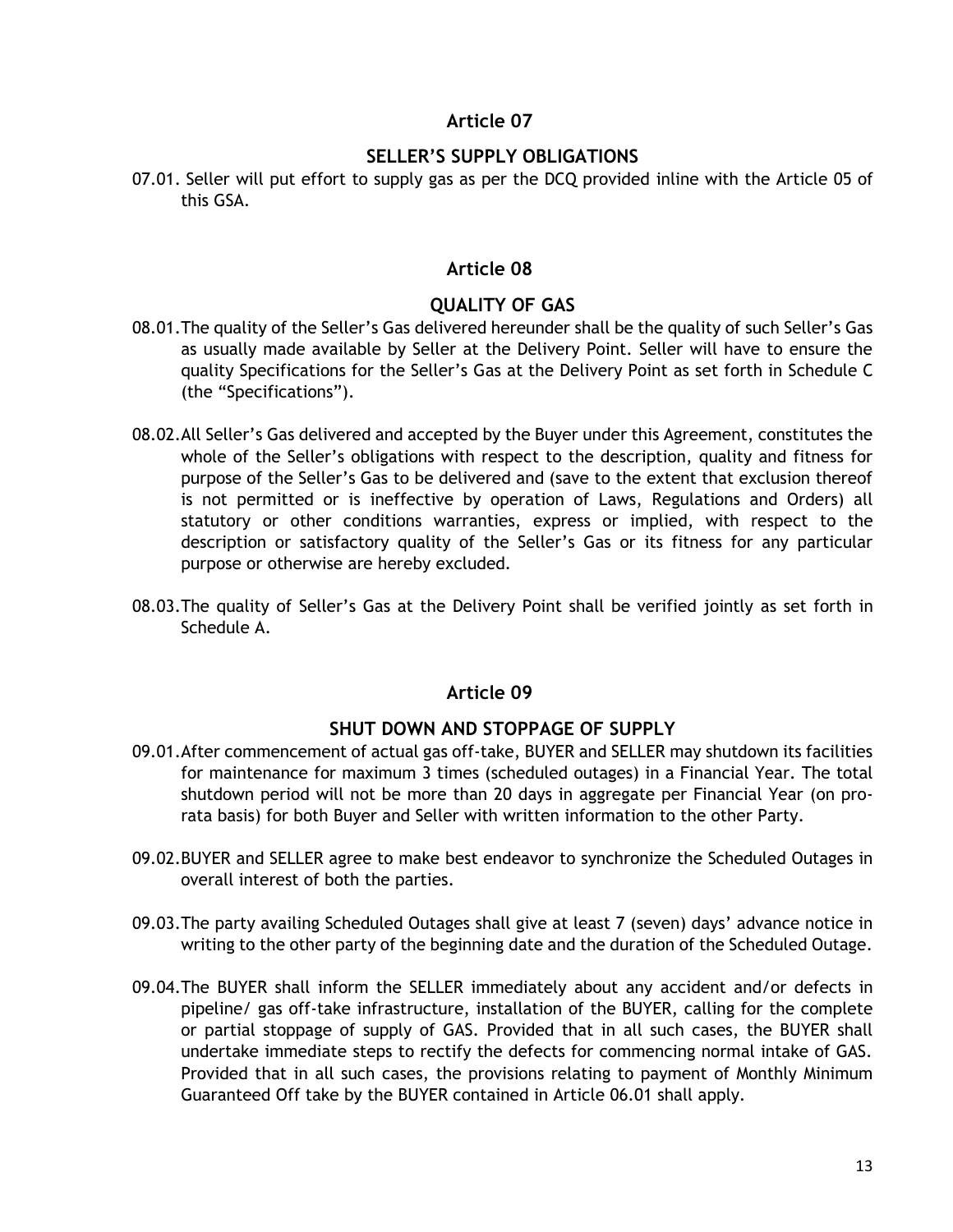09.05.The SELLER shall, likewise, inform the BUYER immediately about any accident and/or defects in installations and/or gas pipelines of the SELLER calling for the complete or partial stoppage of supply of gas. Provided that in all such cases, the SELLER shall undertake immediate steps to rectify the defects for commencing normal supply of GAS.

### **Article 10**

# **MEASUREMENT AND CALIBRATION**

- <span id="page-13-0"></span>10.01.The measurement of the quantity of the Seller's Gas and the testing of the quality shall be carried out at the Delivery Point in accordance with prevailing standard practice followed at the Delivery Point and the corresponding standards listed in Appendix A at the time of delivery. Seller may install new systems as required under AGA for improvement in measurements and testing practices at the Delivery Point. Both Parties shall be present for all measurements and all ticketing of deliveries shall be completed on a joint basis.
- 10.02.Gross and Net Calorific Value (GCV and NCV) shall be measured as per industry practice and frequency shall be at least once for each billing period or as agreed otherwise.
- 10.03.The certificates of quantity and quality (or such other equivalent documents as may be issued at the Delivery Point) of the Seller's Gas shall, except in cases of manifest error or fraud, be conclusive and binding on both Parties for Seller invoicing purposes and Buyer shall be obliged to pay the invoiced amount.
- 10.04.The Parties agree to joint calibration of the measurement and testing devices at Delivery point in the frequency set forth on [Schedule A.](#page-35-0)
- 10.05.If upon conducting a test of any measurement:
	- a) any measuring equipment is found to have a margin of error (as per recommendations of AGA), then the prior recorded measurements/results of such equipment shall be deemed correct for computing the Seller's Gas deliveries, but the equipment shall be promptly adjusted to operate and record and/or test correctly.
	- b) any measuring system in the aggregate is found to have a margin of error which exceeds the value as per recommendations of AGA, then, for the period for which such device has been known or is mutually agreed to have been so inaccurately functioning, the recorded measurements/results of such equipment shall be corrected to zero (0) margin of error for such period. If, however, the period of such inaccurate functioning of the device is not known or is not mutually agreed upon, then, at least for the period equivalent to half the time elapsed since such device was last found to have a margin of error of less than the value as per AGA recommendations, the devices recorded measurements/ results shall be adjusted to a zero (0) margin of error.
- 10.06.Any claim as to shortage in quantity and/or defect in quality of the Seller's Gas shall be made by written notice to Seller immediately after such apparent shortage and/or defect is/are discovered at the Delivery Point, provided that such shortage and/or defect are greater than the value as per AGA recommendations, Such initial written notice shall be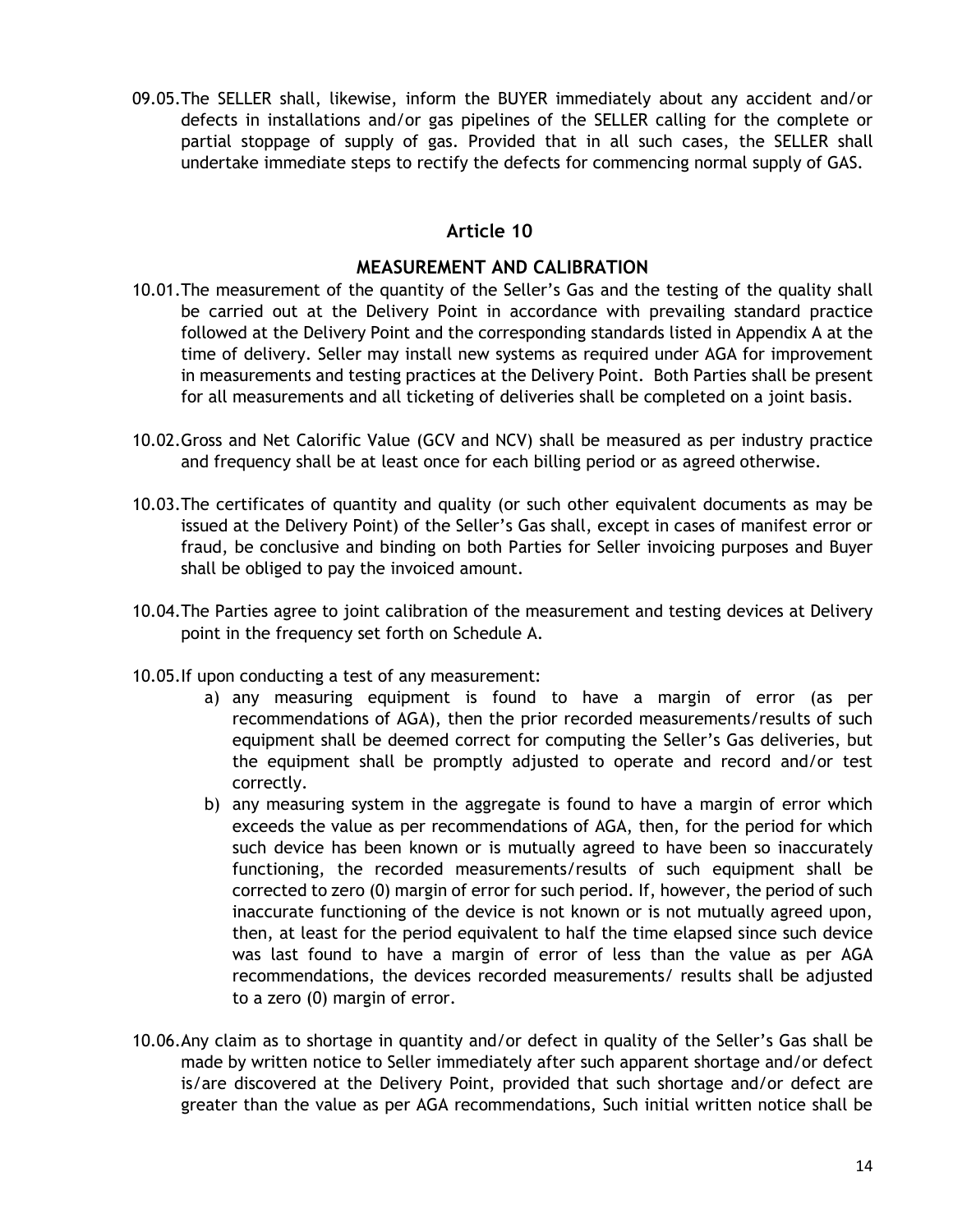followed by a formal written claim within 15 days to Seller with all details necessary to evaluate the claim.

- 10.07.Either Party may challenge the calibration of a measurement device by advancing to the owner of such measurement device double the cost of retaining an Expert to test the calibration. If the recalibration test results confirm the measurement equipment is outside of acceptable parameters, the advance shall be returned by the owner and the owner shall pay the costs of the recalibration. If the recalibration test results confirm the measurement equipment is properly functioning, the owner shall be entitled to pay the costs of the recalibration from the advance and retain the balance of the advance.
- 10.08.In case any dispute between Seller and Buyer in relation to the quality or quantity of the Seller's Gas delivered hereunder cannot be resolved amicably through mutual consultation it shall be referred to a Sole Expert as per the provisions of [Article 17](#page-20-1) (Dispute Resolution).
- 10.09.The Parties agree to validation of the measurement and testing devices at Delivery Point every 2/3 Years by an accredited inspector in accordance with normal practices.
- 10.10.If any measurement device is out of service or is registering inaccurately, the quantity of the Seller's Gas purchased and sold under this Agreement shall be estimated by mutual agreement:
	- a) by correcting the error, if the proportion of the error is ascertainable by calibration or test, or analytically in accordance with acceptable international gas industry practice; or in the absence thereof;
	- b) by using the readings of a check meter in the case of measurement, if installed and accurately registering; or in the absence thereof;
	- c) by estimating the quantity of the Seller's Gas delivered by comparison with past deliveries during a period of similar conditions when the device was registering accurately;
	- d) by using an alternate acceptable form of measurement and/or testing.

### **Article 11**

### **SAMPLING OF GAS**

- <span id="page-14-0"></span>11.01.Sampling of GAS will be done according to MPMS (Manual of Petroleum Measurements Standards) 14 of API (August'93) titled "Collecting and handling of Natural Gas Sample for custody transfer" as contained in Manual of Petroleum Measurements Standards and such modifications thereof as may be made in future reports published or any other procedure as may be mutually acceptable to the SELLER and the BUYER for collection of the representative sample.
- 11.02.The representative sample of GAS shall be collected from the pipeline near the gas Delivery Point at least once for each billing period. SELLER will be intimated for sampling. The sample will be analyzed in SELLER's laboratory.
- 11.03.The certificate of quality (or such other equivalent documents) of the SELLER's Gas shall, except in cases of manifest error or fraud, be conclusive and binding on both the Parties for SELLER invoicing purposes and BUYER shall be obliged to pay the invoiced amount.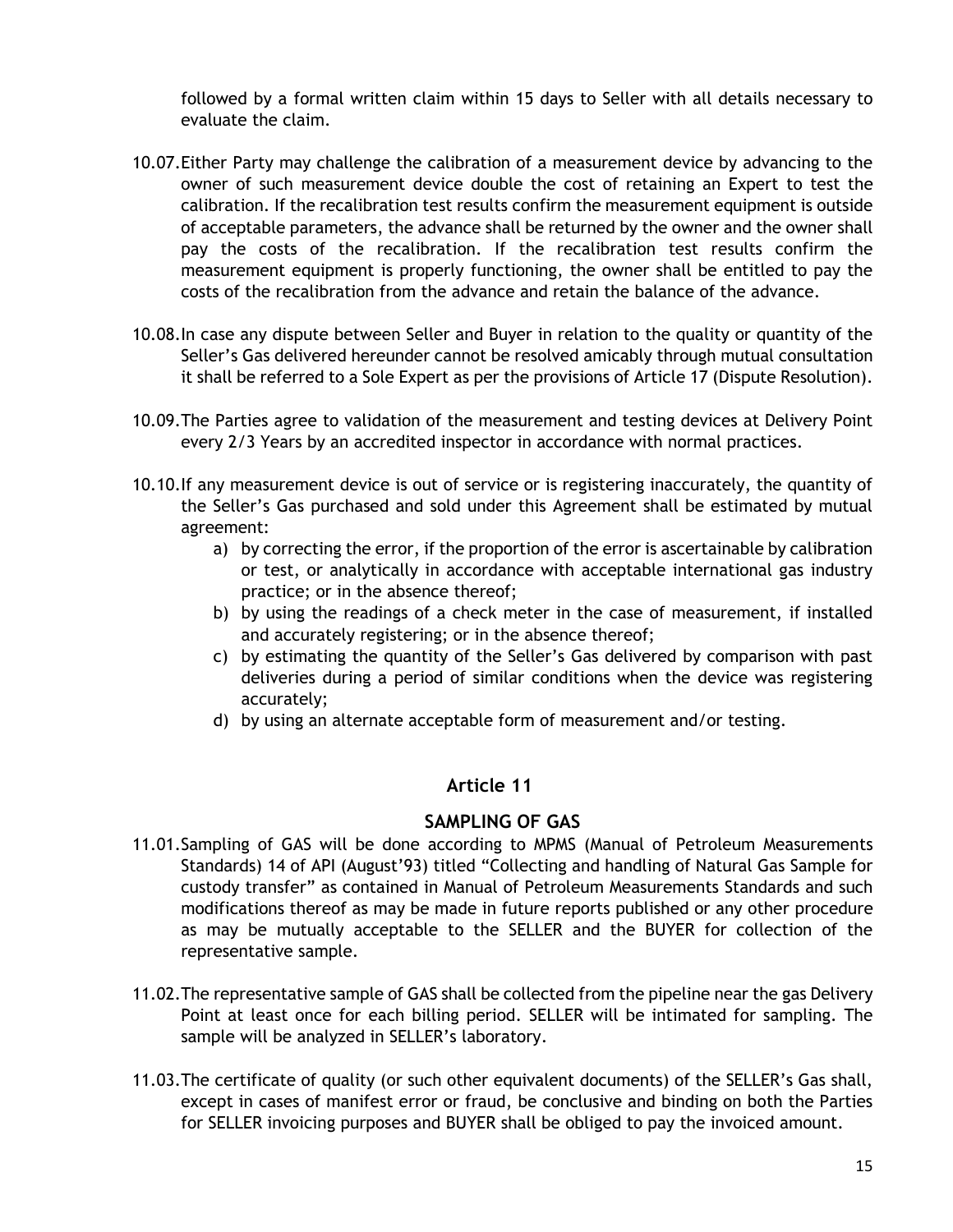11.04.The quality of the Seller's Gas delivered shall be as indicated in [Schedule C.](#page-38-0)

# **Article 12**

# **FORCE MAJEURE, ETC.**

- <span id="page-15-1"></span><span id="page-15-0"></span>12.01.Neither Seller nor Buyer shall be responsible for any failure or delay in fulfilling the relevant obligations under this Agreement, as a result of Force Majeure, except in relation to obligations of BUYER to make payments under the Agreement. The term "Force Majeure" shall mean unavoidable causes reasonably beyond the control and without the fault or negligence of either party such as acts of God or sabotage, fires, floods, cyclones, typhoons, earthquakes, wars (declared or undeclared), hostilities, invasion, blockades, riots, epidemics, quarantine restrictions, nationwide strikes, freight embargos, civil commotion or any order of Government, local authority having jurisdiction or anybody or person purporting to be or to act for such authority directly affecting the performance of this Agreement. In case of Force Majeure, the Parties agree to notify Force Majeure within forty-eight [48] hours of the occurrence.
- <span id="page-15-2"></span>12.02.If, by reason of any cause reasonably beyond the control of the SELLER, there is a curtailment of or interference with the availability of SELLER's Gas from the Producing Areas which:
	- a) delays or hinders the SELLER in, or prevents the SELLER from, supplying the contracted quantity of the SELLER's Gas deliverable hereunder; or
	- b) results in insufficient SELLER's Gas being available to the SELLER on a regular and reliable basis to enable it to supply itself with its requirements;

then, for so long as that situation continues, the SELLER shall be entitled to withhold, reduce or suspend delivery hereunder to such extent as the SELLER may deem appropriate keeping the situation in mind and the SELLER shall not be bound to acquire by purchase or otherwise additional quantities of Gas from any source.

- 12.03.For the purposes of this Article, and without limitation to the generality of Article [12.02,](#page-15-2) a cause shall be treated as being reasonably beyond the control of the SELLER if it arises or results from:
	- a) any requirement by any Government or Government agency for SELLER's Gas deliverable hereunder to be delivered by way of royalty in kind or otherwise; or
	- b) any reduction in availability of SELLER's Gas deliverable hereunder, including adverse reservoir behavior in the Producing Areas, which in the SELLER's opinion as a prudent operator was not reasonably foreseeable.
- 12.04.In the event of Force Majeure, the Party asserting the claim of Force Majeure shall provide notice promptly and in no case later than forty-eight [48] hours after the occurrence of event of Force Majeure, notifying the other Party with respect to the ongoing Force Majeure event, giving full particulars of the Force Majeure, the estimated duration thereof, the obligations affected, the reasons of its suspension, reasonable steps taken to mitigate the effect of such Force Majeure event and its ability to recommence performance of its obligations under the Agreement as soon as possible.
- 12.05.The Party asserting the claim of Force Majeure shall have the burden of proving the circumstances constitute valid grounds of Force Majeure under this Article and that such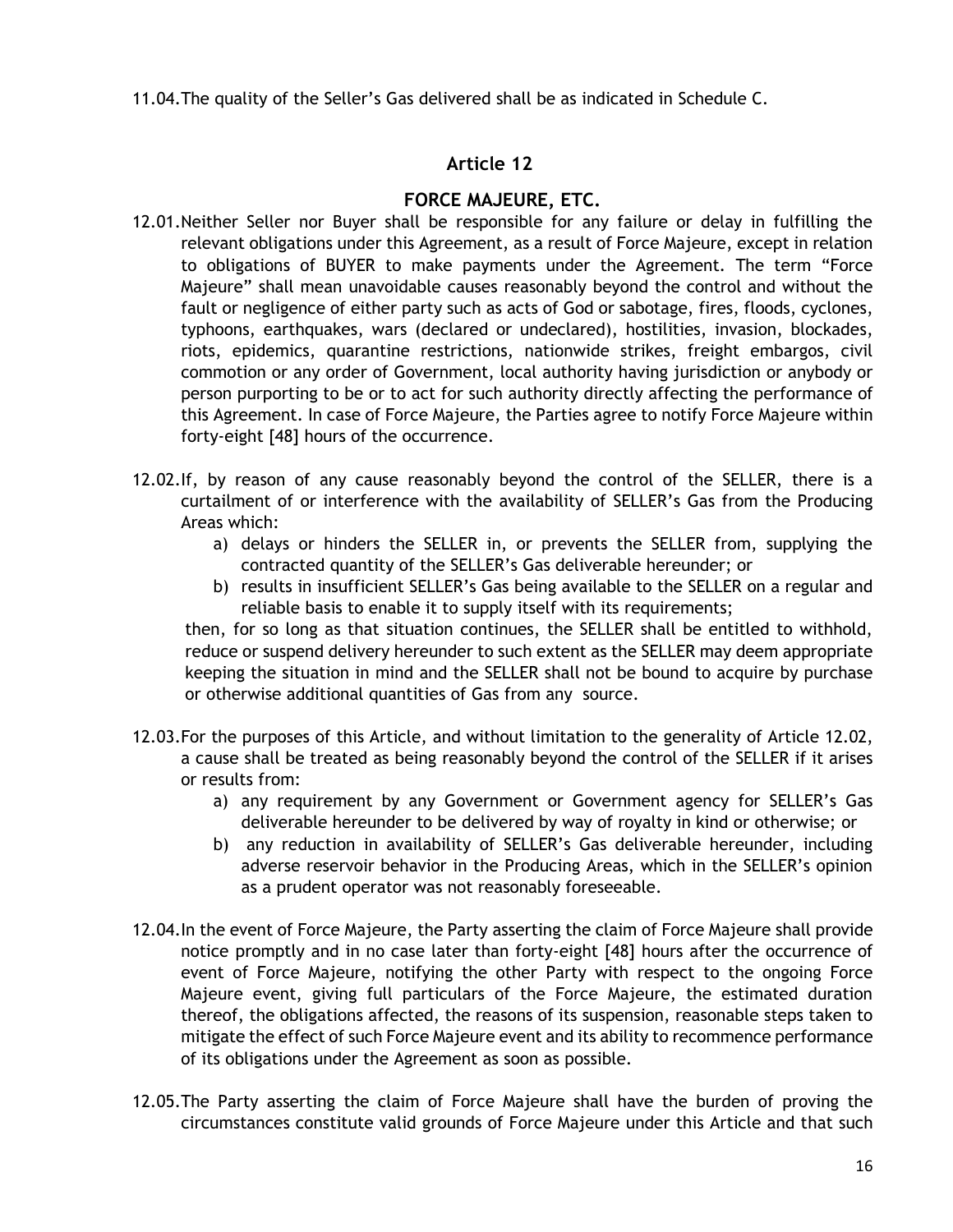Party has taken all precautions/measures and exercised reasonable diligence and efforts to remedy the cause of any alleged Force Majeure.

- 12.06.For avoidance of doubts, it is clarified and expressly understood between the Parties that relation between Seller and Buyer is limited to the present Agreement and Seller is not a party between Buyer and its customers and a cause shall not be treated as being reasonably beyond the control of Buyer if it arises or results from non-availability of further customers of Buyer or non-drawl of gas by customers of Buyer for any reason whatsoever.
- 12.07.In the event of Force Majeure, the Parties agree to use best efforts to remedy the event of and mitigate the effect of Force Majeure.
- 12.08.Notwithstanding anything contained in [Article 02](#page-6-5) (Term), in the event Force Majeure condition continues and remains un-remedied for period of [90] days, the SELLER shall have sole discretion to terminate the AGREEMENT without any liability on his part, on this account, upon giving [30] days' notice to Buyer.
- 12.09.BUYER will continue to make payment to the SELLER for actual quantity of GAS supplied prior to commencement of FORCE MAJEURE and during the period of FORCE MAJEURE.

# **Article 13**

# **PRICE OF NATURAL GAS**

- <span id="page-16-3"></span><span id="page-16-0"></span>13.01.The price of gas shall be as set forth in Schedule B of the Agreement.
- 13.02.BUYER being in doubt, whether a particular tax or duty or any change is effective or imposed, as the case may be, the BUYER shall take up the matter directly with the Central or State Govt. or local authority or any such other body or bodies concerned without withholding the payments thereto invoiced under this Agreement to SELLER and shall inform the SELLER regarding the decision of such authorities.

# **Article 14**

# **BILLING AND PAYMENT**

- <span id="page-16-2"></span><span id="page-16-1"></span>14.01.SELLER shall raise an invoice on BUYER in Indian Rupees, on fortnightly basis for the Gas delivered in SCM or MMBTU during the period, specifying the following:
	- I. The gas quantity for the applicable Billing Period;
	- II. The details of the Gross Calorific Value (GCV) to derive SELLER's Gas sold during a Billing Period;
	- III. The details of the Net Calorific Value (NCV) of gas, if applicable;
	- IV. Price of the Gas and Marketing margin as set forth in Schedule B of the Agreement;
	- V. Details of Short-lifted quantity and amount towards short lifted quantity, if any; and
	- VI. Applicable taxes, and levies on above.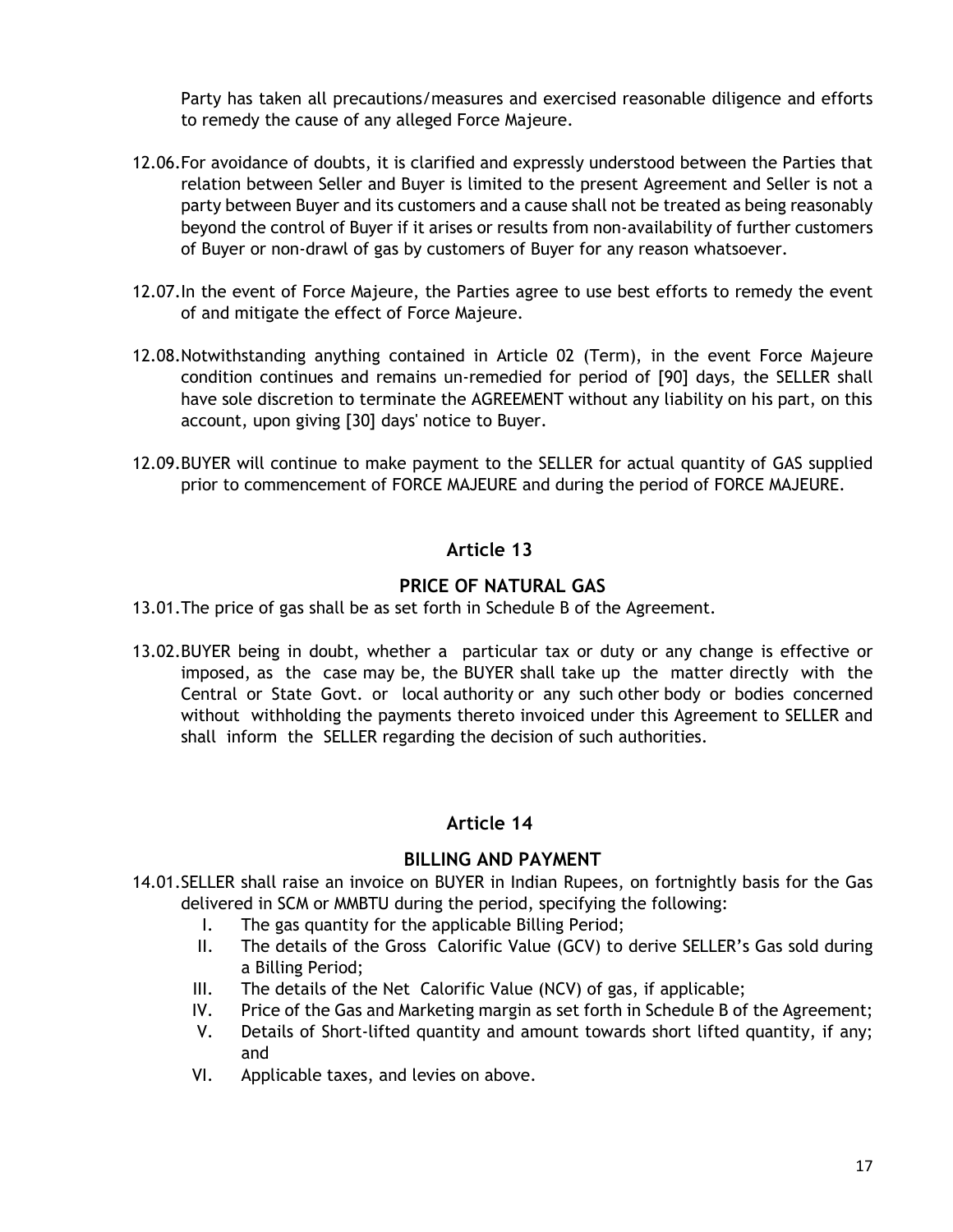The billing period means a period of consecutive days beginning at 06.00 hrs. from a day and ending at 06.00 hrs. on the first day of the immediately following Billing period as under:-

- i) "First Billing Period" means the 1st to 15th day of the Month; and
- ii) "Second Billing Period" means the 16th to last day of the month;

The Invoice or Supplementary Invoice shall be sent by facsimile or e-mail to the designated officer as set forth in [Schedule A](#page-35-0) of this Agreement or to such other number or e-mail address as Buyer may from time to time designate by notice to Seller.

<span id="page-17-0"></span>14.02.BUYER shall pay the amount due in the invoice to SELLER for all SELLER's Gas delivered and any applicable charges during any Billing Period (the amount invoiced as due for that Billing Period) and any amount due and reflected on the Supplementary Invoice for that Billing Period, by the following Due Dates:

| <b>Billing</b><br>Period of Deliveries and   Due Date<br>Supplementary Invoice |                                          |
|--------------------------------------------------------------------------------|------------------------------------------|
| <b>First Billing Period</b>                                                    | 22 <sup>nd</sup> of the current Month    |
| Second Billing Period                                                          | 07 <sup>th</sup> of the succeeding Month |

Monthly Minimum Guaranteed Off-take Charges (MMGO) shall be billed on monthly basis and it will be a part of the invoice for the second Billing Period for the month. Invoice of Annual Short lifted Quantity, if any, shall be raised at the end of Financial Year. In addition to the payment dates above, the BUYER shall pay MMGO to the SELLER on a monthly basis in case the off-take during the month qualifies for such payment as per Article [06.01](#page-9-3) before 7th of the succeeding month.

- <span id="page-17-1"></span>14.03.The Seller shall calculate the Price of gas delivered at the Delivery Point in accordance with Article [13.01](#page-16-3) based on the calorific value of Seller's Gas delivered during the Billing Period where appropriate real time measurement facilities are in place and functioning. In case of non-functioning of measurement facilities, the Seller shall calculate the Price based on the average calorific value of Seller's Gas in pervious Billing Period where the calorific value has been verified. Price shall be subsequently adjusted to reflect actual calorific value of Seller's Gas once actual calorific value is determined.
- 14.04.Interest on overdue payments shall accrue as of and including the Due Date for payment and ending on but excluding the date of payment. Delay in payment will attract interest @ State Bank of India (SBI) Base Rate plus 6% per annum compounded quarterly for each day payments are overdue until paid.
- 14.05.BUYER shall arrange remittance of the Amount Due and other amounts due on the Supplementary Invoices on or before the Due Date specified herein in immediately available funds via electronic transfer or telegraphic transfer to the bank(s) and account(s) designated from time to time by SELLER by notice to BUYER. BUYER shall provide (by facsimile transmission or by e-mail to a designated officer of SELLER) at the time of any such payment, details of BUYER's payment at the time of any such payment. The cost, if any, of such electronic transfers or telegraphic transfer shall be borne by the BUYER.
- <span id="page-17-2"></span>14.06.If either or both of Buyer's banks and/or Seller's banks are closed on the Due Date the payment will be made on the day previous to the aforesaid Due Date.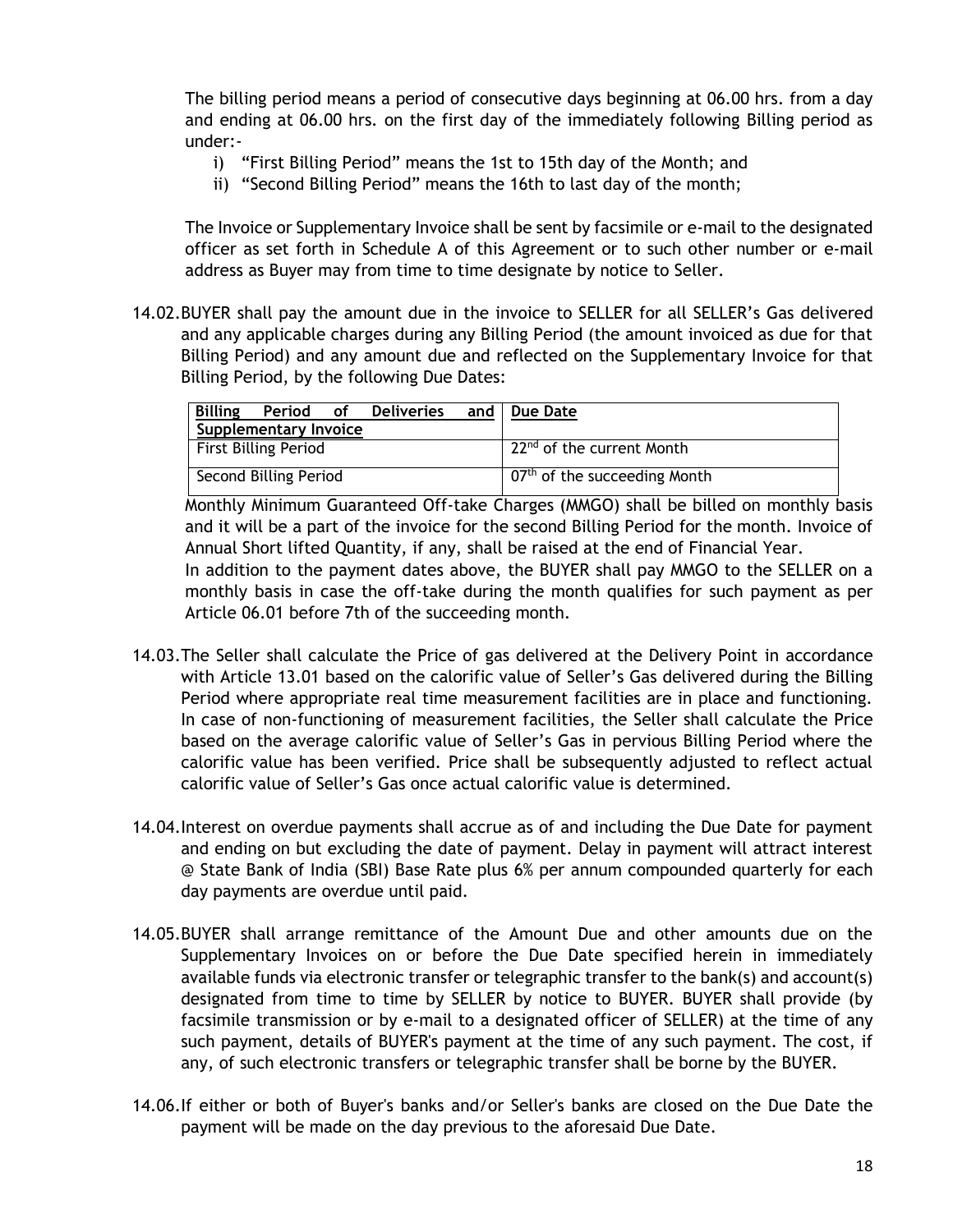- 14.07.If Buyer's banks and Seller's banks are closed for two consecutive days or more, any payment due on the first day shall be made on the day prior to the Due Date of payment and any payment due on the second day or following day shall be made on the first working day following such closure.
- 14.08.In case of unscheduled closure of either or both Buyer and/ or Seller's banks on the Due Date, the payment will be made on the following working day.
- 14.09.Notwithstanding anything contained in Article [14.03](#page-17-1) to [14.06,](#page-17-2) in case payment Due Date falls on Saturday, payment shall be made on immediately preceding Friday whereas when payment Due Date falls on Sunday, payment shall be made on immediately following Monday.
- 14.10.In case of non-receipt of payment within Due Date as per Sub-Article [14.02,](#page-17-0) Seller shall recover the same from the Payment Security provided to Seller.
- 14.11.In the event of dispute regarding billing and payment, BUYER agrees that all payments due hereunder shall be paid in full, without any set off or deduction, and shall be subsequently adjusted if so agreed by the Parties or, failing agreement within [60] days, matter shall be resolved in accordance with [Article 17.](#page-20-1)
- <span id="page-18-0"></span>14.12.**Security of payment against gas supply:** At least 15 days prior to ONGC's readiness date ( mentioned in the RFP), the BUYER shall submit irrevocable and without recourse Letter of Credit (hereinafter referred to as L/C) for \_\_\_\_\_ from any Nationalized/Scheduled Commercial Bank at \_\_\_\_\_\_\_\_\_\_\_\_\_ (name of Place) in favour of the SELLER as per Format provided in [Schedule E](#page-40-0) (in case of scheduled commercial private sector bank minimum AA credit rating from any of ICRA/CRISIL/CARE/IND-RA will be required). This L/C value shall be equivalent of 45 days of gas supply calculated on DCQ (as specified in Article [05.01\)](#page-8-4) and multiplied by price of the gas as specified in [Schedule](#page-36-0) B of the Agreement considering the gross calorific value (GCV) of gas to be supplied by the Seller (marketing margin and all applicable taxes and duties etc. shall be added to the applicable price of gas). The L/C should be valid for one year period. Gas supply to the consumer shall not commence unless L/C towards payment security is furnished.
- 14.13.If the L/C is en-cashed for three or more times in a Financial Year due to any reason attributable to the Buyer, then the Buyer shall maintain a L/C of 125% value of the original L/C amount to provide higher payment security. In case of Payment security is provided from a scheduled commercial private sector bank then the requirement of AA credit rating of the bank would be checked at the time of first time submission and subsequent renewal thereof.
- 14.14.During the term of the Agreement, the L/C amount shall be based on rolling average of the conversion rate of USD vis-à-vis INR for the preceding 3 (three) months and based on average gas off-take quantity for the preceding 3 (three) months. L/C amount shall have to be revised if the amount so calculated varies by more than 10% on either side in a month. First such revision shall be due at the start of the fourth month from the commencement of the Agreement.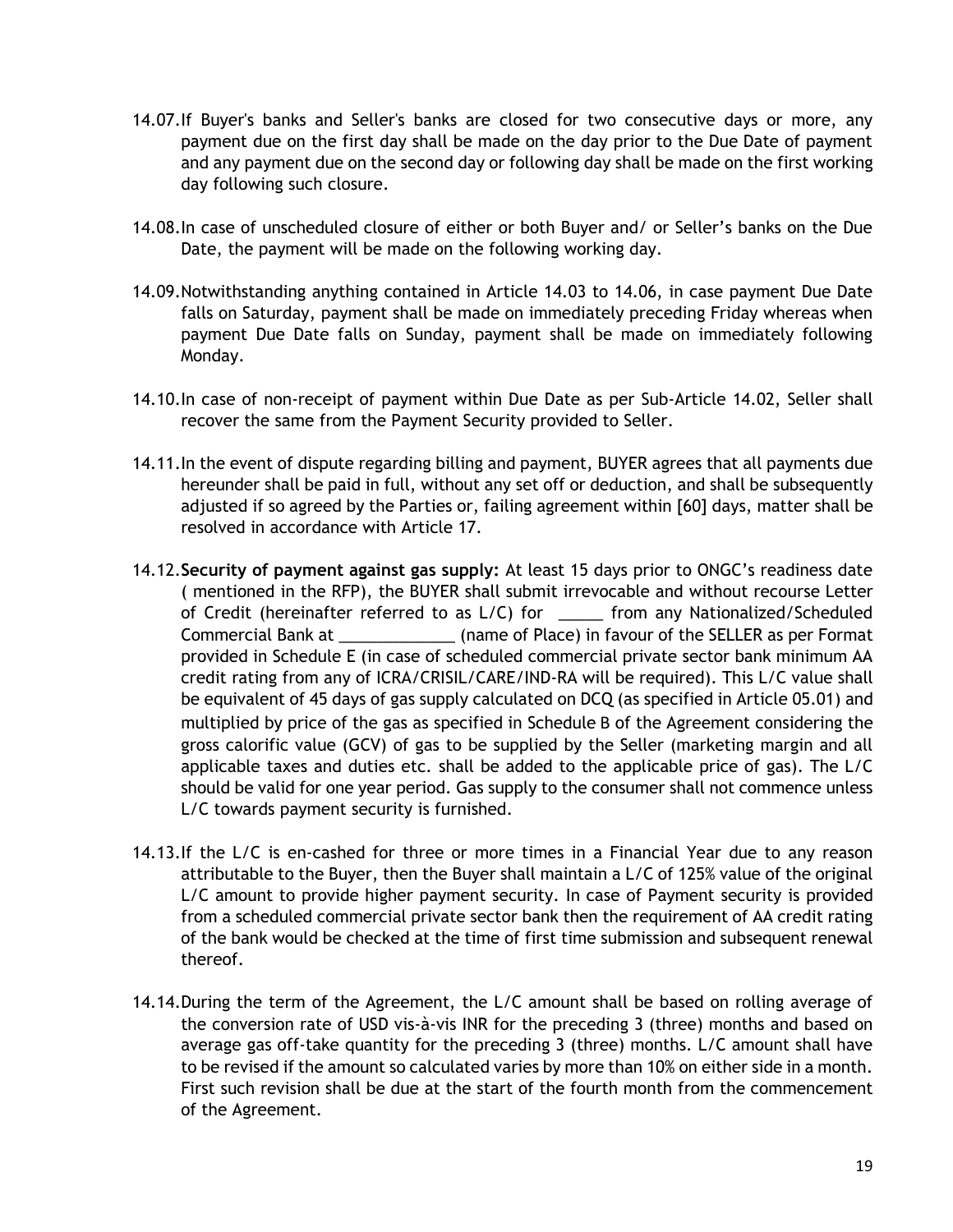- <span id="page-19-3"></span>14.15.The BUYER shall ensure the validity of the L/C by getting extension duly issued by his Banker at least one month before the expiry of the existing L/C. Further, Buyer shall ensure that during the last year of Contract, validity of the L/C submitted is at least till four months beyond the Term of Contract. In case of failure to extend the validity of L/C by the BUYER, SELLER shall have right to invoke the L/C for encashment and keep the amount as deposit till the L/C is renewed. Further, SELLER shall have the right to stop the supplies for not keeping the L/C valid without any prejudice to the rights of SELLER to recover for Monthly Minimum Guaranteed Off take (MMGO) charges as per Article [06.01](#page-9-3) and Annual MGO charges with regard to annual short-lifted quantity as per Article [06.02](#page-9-1) of the Agreement.
- 14.16.**Bank Transfer:** Though the preferred mode of Payment Security for ONGC is providing L/C as above, as an alternate option, Bidder may choose to provide Payment Security by way of Bank Transfer of the same amount as determined at Article [14.12](#page-18-0) above. However, such deposit will not be considered as advance payment and will not carry any interest. Payment Security shall be provided either in form of L/C or Bank Transfer (through electronic transfer). However, combination of both would not be allowed. Other terms of the L/C as provided at [14.12](#page-18-0) to [14.15](#page-19-3) above will also be applicable to Payment Security provided in the form of Bank Transfer. Such Payment Security shall be released by ONGC Four months after the expiry of the contract and after making adjustments towards outstanding amounts, if any.
- 14.17.The bank charges, commissions, etc. required to maintain the Payment Security as per above provisions shall be borne by the Buyer.

# **Article 15**

### **CHANGE IN LAW, RULES AND REGULATIONS**

<span id="page-19-4"></span><span id="page-19-0"></span>15.01.Parties agree that if during the currency of this Agreement, there is any change, either by way of introduction of any new, or amendment in the existing, Laws, Rules, Regulations, Orders, directives, policies of the Government of India, the same shall be binding on both the parties and such change shall not be a ground for amending or avoiding the Agreement.

### **Article 16**

### **TRANSFER OF RIGHTS**

- <span id="page-19-1"></span>16.01.Neither Party shall assign any of its rights or transfer or subcontract any of its obligations under this Agreement without the prior written consent of the other Party. In the event of an assignment in accordance with the terms of this Article, the assignor shall nevertheless remain responsible for the proper performance of the Agreement. Any assignment not made in accordance with the terms of this Article shall be void.
- <span id="page-19-2"></span>16.02.Subject to Article [16.03](#page-20-2) and Article [16.04,](#page-20-3) a Party may assign its rights and transfer its obligations under this Agreement to its Affiliate with the prior consent of the other Party, which shall not be unreasonably withheld. Provided that:
- 16.02.01. an entity shall qualify as an "Affiliate" of the Party if it, directly or indirectly, controls, is controlled by or is under common control of such Party; the term "control" meaning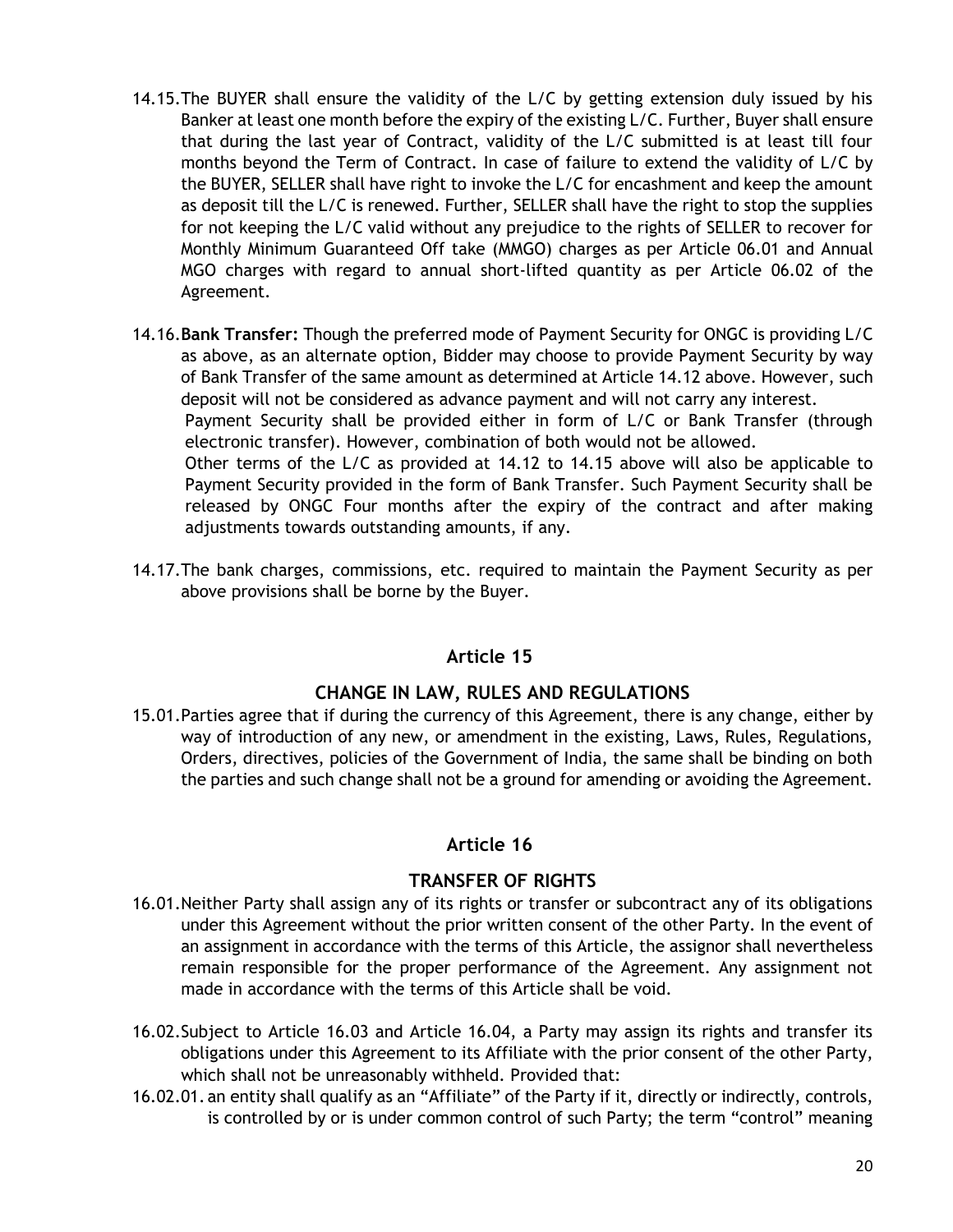ownership of more than fifty percent (50%) of the equity share capital or voting rights of such Party;

- 16.02.02. such affiliate has the ability to perform all obligations of the Party under the Agreement; and
- 16.02.03. such affiliate expressly assumes such obligations.
- <span id="page-20-2"></span>16.03.Provided that such request of BUYER will only be considered if the proposed Assignee fulfills the techno-commercial criteria, prescribed in the RFP at the time of submission of such request.
- <span id="page-20-3"></span>16.04.If the BUYER intends to transfer or assign its rights and obligations under this Agreement, except the BUYER's obligation to pay the amounts due to ONGC under this Agreement, to an Affiliate, BUYER shall obtain prior permission of the SELLER for such transfer or assignment.
- 16.05.Acceptance of request for transfer/assignment shall be subject to approval of Government Rules/Regulations and guidelines.

# **Article 17**

# **DISPUTE RESOLUTION**

<span id="page-20-1"></span><span id="page-20-0"></span>Except as otherwise provided elsewhere in the contract, if any dispute, difference, question or disagreement arise between the parties hereto or their respective representatives or assignees, at any time in connection with construction, meaning, operation, effect, interpretation of the contract or breach thereof which parties are unable to settle mutually, the same shall be referred to Arbitration as provided hereunder:

### 17.01.**For Public Sector Undertaking**:

- 17.01.01.Parties hereby agree that any controversy, difference, disagreement or claim for damages, compensation or claims arising out of or in connection with any of the terms and conditions of this Agreement or concerning the interpretation or performance thereof or otherwise (hereinafter in this Article referred to as a "dispute") arising between the Parties, which cannot be settled amicably within [90] days after the dispute arises, may be submitted to conciliation or an arbitral tribunal for decision as hereinafter provided
- 17.01.02. Notwithstanding anything contained, before any matter is referred for arbitration such matter shall be referred by either Party:
	- 1. to the Chairman/appointed representatives of the Chairman of the Parties for resolution. Such senior representatives shall undertake to resolve such dispute in good faith within [30] days from the date of such reference.
- 17.01.03.In the event of dispute between the parties, except for the matters, if any, referred to a Conciliator, whose recommendations are accepted, shall be settled in accordance with guidelines issued on the subject by Government from time to time and as set forth below.

In the event of any disputes or difference relating to the interpretation and application of the provisions of commercial contract(s) between Central public sector Enterprises (CPSEs)/Port Trusts inter se and also between CPSEs and Government Departments and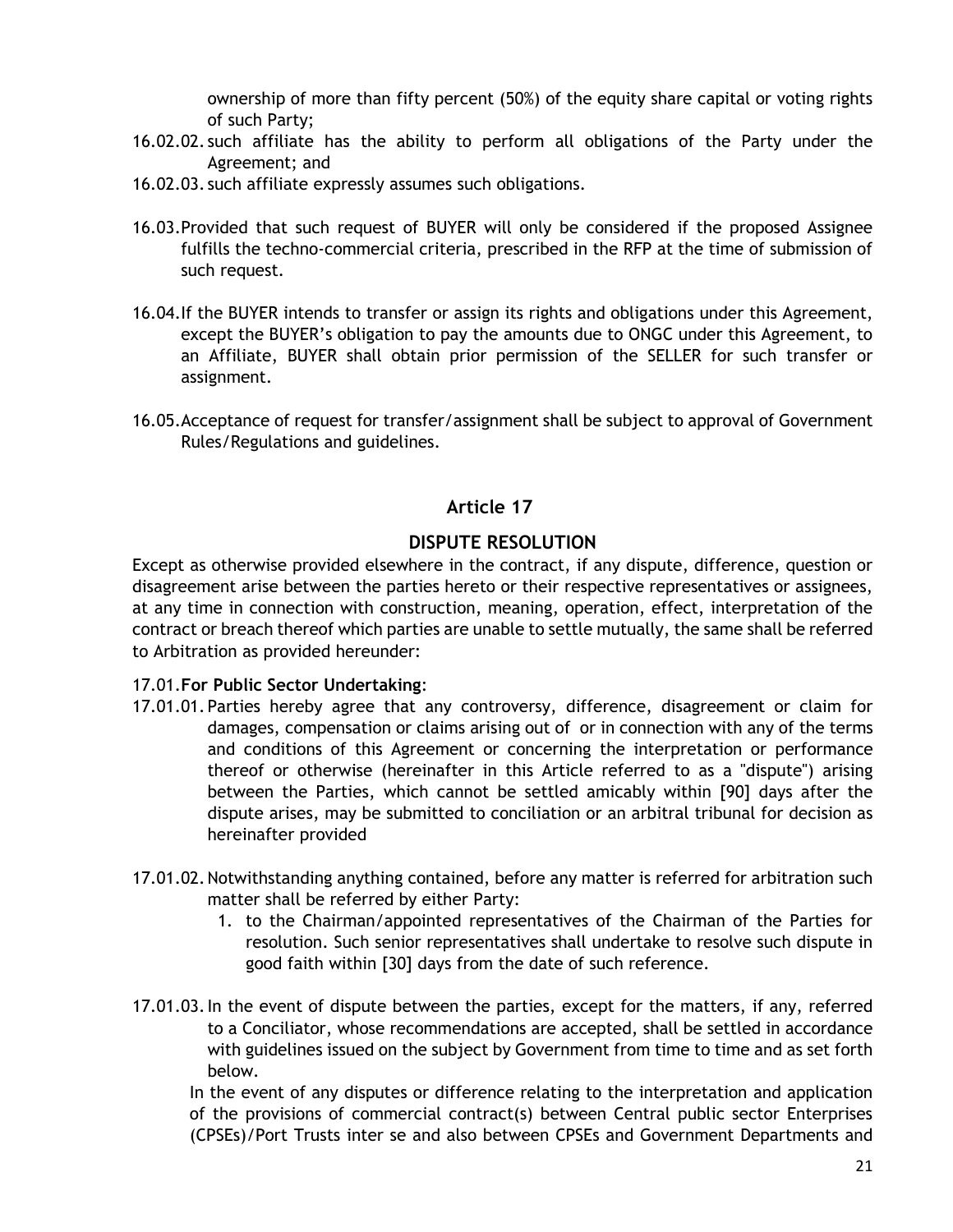Organizations (excluding disputes concerning Railways, Income Tax , Customs and Excise Departments), such disputes or difference shall be taken up by either party for resolution through AMRCD as mentioned in DPE OM No. 4(1)/2013-DPE (GM)/FTS-1835 dated 22-05- 2018.

### **17.1 A- SOLE EXPERT**

Matters which, by the terms of this Agreement, the Parties have agreed to refer to an expert and any other matters which the Parties may agree to so refer, may be referred to a sole expert ("Expert") who shall be an independent and impartial person of international standing with relevant qualifications and experience, appointed by agreement between the Parties and who shall not, by virtue of nationality, personal connection or commercial interest, have a conflict between his/her own interest and his/her duty as a sole expert. In the event that the Parties fail or are unable, to agree on an Expert within 30 days or such longer period as may be mutually agreed by Parties, the matter shall be referred to [Administrative Mechanism for Resolution of CPSEs Disputes (AMRCD) / Conciliation or Arbitration] pursuant to this [Article 17.](#page-20-1) Any Expert appointed shall be acting as an expert and not as an arbitrator and the decision of the Expert on matters referred to him/her shall be final and binding on the Parties and shall not be subject to [AMRCD / Conciliation and Arbitration]. The Parties intend that the Expert will primarily deal with "technical matters" (meaning matters involving issues including metering or measurement of crude oil and payment disputes which are capable of determination by reference to engineering or scientific or commercial knowledge and practice). The fees and expenses of an Expert appointed by the Parties shall be borne equally by the Parties.

### 17.02.**For others: As stipulated under**:

17.02.01.Resolution of disputes through conciliation by Outside Expert Committee (OEC) : (Not applicable in cases valuing less than Rs 10 lakhs): Parties hereby agree as under:

> If any difference or dispute (hereinafter referred as "Dispute") under the Contract arises, the party shall give a 60 days written notice ("Dispute Notice") to the identified officer of the other party mentioned in the Contract giving details of the Dispute. The Parties shall use all reasonable endeavors to resolve the Dispute mutually and amicably. All efforts by either party within these 60 days Dispute Notice Period shall be kept confidential by both the parties under Section 75 of the Arbitration and Conciliation Act, 1996. Parties shall not rely upon any views expressed or suggestions made by the other party, admissions made by the other party or the fact that the other party had indicated his willingness to enter into a settlement as evidence in any Forum / arbitration / court proceeding.

> If Parties are unable to resolve the Dispute amicably within 60 days of receipt of the Dispute Notice, then after expiry of the 60 days' Dispute notice period, the aggrieved Party can refer the Dispute to conciliation and / or arbitration subject to terms and conditions contained herein below:

- 1. Parties further agree that following matters shall not be referred to conciliation or arbitration:
	- i) Any claim, difference or dispute relating to, connected with or arising out of ONGC's decision to initiate any proceedings for suspension or banning, or decision to suspend or to ban business dealings with the Bidder /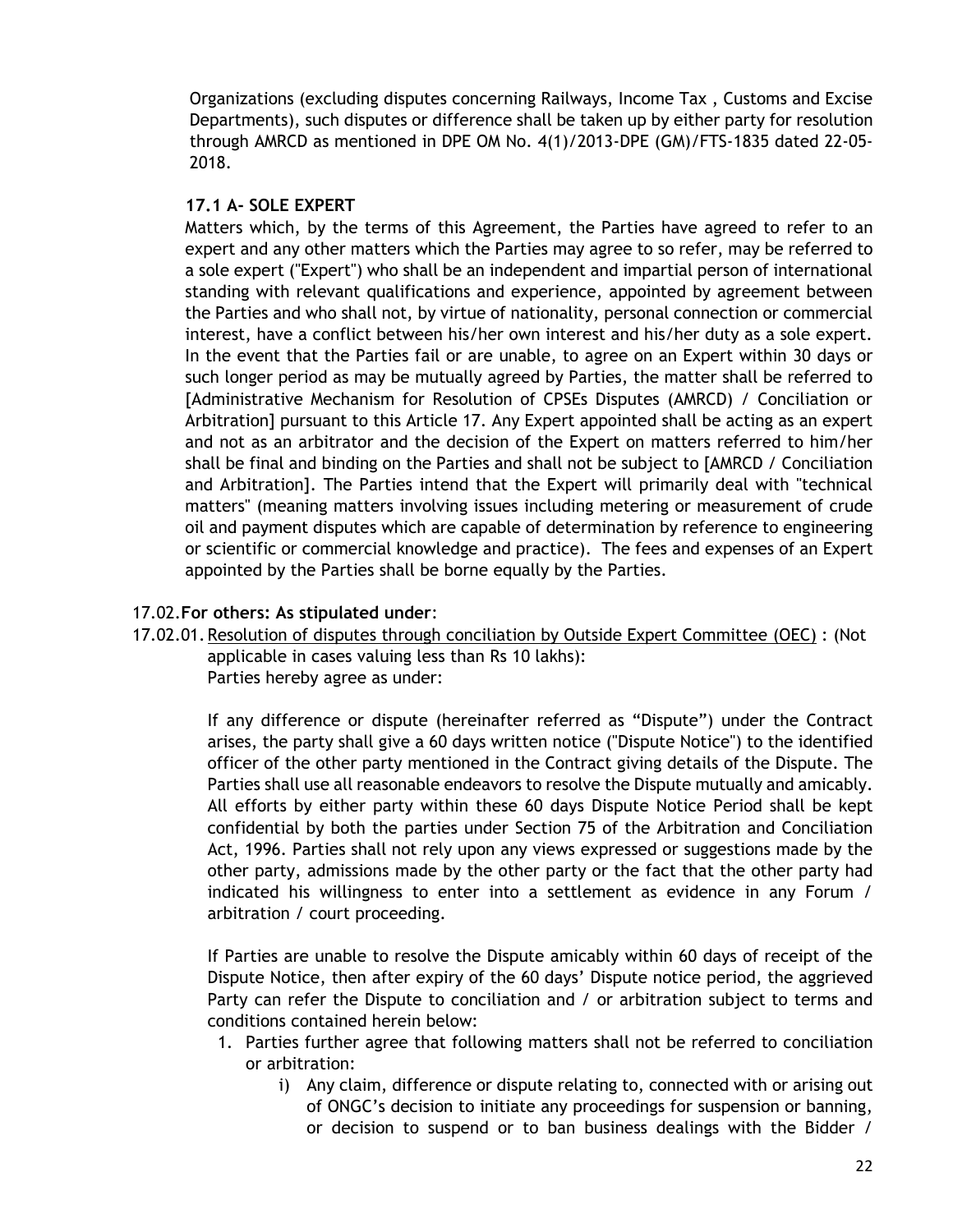Contractor/Buyer and/or with any other person involved or connected or dealing with bid / contract / bidder / Contractor/Buyer.

- ii) Any claim, difference or dispute relating to, connected with or arising out of ONGC's decision under the provisions of Integrity Pact executed between ONGC and the Bidder / Contractor/Buyer.
- 2. Conciliation: (Not applicable in cases valuing less than Rs 10 lakhs)

If any dispute, difference, question or disagreement arises between the parties hereto or their respective representatives or assignees, in connection with construction, meaning, operation, effect, interpretation of the contract or breach thereof which parties are unable to settle mutually, the same may first be referred to conciliation through Outside Expert Committee ("OEC") to be constituted by CMD, ONGC as provided hereunder:

17.02.01.01. Proposal for OEC

- 17.02.01.01.01. Conciliation through OEC will be resorted in cases involving disputed amount up to Rs. 250 crores only. The disputed amount will be calculated by considering the amount of claim and counter-claim of the parties.
- 17.02.01.01.02. Claimant shall give notice for conciliation. In cases where the Contractor/Buyer is claimant then the notice shall be given to the concerned ONGC office as per the contract, clearly bringing out the points of dispute and the amount claimed with documents in support of the claim and the party concerned shall not raise any new issue thereafter.
- 17.02.01.02. Constitution of OEC
- 17.02.01.02.01. CMD, ONGC will have the sole discretion to constitute OEC. OEC will be formed from the panel of experts maintained by ONGC and will normally comprise of three members, one member from each category i.e. Technical; Finance/Commercial; and Legal. However, there will be a single member OEC for disputes involving a claim and counter claim (if any) upto Rs 1 crore, CMD will have authority to reconstitute an OEC to fill any vacancy or if any OEC member is not available to attend the OEC Meetings.
- 17.02.01.02.02. Upon constitution of the OEC, Chief Legal Services, ONGC will issue the appointment letters to OEC members and the parties concerned.
- 17.02.01.02.03. The OEC members shall give a declaration of independence and impartiality (in proper format) to both the parties before the commencement of the OEC proceedings.
- 17.02.01.03. Proceedings before OEC
- 17.02.01.03.01. The claimant shall submit its statement of claims to OEC members, and to the parties prescribed in the appointment letter within 30 days of the issue of the appointment letter (in proper format).
- 17.02.01.03.02. The respondent shall file its reply and counter claim (if any) within 30 days of the receipt of the statement of claims.
- 17.02.01.03.03. Parties may file their rejoinder/additional documents if any in support of their claim/counter claim within next 15 days. No documents shall be allowed thereafter, except with the permission of OEC.
- 17.02.01.03.04. OEC will commence its meetings only after completion of the pleadings.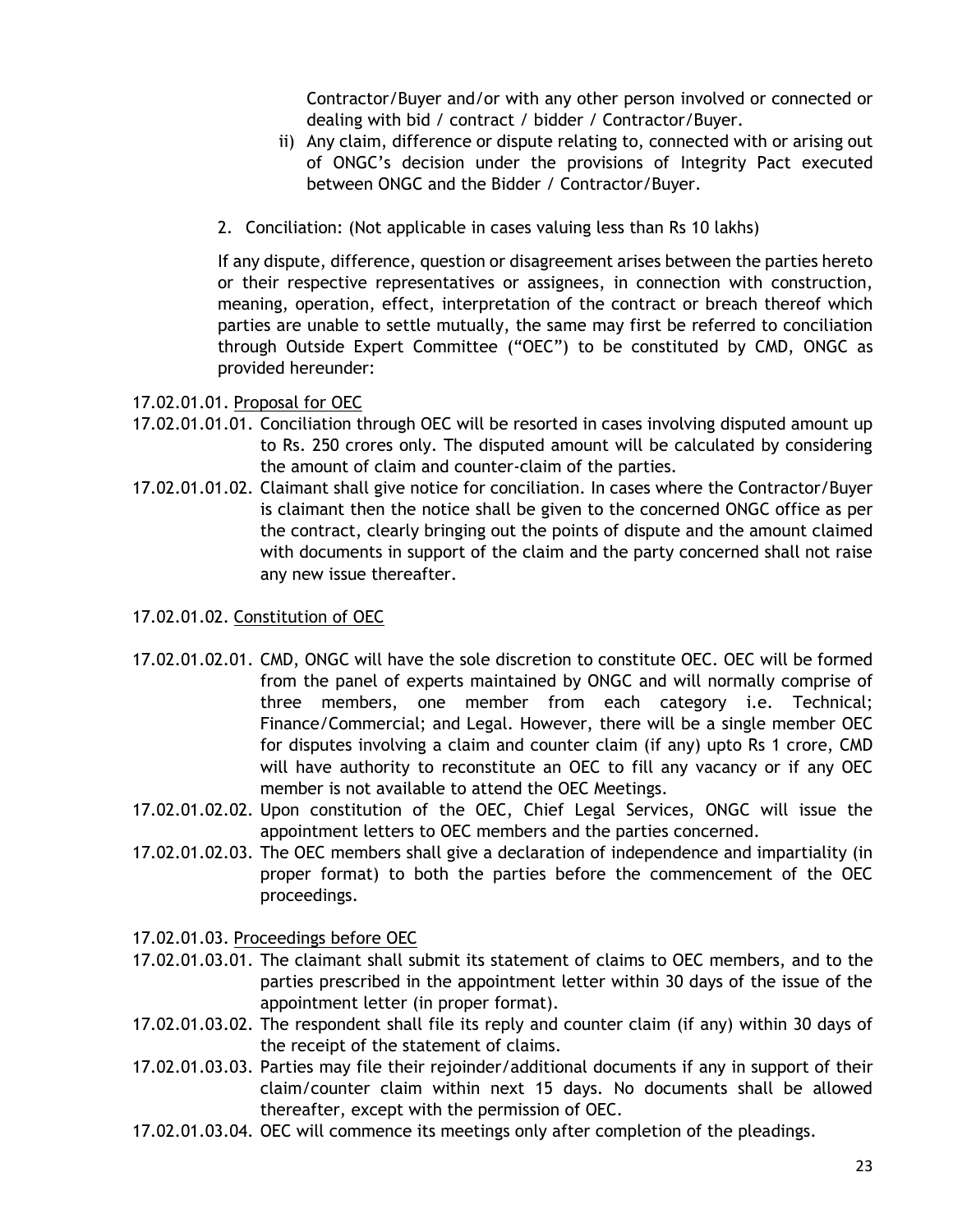- 17.02.01.03.05. In case of 3 members OEC, 2 members will constitute a valid quorum and the meeting can take place to proceed in the matter after seeking consent from the member who is not available. If necessary video conferencing may be arranged. However, OEC Recommendations will be signed by all Members. Further, efforts must be made for unanimous recommendations.
- 17.02.01.03.06. The parties shall be represented by their in-house employees/ executives. No party shall bring any advocate or outside consultant/advisor/agent. Ex-officers of ONGC who have handled the matter in any capacity are not allowed to attend and present the case before OEC on behalf of Contractor/Buyer. However, exemployees of parties may represent their respective organizations.
- 17.02.01.03.07. Solicitation or any attempt to bring influence of any kind on either OEC Members or ONGC is completely prohibited in conciliation proceedings and ONGC reserves the absolute right to close the conciliation proceedings at its sole discretion if it apprehends any kind of such attempt made by the Contractor/Buyer or its representatives.
- 17.02.01.03.08. Parties agree to rely only upon documentary evidence in support of their claims and not to bring any oral evidence in the OEC proceedings.
- 17.02.01.03.09. OEC will give full opportunity of hearing to the parties before giving its recommendations.
- 17.02.01.03.10. OEC will conclude its proceedings in maximum 10 meetings, and give its recommendations within 90 days of its first meeting. OEC will give its recommendations to both the parties recommending possible terms of settlement CMD, ONGC may extend the time/ number of meetings, in exceptional cases, if OEC requests for the same with sufficient reasons.
- 17.02.01.03.11. OEC members will be paid fees and provided facilities (as detailed under Article [17.02.01.05\)](#page-24-0) hereinafter, subject to revision by ONGC from time to time and subject to Government guidelines on austerity measures, if any.
- 17.02.01.03.12. Depending upon the location of the OEC members and the parties, the venue of the OEC meeting shall be either Delhi or Mumbai whichever is most economical from the point of view of travel and stay etc.
- 17.02.01.03.13. Parties shall not claim any interest on claims/counterclaims from the date of notice invoking conciliation till execution of settlement agreement, if so arrived at. In case, parties are unable to reach a settlement, no interest shall be claimed by either party for the period from the date of notice invoking conciliation till the date of OEC recommendations and 30 days thereafter in any further proceeding.
- 17.02.01.03.14. Legally, parties are under no obligation to refer a dispute to conciliation or continue with conciliation proceedings. Parties are free to terminate the conciliation proceedings at any stage as provided under the Arbitration and Conciliation Act, 1996.
- 17.02.01.04. Actions after OEC Recommendations
- 17.02.01.04.01. The recommendations of OEC are non-binding and the parties may decide to accept or not to accept the same. Parties are at liberty to accept the OEC recommendation with any modification they may deem fit.
- 17.02.01.04.02. The Contractor/Buyer shall give its response to ONGC within 7 days receiving OEC Recommendation.
- 17.02.01.04.03. If the Recommendations are acceptable to the Contractor/Buyer partly or fully, ONGC will consider and take a decision on OEC recommendations. Key Executive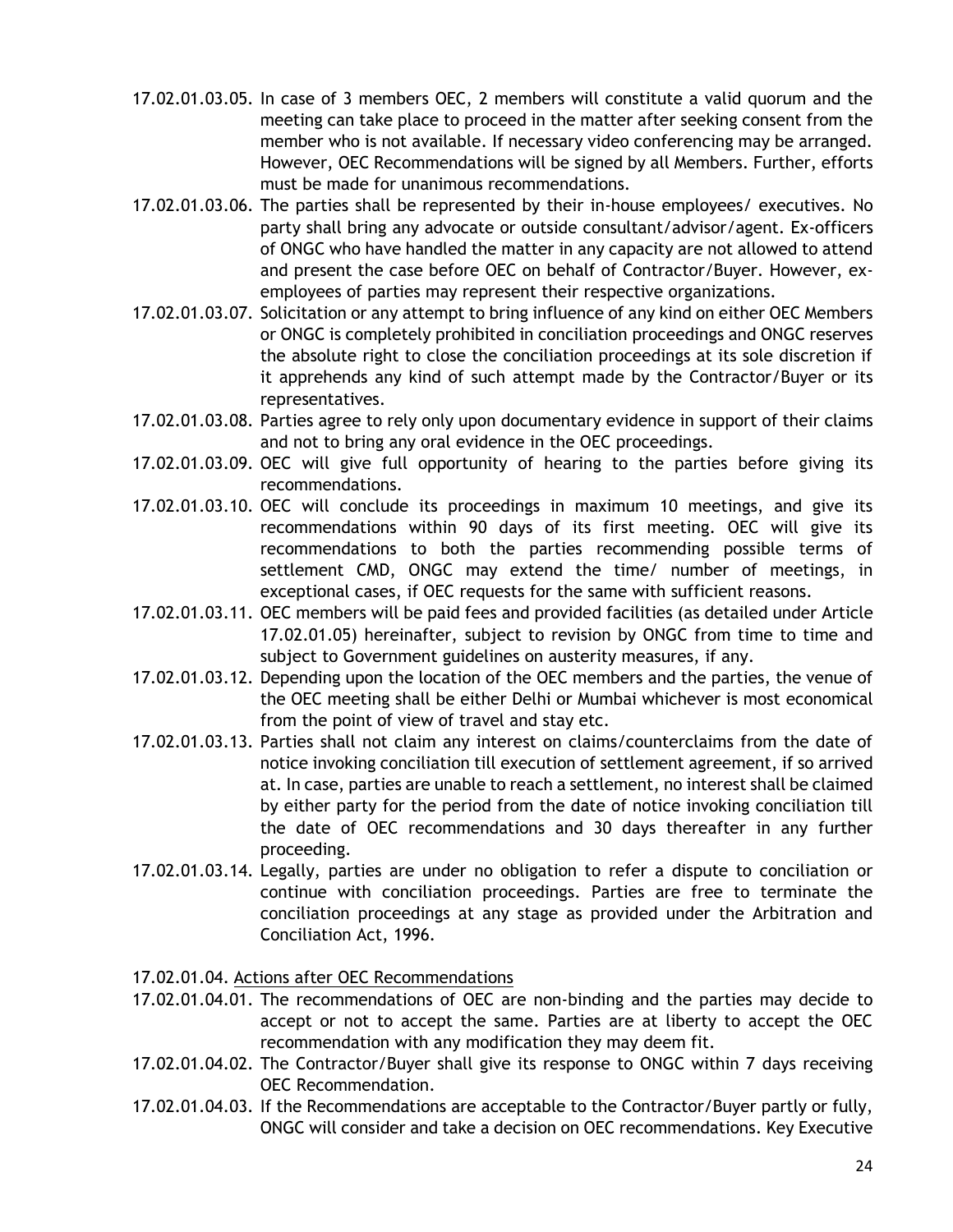shall communicate the decision of ONGC to the Contractor/Buyer, if decision of ONGC is acceptable to the Contractor/Buyer, a settlement agreement under Section 73 of Arbitration and Conciliation Act, 1996 will be signed within 15 days of Contractor/Buyer's acceptance and same shall be authenticated by all OEC Members.

- 17.02.01.04.04. The timelines mentioned in the above guidelines are with an objective to achieve expeditious conclusion of OEC proceedings. However, it does not mean that any action beyond the timelines will be invalid. However, the party concerned will make all efforts to complete the actions within the stipulated time.
- 17.02.01.04.05. The parties shall keep confidential all matters relating to the conciliation proceedings including minutes of OEC meetings and Recommendations of OEC. Parties shall not rely upon them as evidence in any Forum / arbitration / Court proceeding, whether or not such proceedings relate to the dispute that is the subject of the conciliation proceedings,
	- a. views expressed or suggestions made by the other party in respect of a possible settlement of the dispute
	- b. admissions made by the other party in the course of arbitration proceeding;
	- c. proposals made by the OEC;
	- d. the fact that the other party had indicated his willingness to accept a proposal for settlement made by the OEC.
- 17.02.01.04.06. Confidentiality extends also to the settlement agreement, except where its disclosure is necessary for purposes of implementation and enforcement. This stipulation will not apply to disclosure made by ONGC to Govt. of India or its authorities, if required.
- 17.02.01.04.07. Subject to terms and conditions contained in the above paras, the provisions of the Part III of Arbitration and Conciliation Act, 1996 shall be applicable to the conciliation proceedings and the parties and the OEC members shall be bound by the same.

# <span id="page-24-0"></span>17.02.01.05. Fees and facility to the OEC Members:

OEC members shall be entitled to the following fees and facilities (All the expenditure incurred in the OEC proceedings shall be shared by the parties in equal proportion. The parties shall maintain account of expenditure and present to the other for the purpose of sharing on conclusion of the OEC proceedings):

|     | SI. No.   Fees/Facility                                              | <b>Entitlement</b>                                                                                                                                                                                                                                                                | To be paid by    |
|-----|----------------------------------------------------------------------|-----------------------------------------------------------------------------------------------------------------------------------------------------------------------------------------------------------------------------------------------------------------------------------|------------------|
|     | Fees                                                                 | Rs. 20,000 per meeting subject to Contractor/Buyer<br>maximum of Rs. 2,00,000 for the whole<br>case. In addition, one OEC member<br>chosen by OEC shall be paid an<br>additional amount of Rs. 10,000<br>towards secretarial expenses in writing<br>minutes/ OEC Recommendations. |                  |
| ii. | Fee for<br>attending<br>meeting to<br>authenticate the<br>settlement | Rs. 10,000                                                                                                                                                                                                                                                                        | Contractor/Buyer |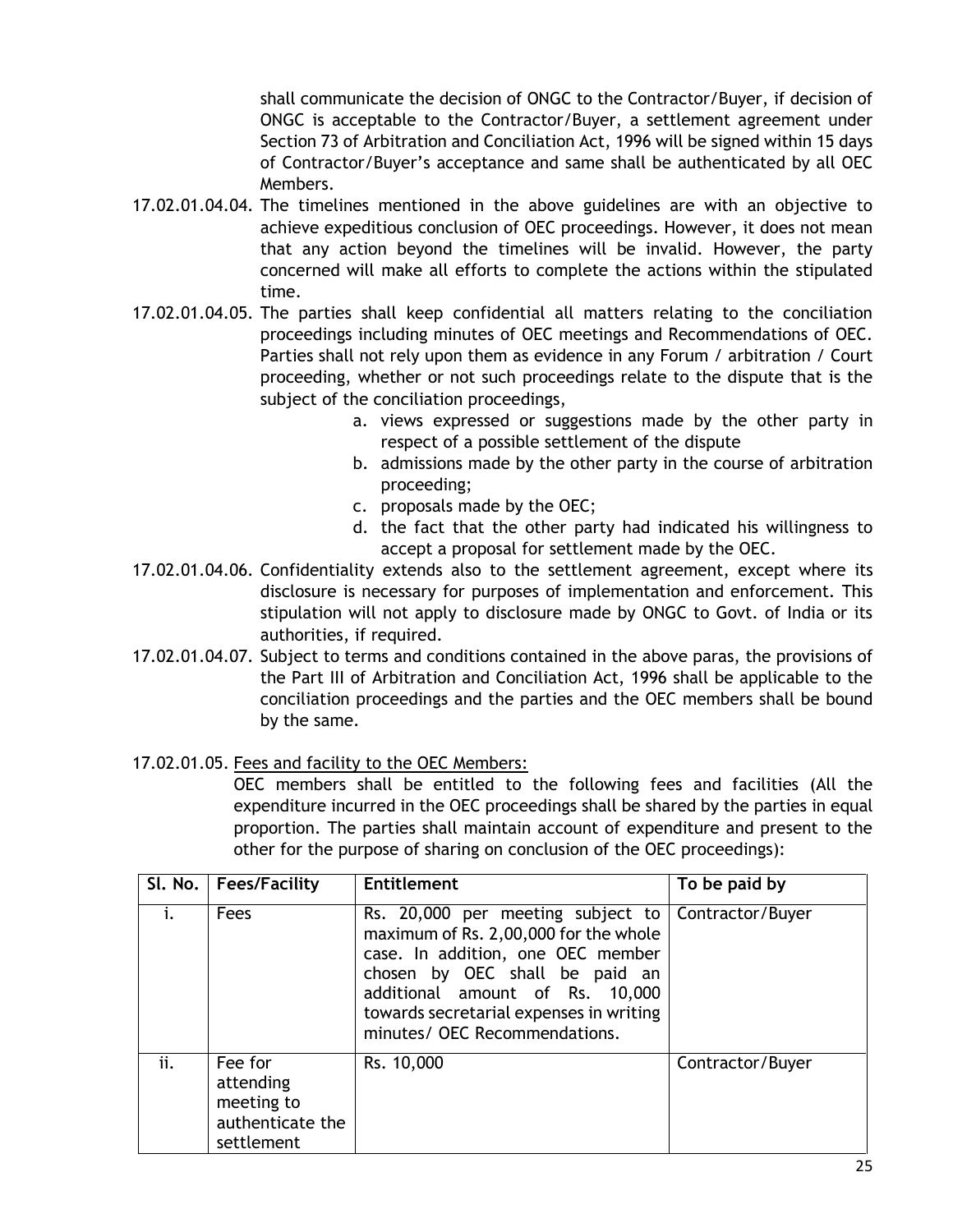|             | agreement                                                                         |                                                                                                                                                                                                                                                                      |                  |
|-------------|-----------------------------------------------------------------------------------|----------------------------------------------------------------------------------------------------------------------------------------------------------------------------------------------------------------------------------------------------------------------|------------------|
| iii.        | Transportation<br>in the city of<br>meeting                                       | Car as per entitlement of Rs. 2,000<br>per day.                                                                                                                                                                                                                      | Contractor/Buyer |
| iv.         | Venue for<br>meeting                                                              | <b>ONGC conference rooms/Hotels</b>                                                                                                                                                                                                                                  | <b>ONGC</b>      |
|             |                                                                                   | Facilities to be provided to the out-stationed member                                                                                                                                                                                                                |                  |
| $V_{\star}$ | Travel from city<br>of residence to<br>the city of<br>meeting                     | Business class air tickets/ first class<br>tickets/<br>Luxury<br>train<br>car/<br>of<br>actual<br>reimbursement<br>fare.<br>However, entitlement of air travel by<br>Business class shall be subject to<br>austerity measures, if any, ordered by<br>Govt. of India. | Contractor/Buyer |
| vi.         | Transport to and<br>fro<br>airport/railway<br>station in the<br>city of residence | Car as per entitlement of Rs. 3,000<br>per day.                                                                                                                                                                                                                      | Contractor/Buyer |
| vii.        | Stay for out-<br>stationed<br>members                                             | 5 Star hotels                                                                                                                                                                                                                                                        | <b>ONGC</b>      |
| viii.       | Transport in the<br>city of meeting                                               | Car as per entitlement of Rs. 2,000<br>per day.                                                                                                                                                                                                                      | Contractor/Buyer |

17.02.02.Resolution of disputes through ARBITRATION:

### **(Applicable in cases of Supply Orders/Contracts with firms, other than Public Sector Enterprises) (Not applicable in cases valuing less than Rs. 5 lakhs)**

- 17.02.02.01. There shall be no arbitration for disputes involving claims upto Rupees 25 lakhs and more than Rupees 100 crore. Disputes involving claims above Rs. 100 crores shall be adjudicated under the Commercial Courts, Commercial Division and Commercial Appellate Division of High Courts Act, 2015.
- 17.02.02.02. Arbitration can be invoked by giving Invocation Notice only after expiry of 60 days' period as per Dispute Notice stipulated in para above.
- 17.02.02.03. The party wishing to refer a Dispute to Arbitration shall give notice to the other party specifying all the points of Disputes with details of the amount or claim to be referred to arbitration ("Invocation Notice"). If the claim is in foreign currency, the claimant shall indicate its value in Indian Rupee also. The closing market rate in an exchange declared by SBI on the date prior to the date of notice should be adopted for conversion of foreign currency in Indian Rupees.
- 17.02.02.04. For a dispute involving claims above Rs. 25 lacs and upto Rs. 5 crores, in case other party is Claimant, ONGC will forward a list containing names of five jurist to the other party for selecting one from the list who will be appointed as sole arbitrator by ONGC. In case ONGC itself is the claimant, it shall appoint the Sole Arbitrator by invoking the Arbitration clause and inform the Contractor/Buyer. Such dispute shall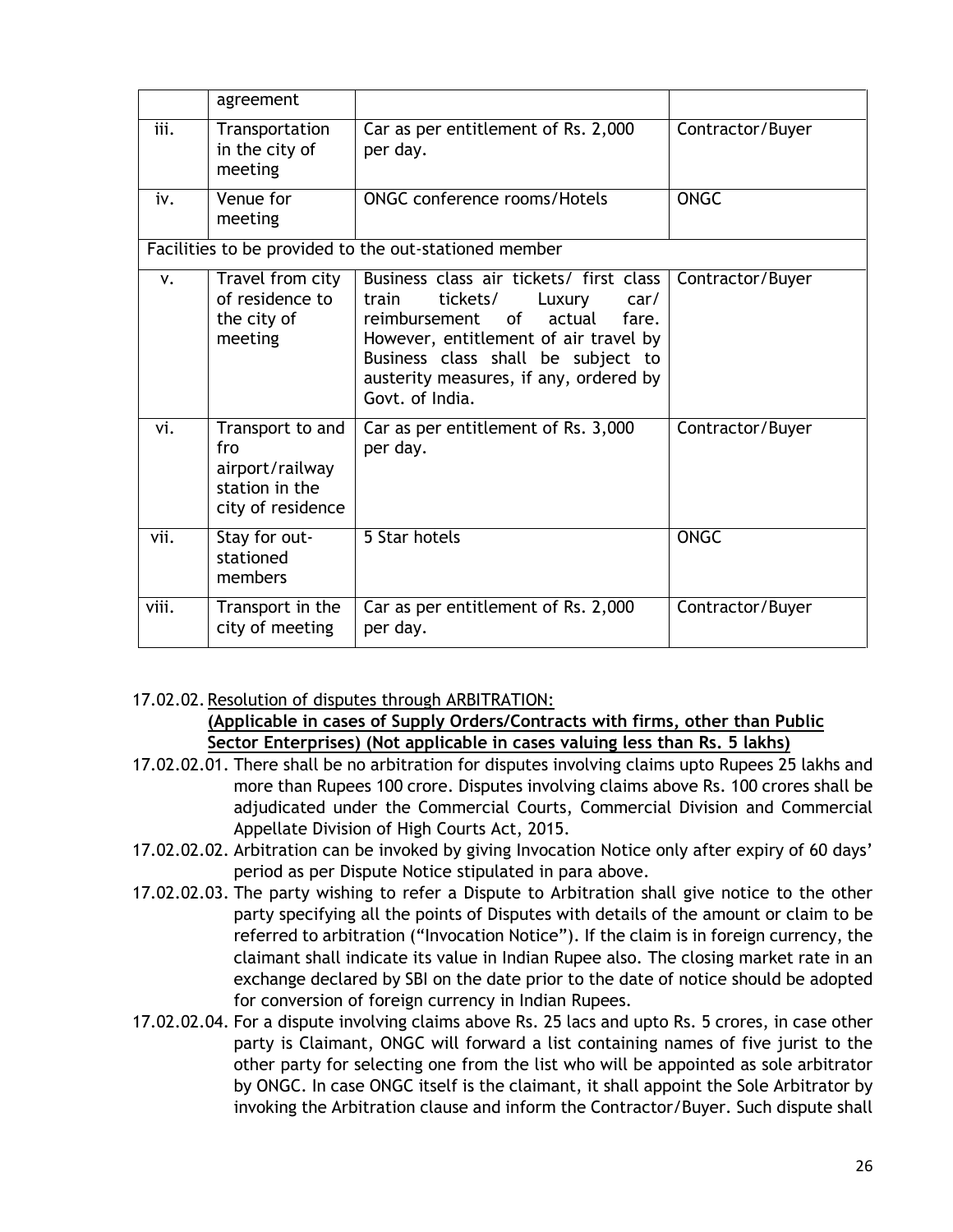be resolved by fast track procedure specified in Section 29B of the Arbitration and Conciliation Act, 1996.

17.02.02.05. For a dispute involving claims above Rs. 5 crores and upto Rs. 100 crores, the claimant shall appoint an Arbitrator and communicate to the other party in the Invocation Notice itself along with copy of disclosure made by nominated Arbitrator in the form specified in the Sixth Schedule of the Arbitration and Conciliation Act, 1996. For the purpose of Section 21, the Arbitration proceedings shall commence only upon date of receipt of Invocation Notice complete in all respects mentioned above.

The other party shall then appoint the second Arbitrator within fifteen days from the receipt of written notice. The two Arbitrators appointed by the parties shall appoint the third Arbitrator, within 30 days, who shall be the Presiding Arbitrator. The parties agree that they shall appoint only those persons as arbitrators who accept the conditions of this arbitration clause. No person shall be appointed as arbitrator or presiding arbitrator who does not accept the conditions of this arbitration clause.

- 17.02.02.06. For the purpose of appointment of Arbitrator(s), claims amount shall be computed excluding claim for interest, if any.
- 17.02.02.07. Parties agree that neither party shall be entitled for any pre-reference or pendentlite interest, i.e., date of cause of action till date of Award by Arbitral Tribunal. Parties agree that claim for any such interest shall not be considered and shall be void. The Arbitrator or Tribunal shall have no right to award pre-reference or pendent-lite interest in the matter.
- 17.02.02.08. The fees payable to each Arbitrator shall be as per rules framed by the High Court in whose territorial jurisdiction as per contract and seat of arbitration is situated. In case no rules have been framed, the fees prescribed may be as per Fourth Schedule of Arbitration and Conciliation Act, 1996. However, Arbitrator may fix their fees keeping the aforesaid schedule as guiding factor.
- 17.02.02.09. If after commencement of the Arbitration proceedings, the parties agree to settle the dispute mutually or refer the dispute to conciliation, the arbitrators shall put the proceedings in abeyance until such period as requested by the parties. Where the proceedings are put in abeyance or terminated on account of mutual settlement of dispute by the parties, the fees payable to the arbitrators shall be determined as under:
	- a. 20% of the fees if the claimant has not submitted statement of claim.
	- b. 40% of the fees if the pleadings are complete.
	- c. 60% of the fees if the hearing has commenced.
	- d. 80% of the fees if the hearing is concluded but the award is yet to be passed.
- 17.02.02.10. Each party shall be responsible to make arrangements for the travel and stay etc of the arbitrators appointed by it. Claimant shall also be responsible for making travel/stay arrangements for the Presiding Arbitrator and the expenses incurred shall be shared equally by the parties.

In case of Sole Arbitrator, ONGC shall make all necessary arrangements for his travel/stay and the expenses incurred shall be shared equally by the parties.

17.02.02.11. The seat of Arbitration shall be the place from where LOA/NOA has been issued. For the sake of convenience, Parties may agree to hold the proceedings at any other venue. The arbitration shall be conducted in the English language. Insofar as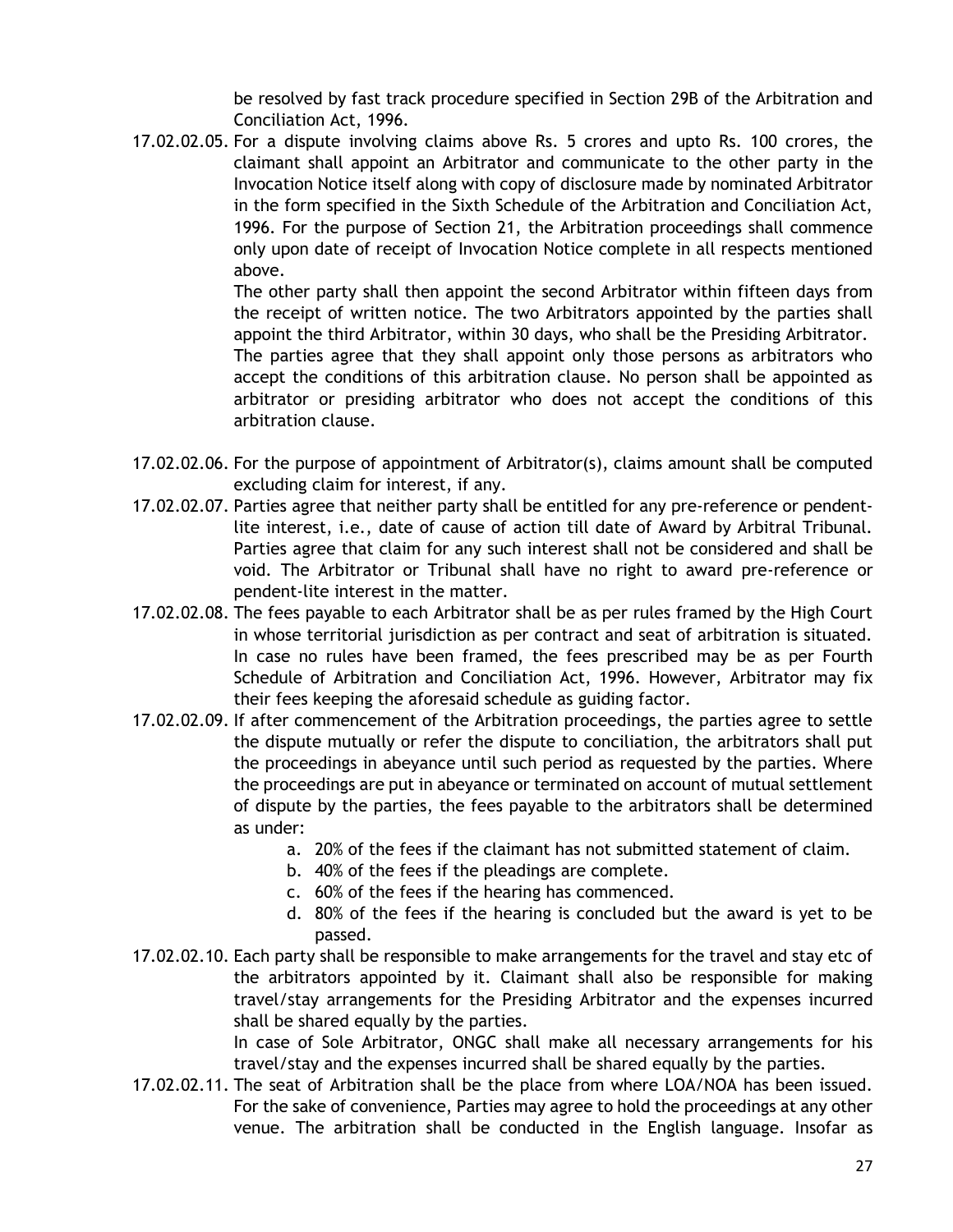practicable, the parties shall continue to implement the terms of the Contract notwithstanding the initiation of Arbitration proceedings.

- 17.02.02.12. Parties agree that neither party may amend or supplement its claim during the course of arbitral proceedings.
- 17.02.02.13. The parties may, after invocation of dispute, agree for sharing the cost of Arbitration equally on 50:50 basis.
- 17.02.02.14. Subject to the above, the provisions of the Arbitration and Conciliation Act, 1996 as amended and applicable from time to time shall apply to the arbitration proceedings under this Contract.

### **Article 18**

### **TAXES AND DUTIES**

- <span id="page-27-0"></span>18.01.All applicable taxes and duties including VAT, Sales Tax, octroi, entry taxes, Cess, TCS, GST, service tax and excise payable in respect of any Seller's Gas delivered/ Minimum Guaranteed Offtake hereunder will be to the Buyer's account and the Buyer agrees to pay the Seller for such taxes and duties along with price of the gas. In case of interstate sale Buyer shall be obligated to provide Form C promptly to enable timely submission by the Seller to the relevant tax authorities, failing which differential tax along with interest and penalty, if any, shall be on account of Buyer.
- 18.02.The amount of any taxes, duties, imposts, fees, charges and dues of every description imposed or levied by any governmental, local or port authority on the Seller's Gas supplied hereunder, or on its export, delivery, transportation, ownership, sale or use, in respect of any stage after title and risk in such Seller's Gas has transferred to the Buyer shall be to the Buyer's account.
- 18.03.Wherever for the purpose of administrative convenience/ tax requirement or otherwise, Seller pays any tax, Buyer would reimburse the same to the Seller except any penalties, interest, etc. paid due to default of Seller. Buyer would extend full cooperation to the Seller in the matter of all the tax assessments.

### **Article 19**

### **TITLE AND RISK**

<span id="page-27-1"></span>19.01.Title and risk in the Seller's Gas shall pass from Seller to Buyer at the Delivery Point i.e. at the downstream flange of the pipeline at the outlet of the Gas Metering Station. Upon delivery at the Delivery Point, Buyer shall be deemed to be in exclusive control and possession of Seller's Gas and shall be fully responsible for and shall indemnify Seller against any damages or injury resulting from the transportation, handling or use of the Seller's Gas.

# **Article 20**

# **LAWS GOVERNING THE AGREEMENT**

<span id="page-27-2"></span>20.01.The Agreement shall be governed by Indian Laws, rules and regulations, notifications etc. issued under such Laws both procedural as well as substantive, as may be amended from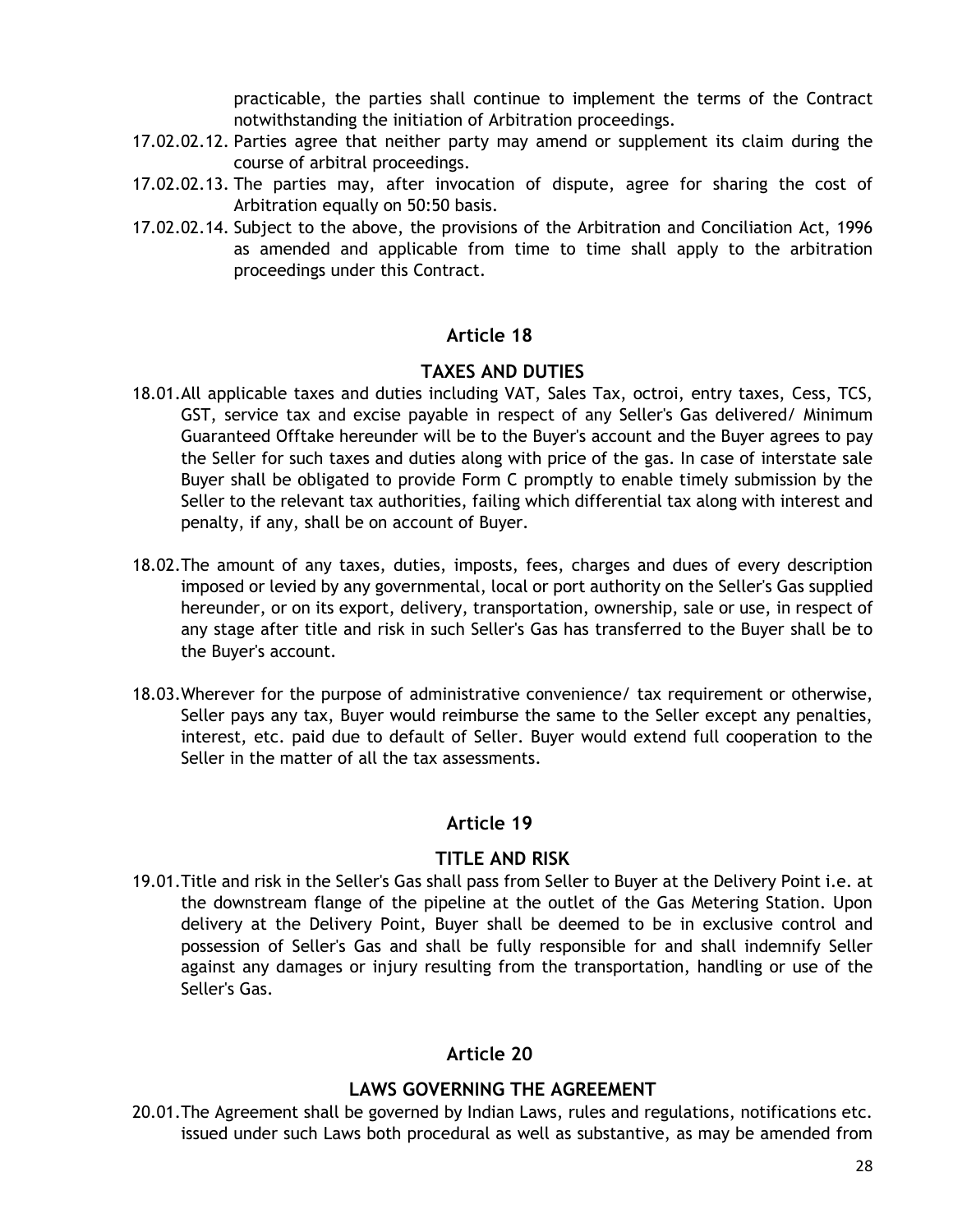time to time. Courts at  $\qquad \qquad$  (State) shall have exclusive jurisdiction on the matters arising under the Agreement.

# **Article 21**

# **RESTRICTIONS ON USE OF GAS**

- <span id="page-28-0"></span>21.01.Buyer is entitled to use the gas for any purpose other than those contemplated in the Bidding document/GSA. Prior to changing the usage of gas, intimation by the BUYER through Email/Fax/Letter shall be given to SELLER.
- 21.02.BUYER shall not misuse the gas or use it for any anti national activity/anti-social activity. If the Buyer does so, ONGC will not be liable for such misuse or such activity and shall be entitled to stop the gas forthwith as soon as it comes to the notice of ONGC.

# **Article 22**

# **PREVIOUS CORRESPONDENCE**

<span id="page-28-1"></span>22.01.All discussions and meetings held and correspondences exchanged between the BUYER and the SELLER in respect of the AGREEMENT and any decisions arrived at therein in the past and before coming into force of this AGREEMENT are hereby superseded by this AGREEMENT and no reference of such discussions or meetings or past correspondence will be entertained by either the SELLER or the BUYER for interpreting the AGREEMENT or otherwise.

# **Article 23**

# **AMENDMENTS**

<span id="page-28-2"></span>23.01.Subject to [Article 15,](#page-19-4) any amendment to any of the clauses of the Agreement will be proposed and sent in writing to the other party proposing such amendment and if both the SELLER and the BUYER agree to such amendment then the same shall be incorporated in the Agreement and shall become binding on the parties as such from the date the agreement is reached, unless otherwise agreed to.

# **Article 24**

# **INDEMNITIES**

<span id="page-28-4"></span><span id="page-28-3"></span>24.01.Any loss, damage, liability, cost and/or expense related to:

- a) any injury to, ill health, disease or death of an employee or a contractor or subcontractor of a Party (or any employee of such contractor or sub-contractor); and/or
- b) actual physical loss of or to Party's facilities;

which is caused by either Party's operations at or near the Delivery Point, shall be borne by the Party causing such loss, damage and cost of the Party which has engaged the relevant employee or contractor or sub-contractor, causing such loss or, damage and the Party causing such loss, damage, liability, cost and/or expense shall defend, indemnify,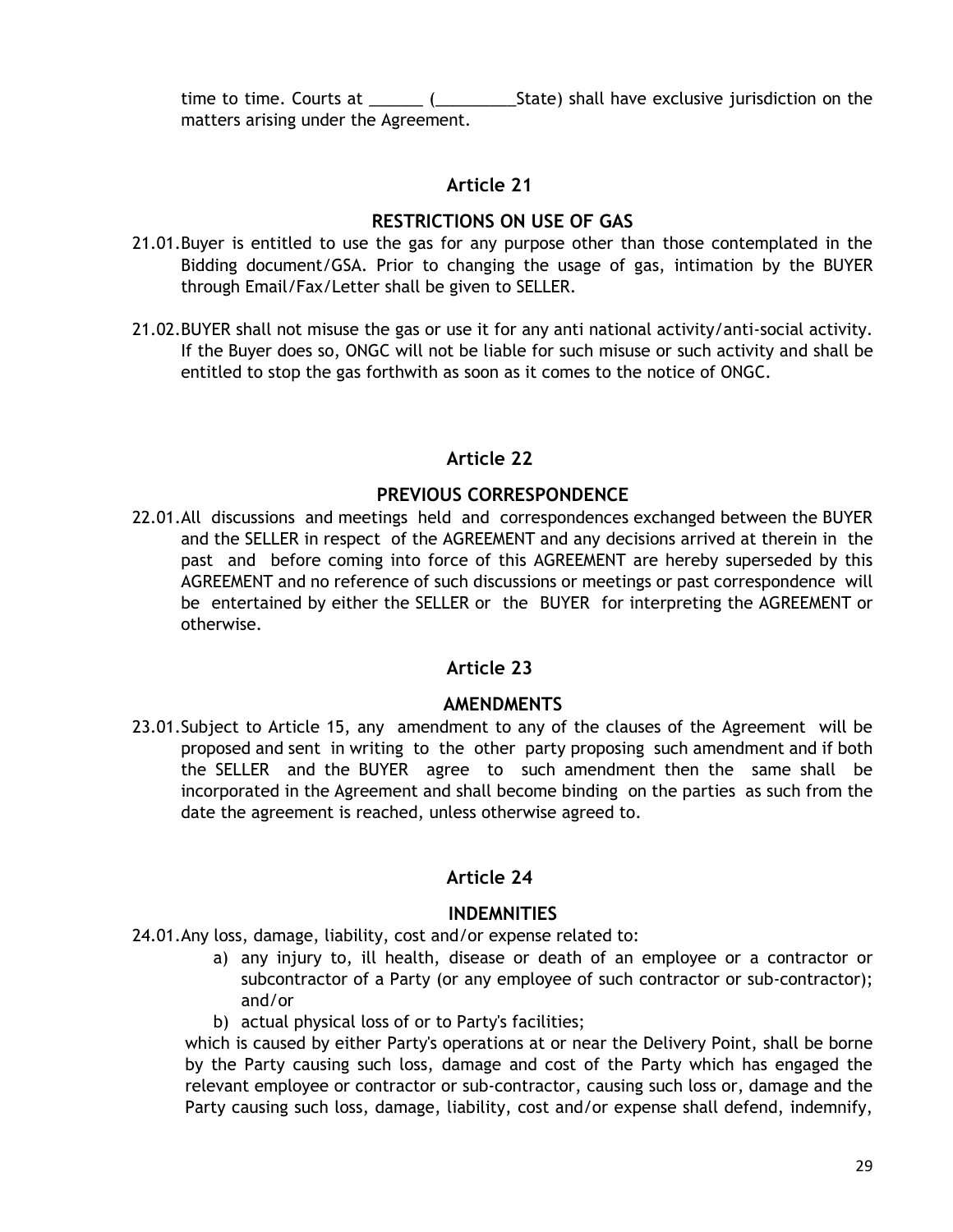hold harmless and release the other Party in respect of such loss, damage, liability, cost and/or expense.

24.02.Whenever a Party (the "Indemnitee") becomes aware of a claim in respect of which it will or may be entitled to require the other Party (the "Indemnitor") to defend, indemnify, hold harmless and release it pursuant to Article [24.01](#page-28-4) above, the Indemnitee shall promptly notify the Indemnitor and the Indemnitee shall take such action as the Indemnitor may reasonably request to avoid, dispute, resist, appeal, compromise or defend the relevant claim and any judgment in respect thereof, subject to the Indemnitee being indemnified and secured to its reasonable satisfaction by the Indemnitor against all losses, costs, damages and expenses relating to such claim including, without limitation, those thereby incurred or to be incurred. If the Indemnitor does not request the Indemnitee to take any appropriate action as aforesaid, or shall fail to indemnify and secure the Indemnitee to its reasonable satisfaction within twenty-eight (28) Days of the notice to the Indemnitor, the Indemnitee shall be free to pay or settle the relevant claim on such terms as it may in its absolute discretion think fit and thereafter recover from the Indemnitor pursuant to the Indemnitee's rights under this Article.

# **Article 25**

### **RIGHT TO STOPPAGE OF GAS/TERMINATION**

- <span id="page-29-2"></span><span id="page-29-1"></span><span id="page-29-0"></span>25.01.Seller may at its sole discretion, and in addition to any other legal remedies it may have, forthwith upon giving [30] days' notice to Buyer, suspend deliveries of the Seller's Gas or terminate the Agreement if:
	- i) Buyer for any reason whatsoever fails to make any payment due to Seller under the Agreement by the due date, failure remains un-remedied at the expiry of the aforesaid notice period; or
	- ii) Buyer is in substantial breach of its material obligations under the Agreement and such breach or failure remains un-remedied at the expiry of the aforesaid notice period; or
	- iii) Buyer fails to take delivery of Seller's Gas it is obligated to under this Agreement and such failures are not excused by any other provision in the Agreement; or
	- iv) A Buyer event of Force Majeure continues for [90] days or more; or
	- v) A petition is filed with the court having jurisdiction or an order is made or an effective resolution is passed for the dissolution, liquidation, or winding up of Buyer; or
	- vi) Buyer becomes insolvent or is adjudged bankrupt or makes an assignment for the benefit of its creditors or does not pay or is in Seller's reasonable opinion expected to be unable or unwilling to pay its debts as the same become due; or
	- vii) A receiver is appointed for the whole or significant part of the assets or undertaking of Buyer; or
	- viii)Buyer ceases or threatens to cease to carry on its business or a major part thereof or a distress, execution or other process is levied or enforced or sued upon or against any significant part of the property of Buyer and is not discharged until [90] days; or
	- ix) If Buyer is adjudged bankrupt or enters into an agreement with its creditors or takes advantage of any law for the benefit of debtors; or
	- x) Buyer has passed a resolution to apply to a competent court for liquidation;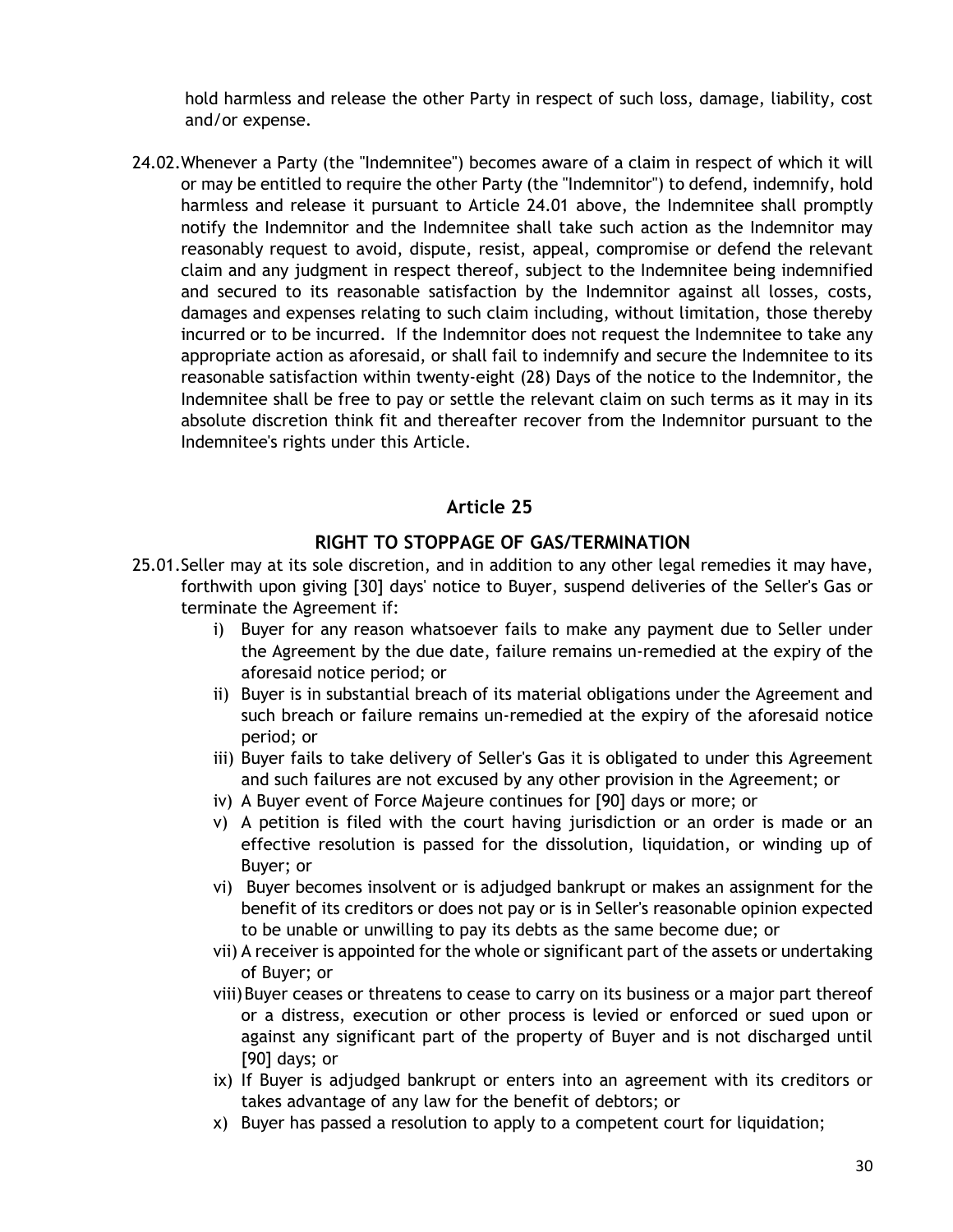- xi) Any reduction in availability of SELLER's gas deliverable hereunder, including adverse reservoir behaviour in the Producing Areas, which in the SELLER's opinion as a prudent operator was not reasonably foreseeable; or
- 25.02.Buyer may at its sole discretion, and in addition to any other legal remedies it may have, forthwith upon giving [30] days' notice to Seller, terminate the Agreement if:
	- i) A Seller event of Force Majeure continues for [90] days or more; or
	- ii) A petition is filed with the court having jurisdiction or an order is made or an effective resolution is passed for the dissolution, liquidation, or winding up of Seller; or
	- iii) Seller becomes insolvent or is adjudged bankrupt or makes an assignment for the benefit of its creditors or does not pay or is in Buyer's reasonable opinion expected to be unable or unwilling to pay its debts as the same become due; or
	- iv) A receiver is appointed for the whole or significant part of the assets or undertaking of Seller; or
	- v) Seller ceases or threatens to cease to carry on its business or a major part thereof or a distress, execution or other process is levied or enforced or sued upon or against any significant part of the property of Seller and is not discharged until [90] days; or
	- vi) If Seller is adjudged bankrupt or enters into an agreement with its creditors or takes advantage of any law for the benefit of debtors; or
	- vii) Seller has passed a resolution to apply to a competent court for liquidation; or
- <span id="page-30-0"></span>25.03.Subject to any other specific rights of termination contained in this Agreement, this Agreement shall continue in force for the duration stipulated in Article [02.01.](#page-6-4)
- 25.04.In the event of Seller suspending deliveries of Seller's Gas in any of these circumstances referred to in Article [25.01,](#page-29-2) Seller may, so long as the event continues, and in addition to any other legal remedies it may have, forthwith upon giving the appropriate notice to Buyer, terminate the Agreement.
- 25.05.If pursuant to the provisions of Article [25.03,](#page-30-0) Seller withholds, reduces or suspends delivery of the Seller's Gas, then Seller shall be under no obligation to make up any quantity of the Seller's Gas which would have been delivered to Buyer but for such withholding, reduction, or suspension.
- 25.06.Any termination of the Agreement shall be without prejudice to the rights and obligations of SELLER as accrued up to the date of termination.

# 25.07.**Suspension**:

Notwithstanding anything to the contrary express or implied elsewhere herein: Seller (without prejudice to its other rights) may at its sole discretion either terminate the Agreement forthwith or forthwith suspend delivery under the Agreement until further notice, on notifying the other party either orally (confirming such notification in writing) or by notice in writing, if Buyer: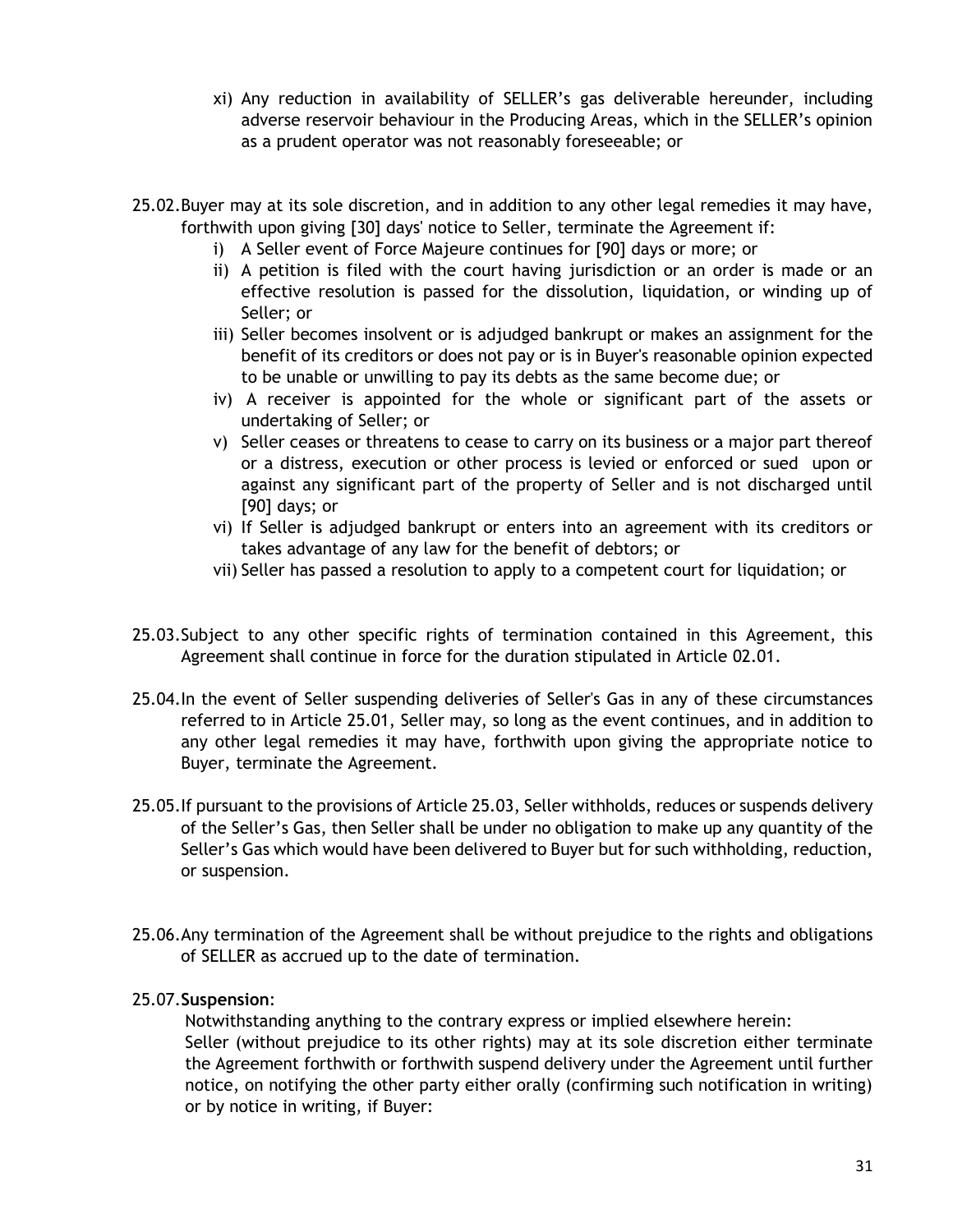- i) Uses gas for activities which are anti-national or anti-social activity or against public interest.
- ii) Any reduction in availability of SELLER's Gas deliverable hereunder, including adverse reservoir behavior in the Producing Areas, which in the SELLER's opinion as a prudent operator was not reasonably foreseeable;

# **Article 26**

# **CONFIDENTIALITY**

- <span id="page-31-4"></span><span id="page-31-3"></span><span id="page-31-0"></span>26.01.Subject to the further provisions of thi[s Article 26,](#page-31-3) each Party shall maintain confidentiality in accordance with the standards of care and diligence that it utilizes in maintaining its own confidential information with regards to the terms of this Agreement and any information supplied or obtained by a Party pursuant to the terms hereof ("Confidential Information").
- 26.02.Notwithstanding Article [26.01,](#page-31-4)either Party may disclose information that would otherwise be Confidential Information if and to the extent:
	- i) Required by law; or
	- ii) Required by any securities exchange or regulatory or governmental body or government department to which such Party is subject or submits, wherever situated, whether or not such requirement for information has the force of law; or
	- iii) Disclosed to the professional advisers, auditors, bankers of a Party provided that such Party procures that such persons protect such Confidential Information on the same terms as and agrees to be bound by as if it were a Party to this Article; or
	- iv) The Confidential Information is already in the public domain through no fault of that Party; or
	- v) The other Party has given prior written approval to the disclosure; or
	- vi) It is disclosed to any potential assignees or transferees of such Party provided that such Party procures an undertaking in writing that the potential assignee or transferees protects such Confidential Information on the same terms and agrees to be bound by as if it were a party to this Agreement. Both the BUYER and the SELLER shall maintain confidentiality unless required under law to disclose.

# **Article 27**

# **NO AGENCY**

<span id="page-31-1"></span>27.01.Neither Party shall, and each shall procure that its directors, officers and employees in that capacity, shall not, represent itself or otherwise hold itself out as an agent or other representative of the other Party or otherwise hold itself out as having any authority to bind the other of them unless such person is validly authorized to do so.

# **Article 28**

# **EFFECT OF ILLEGALITY, ETC.**

<span id="page-31-2"></span>28.01.The invalidity, illegality or unenforceability of any of the terms of this Agreement in any respect for whatever reason under the law of any jurisdiction, shall not affect or impair the validity, legality or enforceability in that jurisdiction of any other provision of this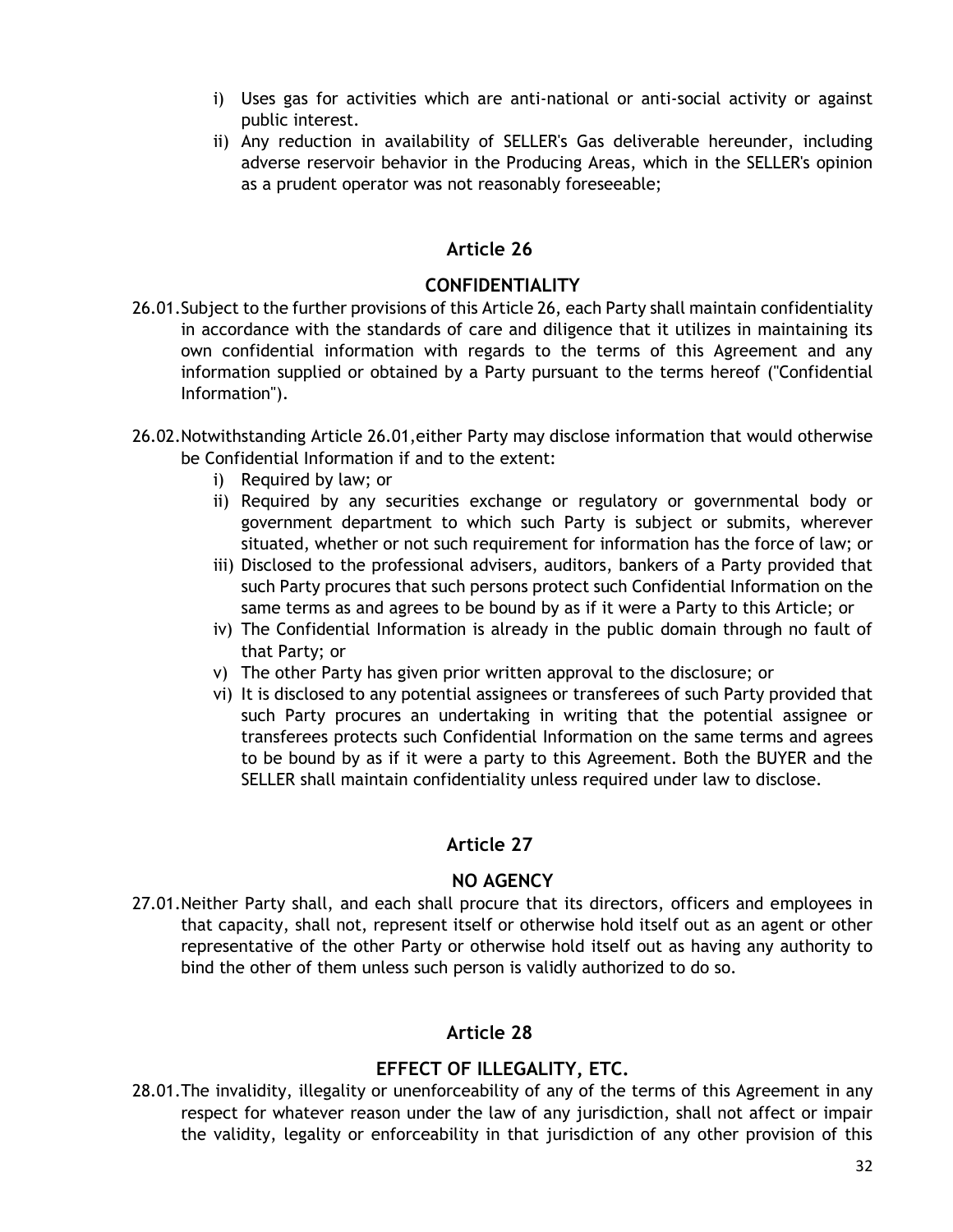Agreement, or under the law of any other jurisdiction of that or any other provision of this Agreement. The Parties shall make all reasonable endeavours to agree as far as possible that invalid terms shall be amended or replaced by valid terms with a similar effect in order to maintain the purpose and continuity of this Agreement and till the amendments are carried out, such invalid terms will be inoperative in relation to the rights and obligations of the Parties under this Agreement.

### **Article 29**

#### **GOOD FAITH**

<span id="page-32-0"></span>29.01.Each of the Parties shall, and shall use all reasonable endeavours to procure that any necessary third party shall, at its own cost, so execute or perform all such further deeds, documents, assurances, acts and things as may reasonably be required to perfect the transaction referred to herein, and to give effect to the terms of this Agreement.

#### **Article 30**

#### **WAIVER**

- <span id="page-32-1"></span>30.01.No delay or omission on the part of either Party in exercising any right, power or remedy provided by law or under this Agreement, nor any indulgence granted by any Party to any other Party, shall impair such right, power or remedy, or be constructed as a waiver thereof, nor shall the single or partial exercise of any right, power or remedy provided by law or under this Agreement preclude any other or further exercise thereof or the exercise of any other right, power or remedy.
- 30.02.Any waiver shall relate only to the matter, non-compliance or breach as it expressly relates to and shall not apply to any subsequent or other matter, non-compliance or breach.

### **Article 31**

#### **CUMULATIVE REMEDIES**

<span id="page-32-2"></span>31.01.Except as expressly provided herein, the rights, powers and remedies provided in this Agreement are cumulative and not exclusive of any rights, powers and remedies provided by law.

#### **Article 32**

### **ENTIRE AGREEMENT**

<span id="page-32-3"></span>32.01.Each of the Parties hereby acknowledges that, in entering into this Agreement it has not relied on any representation or warranty save as set out expressly herein or in any document referred to herein.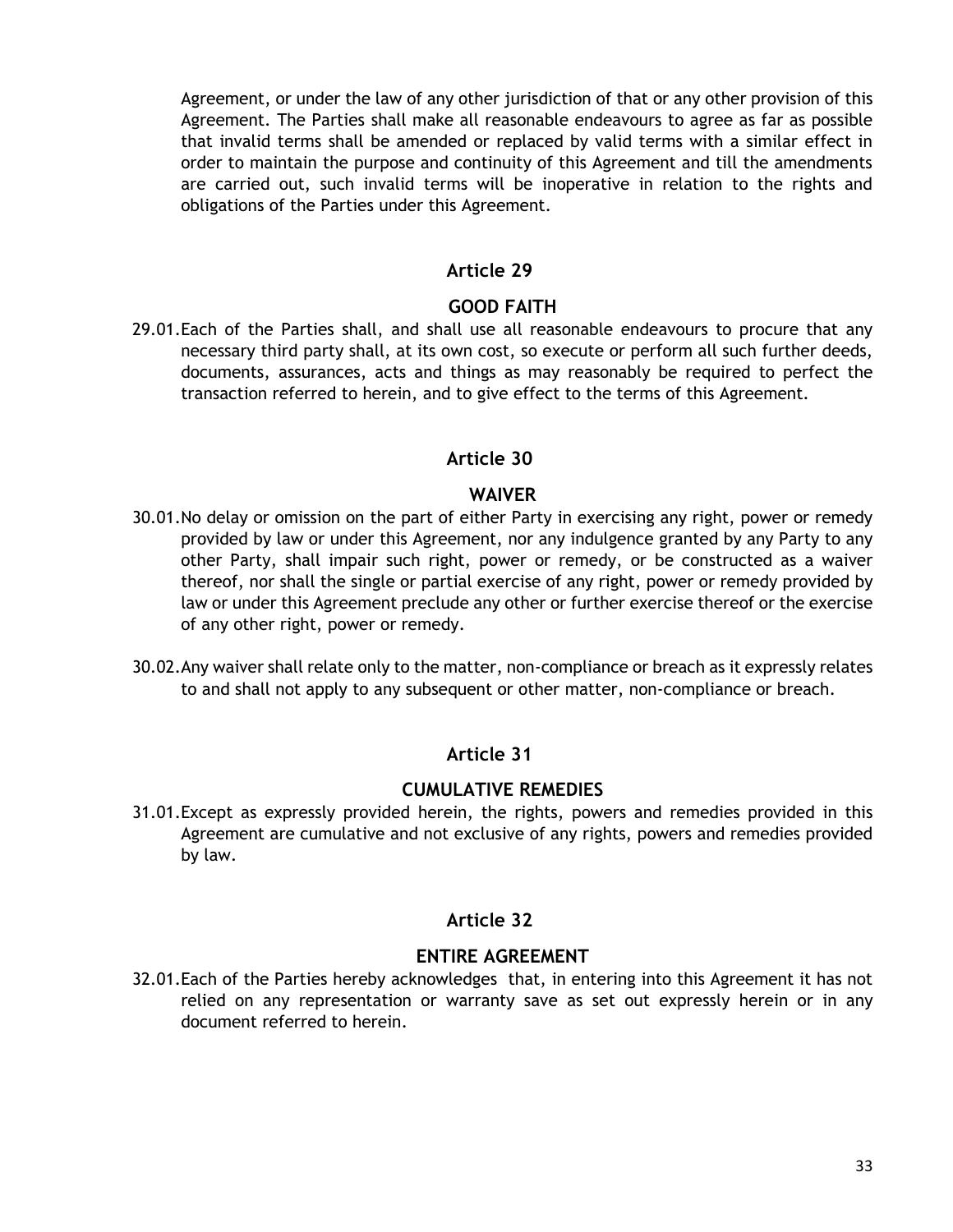### **Article 33**

### **NO PARTNERSHIP**

<span id="page-33-0"></span>33.01.Nothing in this Agreement shall constitute or be deemed to constitute the relationship of principal and agent or of a partnership between the Parties and neither of them shall have any opportunity to bind the other in that capacity.

### **Article 34**

### **PRIVITY**

<span id="page-33-1"></span>34.01.This Agreement is intended solely for the benefit of the Parties and is not intended to confer any benefits on, or create any rights in favour of any other person.

### **Article 35**

### **APPROVALS**

<span id="page-33-2"></span>35.01.Each Party shall be responsible for obtaining all consents, authorizations, approvals and assurances of whatsoever nature necessary to enable it to comply with its obligations under the Agreement.

### **Article 36**

# **CONSEQUENTIAL LOSS, LIMITATION OF LIABILITY**

<span id="page-33-3"></span>36.01.Except as expressly provided for in this Agreement, neither BUYER nor SELLER shall be liable for consequential, indirect or special losses/damages or for loss of control, profit or product of any kind arising out of or in any way connected with the conclusion, the performance or non-performance of this Agreement, and whether arising in contract, tort including negligence or breach of duty, statutory, or otherwise.

# **Article 37**

### **REPRESENTATIONS**

<span id="page-33-4"></span>37.01.Without prejudice to any liability for any fraudulent misrepresentation, each of the Parties hereby acknowledge to the other Party that it has not entered into this Agreement in reliance upon any representations made by such other Party (other than any made fraudulently) and accordingly, neither Party shall have any remedy against the other Party in relation to misrepresentation.

### **Article 38**

# **NOTICES**

<span id="page-33-5"></span>38.01.Any notice or other communication required to be given pursuant to this Agreement shall be given by delivering the same by hand at, or by sending the same by registered/speed post/ courier (air mail if to an address outside the country of posting) to the address of the relevant Party set out in this Agreement or by fax, e-mail using the relevant number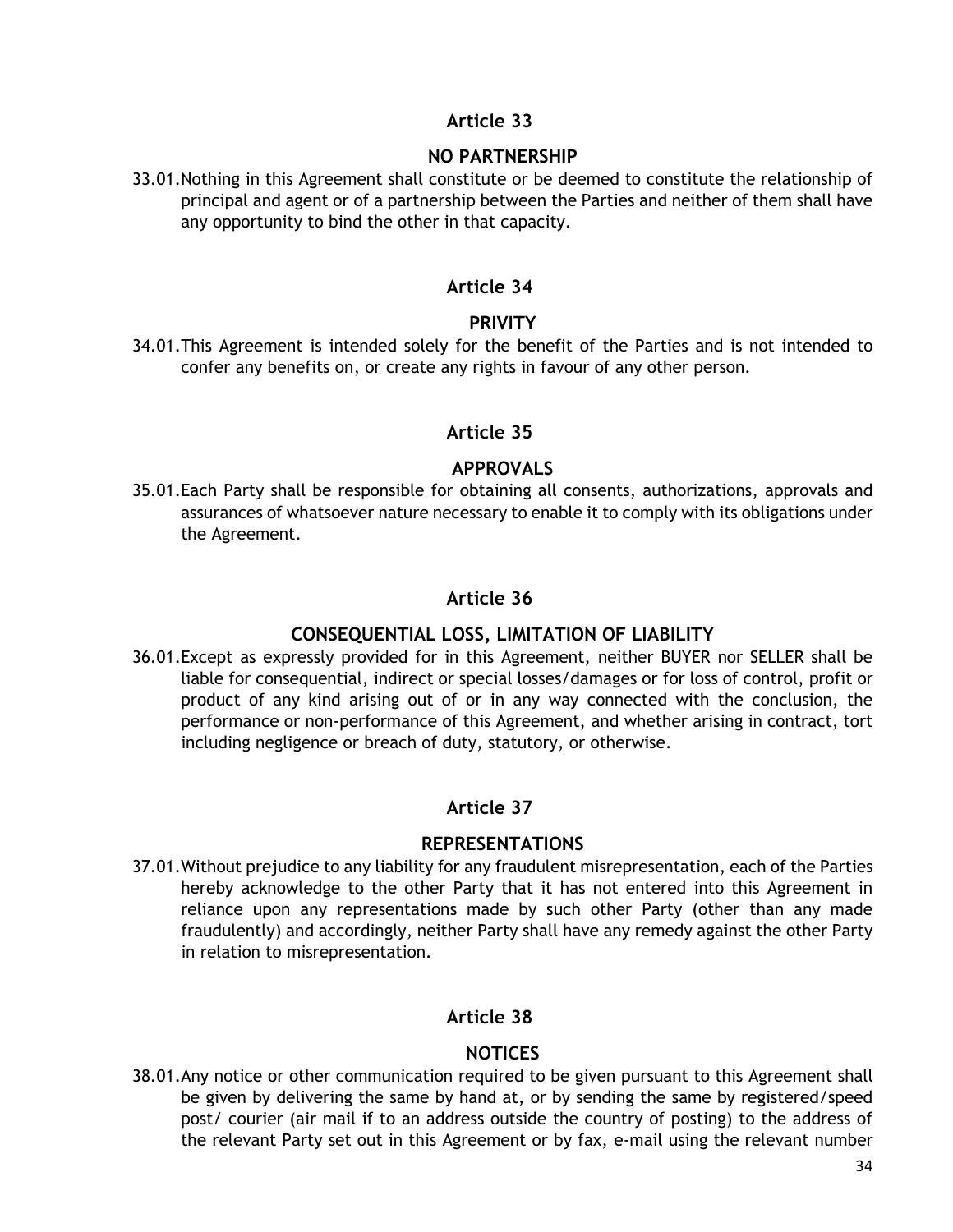set out below or such other address as either Party may notify to the other from time to time. Any notice or other communication given as aforesaid shall be deemed to have been given at the time of delivery (if delivered by hand) or on transmission of the recipient's automatic answerback (if sent by fax) or when received (if sent by post/ e-mail): For Seller: As set forth in the [Schedule A](#page-35-0) as Seller's Address; and For Buyer: As set forth in the [Schedule A](#page-35-0) as Buyer's Address.

### **Article 39**

#### **ADDRESSES OF PARTIES**

<span id="page-34-0"></span>39.01.The address of the parties hereto unless changed by written notification to be given at least 15 days in advance by Registered letter prior to proposed date of change, will be as follows for the operation of the Agreement:

| THE SELLER                                                                                                 | <b>THE BUYER</b>                                                                                    |
|------------------------------------------------------------------------------------------------------------|-----------------------------------------------------------------------------------------------------|
| Asset Manager,                                                                                             |                                                                                                     |
| OIL AND NATURAL GAS CORPORATION<br>LIMITED,<br>Asset,<br>(India).<br>Phone No.:<br>Fax. Number:<br>e-mail: | Pin:<br>(India).<br>Phone Number: (STD Code) - (---------)<br>Fax. Number: (STD Code) - (---------) |
|                                                                                                            | e-mail:                                                                                             |

IN WITNESS WHEREOF the parties hereto acting through their properly constituted representatives have set their hands to cause this Agreement signed and executed for and on their behalf.

| FOR & ON BEHALF OF THE SELLER | FOR & ON BEHALF OF THE BUYER |
|-------------------------------|------------------------------|
| <b>Witnesses</b>              | <b>Witnesses</b>             |
|                               |                              |
|                               |                              |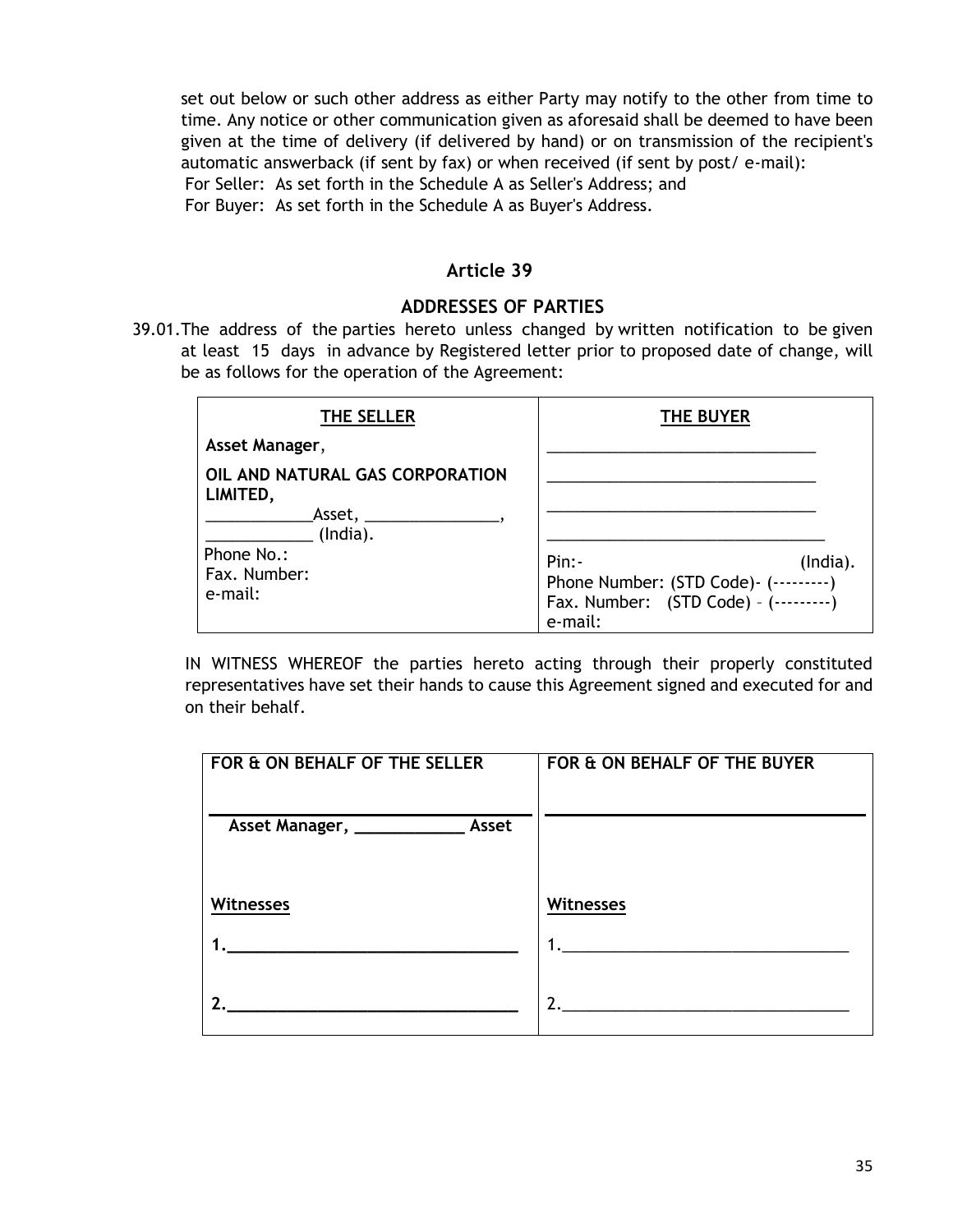# **Schedule A**

<span id="page-35-0"></span>

| Attached as Schedule A of the Gas Supply Agreement dated -------------- between Oil and |  |
|-----------------------------------------------------------------------------------------|--|
| Natural Gas Corporation and                                                             |  |

**\_\_\_\_\_\_\_\_\_\_\_\_\_\_\_\_\_\_\_\_\_\_\_\_\_\_\_\_\_\_\_\_\_\_\_\_\_\_\_ Region**

**Production Field (s)/Area (s):** [Name of field to be inserted]

**Delivery Commencement Date**: [Within 90 days from Date of Readiness or Date of NOA, whichever is later]

**Expiry Date:** [..........................] \_\_\_ years from actual commencement date or 15 days before date of expiry of off-take window which-ever is earlier.

| Location                                                                | <b>Delivery</b><br>Point<br>(Abbreviated<br>name of<br>Meter) | Metering<br>Measurement<br>System | Frequency of<br>Measurement | Tolerance in<br>Quantity<br>Measurement | Frequency of<br><b>Calibration</b> | Frequency<br>of Quality<br><b>Testing</b> | <b>Typical</b><br><b>Delivery</b><br>Pressure,<br>$Kg/Cm^2g$ |
|-------------------------------------------------------------------------|---------------------------------------------------------------|-----------------------------------|-----------------------------|-----------------------------------------|------------------------------------|-------------------------------------------|--------------------------------------------------------------|
| Name of<br>Installation to<br>be inserted<br>(Work Centre<br>to Insert) | (Work Centre<br>to insert)                                    |                                   |                             |                                         |                                    |                                           | As per NIT                                                   |

**Delivery Pressure: - As indicated in the RFP**.

**Gas quality: - To be analyzed at Seller's Laboratory, which buyer can have access.** 

**Seller's Address: Asset Manager**,

**OIL AND NATURAL GAS CORPORATION LIMITED,** 

\_\_\_\_\_\_ Asset, \_\_\_\_\_\_\_\_\_, \_\_\_\_\_\_\_\_\_\_\_\_\_.

Phone No.: (\_\_\_\_\_\_\_\_\_\_\_\_\_\_\_\_\_)

Fax Number: (\_\_\_\_\_\_\_\_\_\_\_\_\_\_\_\_\_) e-mail:

<span id="page-35-1"></span>

| <b>Buyer's Address:</b>                 |  |
|-----------------------------------------|--|
| Contact:                                |  |
| Phone number:<br>Fax number:<br>e-mail: |  |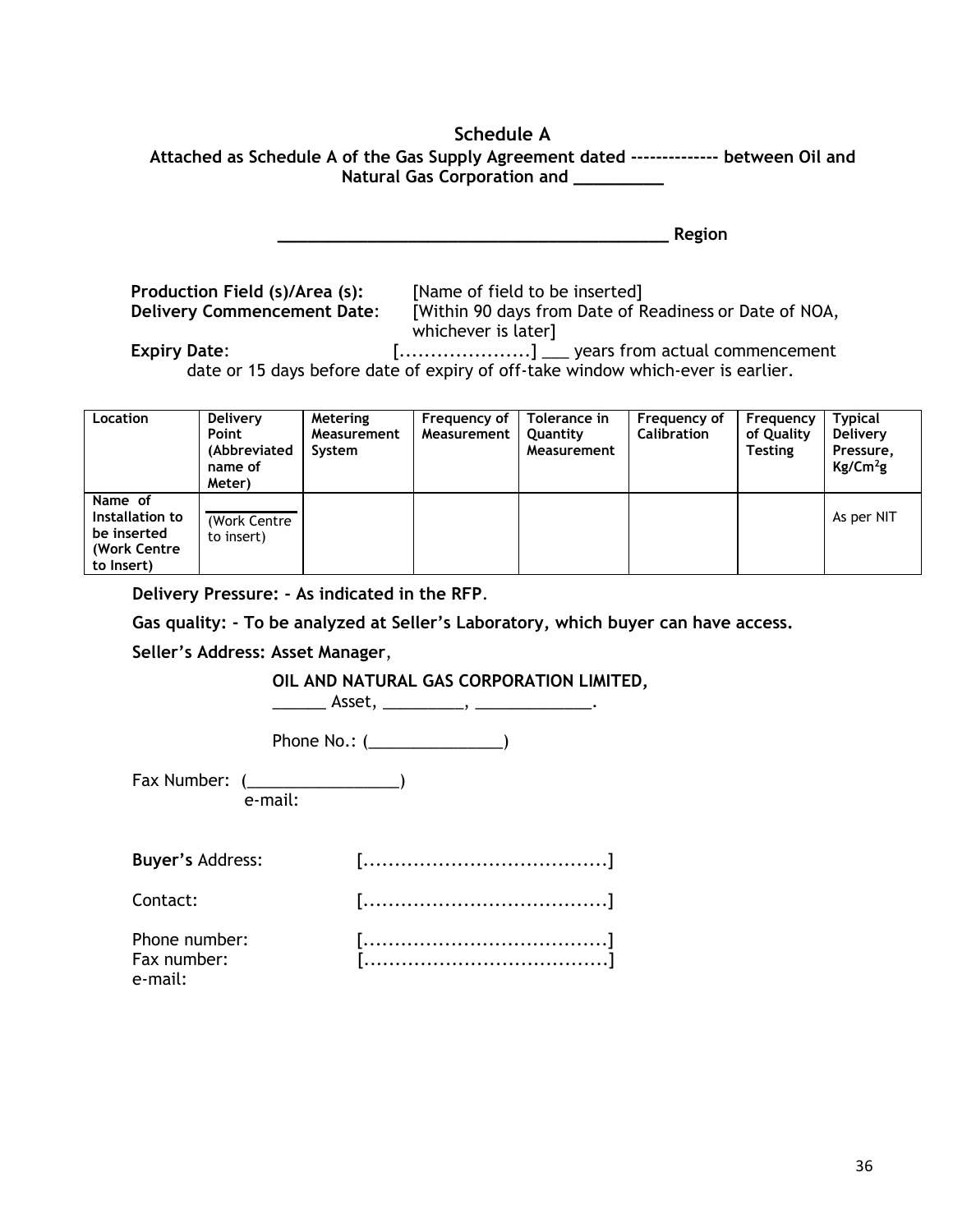#### <span id="page-36-0"></span>**Price**:

- (a) Contract Gas price (in USD/MMBTU), rounded off to 2 decimals under this Contract shall be the higher of:
	- i. Reserve Gas Price plus {Quoted premium} (to be inserted at the time of signing of GSA)
	- ii. Floor Price plus  ${Quoted premium}$  (to be inserted at the time of signing of GSA)

"Reserve Price" for any month shall be the summation of prevailing domestic gas price on GCV basis, notified by PPAC from time to time as per the "New Domestic Natural Gas Pricing Guidelines, 2014" dated 25.10.2014 and Mark-up of USD 0.50/MMBTU. "Floor Price" under this contract is USD 4.50/MMBTU on GCV basis.

In the event that the Government of India notifies discontinuation of domestic natural gas price under the 2014 Guidelines, the Buyer and the Seller will enter into discussions to agree an alternative basis of price fixation. In case no agreement is reached within 90 days of the date of such Government notification (**the Notification Date**), the contract will terminate at the expiry of 180 days from the Notification Date.

Subject to any Government of India instructions/guidelines in the matter, during the period of 180 days from the Notification Date, the last notified price published under the 2014 Guidelines by the Government (subject to floor price) will continue.

- (b) Provided further that the marketing margin of USD 0.20/MMBTU on Gross Calorific Value (GCV) basis would be charged in addition to the contract gas price indicated above, except in cases where MoP&NG/Govt. of India order/directives/guidelines exists regarding applicability of specific Marketing margin then the same shall be applicable.
- (c) The above gas price is ex-ONGC installation and is exclusive of Taxes, Duties, Cess, Service Tax, GST, TCS, Education Cess, Sales Tax/VAT, Octroi, and all other statutory levies as applicable at present or to be levied in future by the Central or State Government or Municipality or any other local body or bodies payable on sale/supply of GAS by Seller to the BUYER and these shall be borne by the BUYER over and above the aforesaid GAS price.
- (d) A factor of 1 MSCM = 39.68254 MMBTU will be used for invoicing purpose linked with Gross Calorific Value (GCV) of 10,000 Kcal/SCM. The Seller shall further determine the quantity (in MMBTU) of gas delivered at the Delivery Point based on the actual gross calorific value of Seller's Gas delivered during the Billing Period by multiplying with a factor of actual GCV and dividing by 10000.
- (e) The above price in USD/MMBTU would be converted to price in INR/MMBTU on monthly basis at the RBI reference exchange rate of the month, previous to the month during which supply of gas is made. Price in INR/ MMBTU shall be rounded off to the nearest two decimal places. The RBI reference exchange rate of the month would be calculated by taking the average of the RBI reference exchange rates for all the days in the relevant period/ month for which the rate is available on the website of RBI or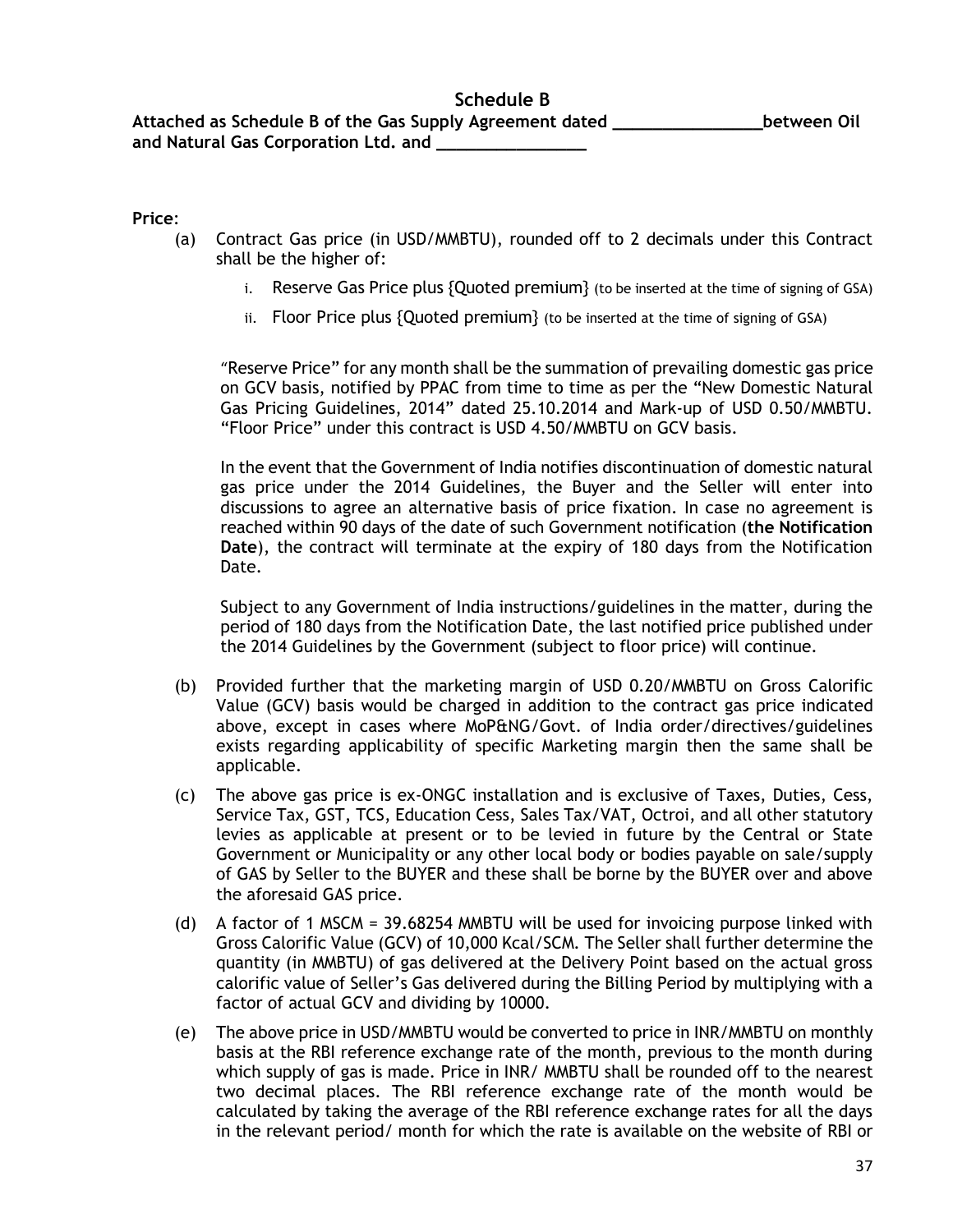of the Financial Benchmarks India Pvt Ltd (FBIL). The monthly average RBI exchange rate so calculated shall be rounded off to two decimal places. The rates can be downloaded from FBIL website: [http://www.fbil.org.in.](http://www.fbil.org.in/)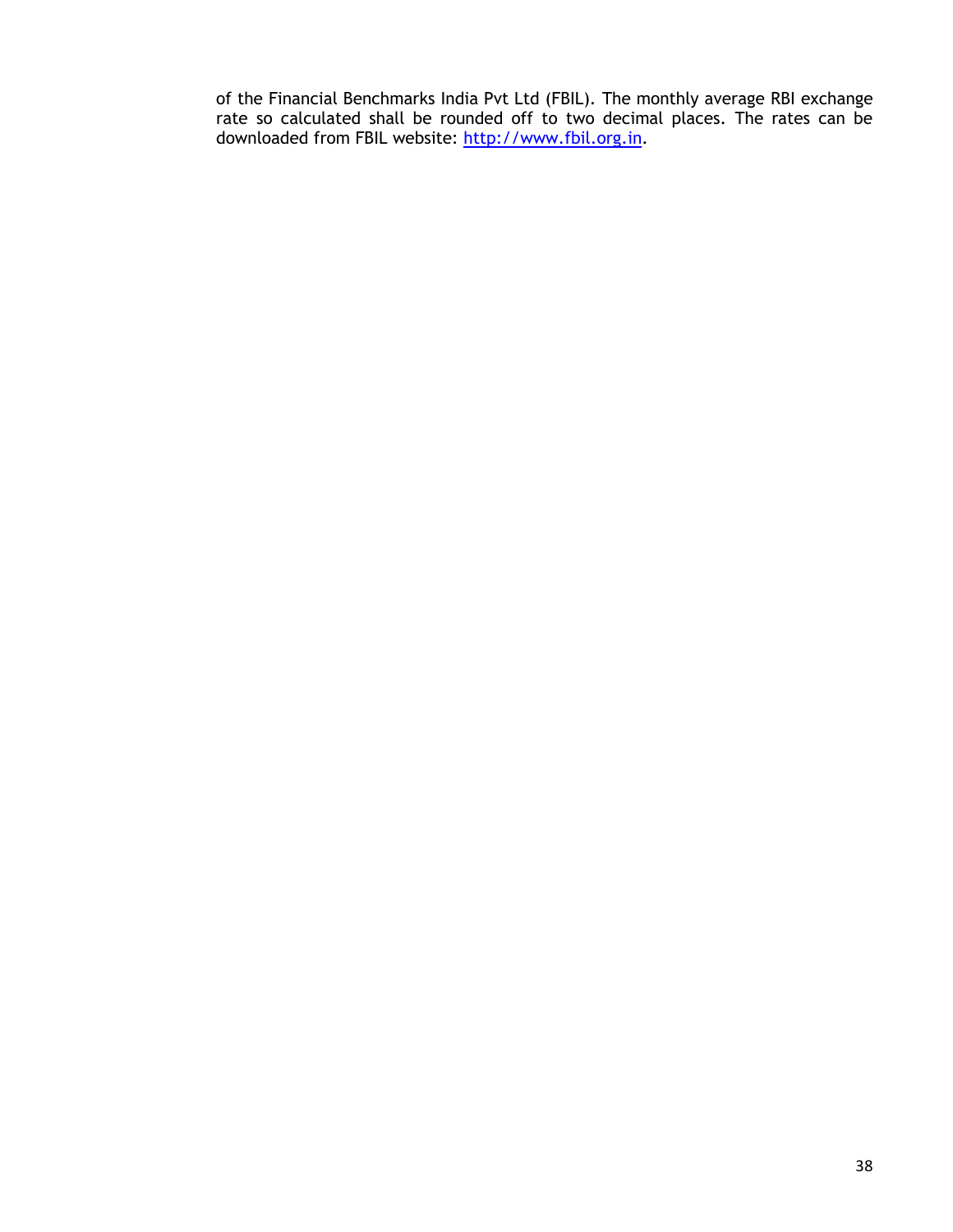<span id="page-38-0"></span>**Schedule C Attached as Schedule C to the Gas Supply Agreement dated** \_\_\_\_\_\_\_\_\_\_ **between Oil and Natural Gas Corporation Limited and \_\_\_\_\_\_\_\_\_\_\_.**

#### **Specifications - Gas quality:**

Typical Gas Composition\* Volume (%)

- 1. Combustible Hydrocarbon gases: [\_\_%] minimum
- 2. Non-combustible gases other than HC: [ $\%$ ] maximum
- 3. Gross Calorific Value (GCV): Not less than \_\_\_\_\_\_Kcal/SCM
- 4. Net Calorific Value (NCV): Not less than \_\_\_\_\_Kcal/SCM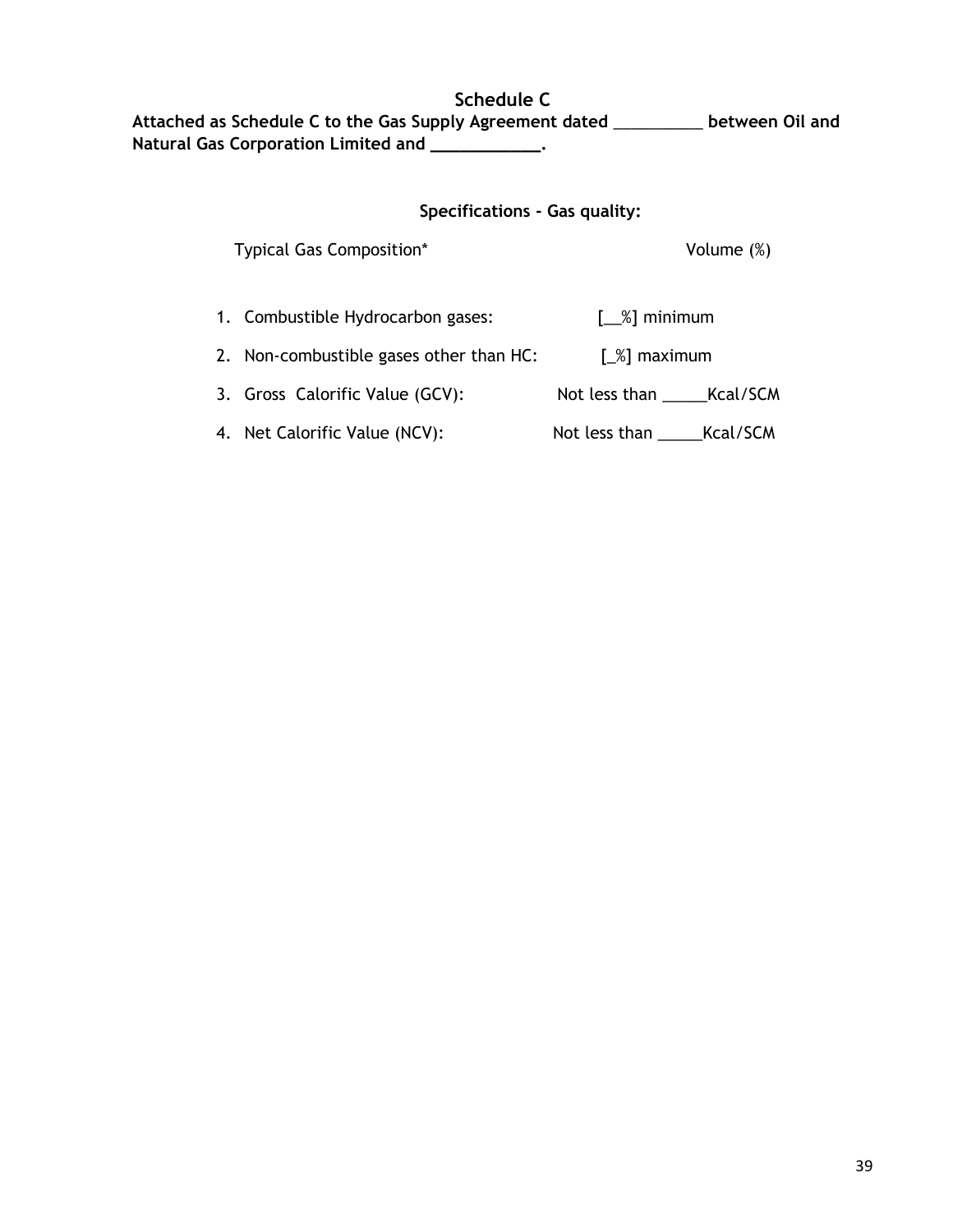## **Schedule D**

## <span id="page-39-0"></span>**Attached as Schedule D to the Gas Supply Agreement dated** \_\_\_\_\_\_\_\_\_\_\_ **between Oil and Natural Gas Corporation Limited and \_\_\_\_\_\_\_\_\_\_\_\_\_\_**

Profile of gas availability for Sale <To be inserted based on field by work centre>

| Period | Gas Quantity, SCMD |
|--------|--------------------|
|        |                    |
|        |                    |
|        |                    |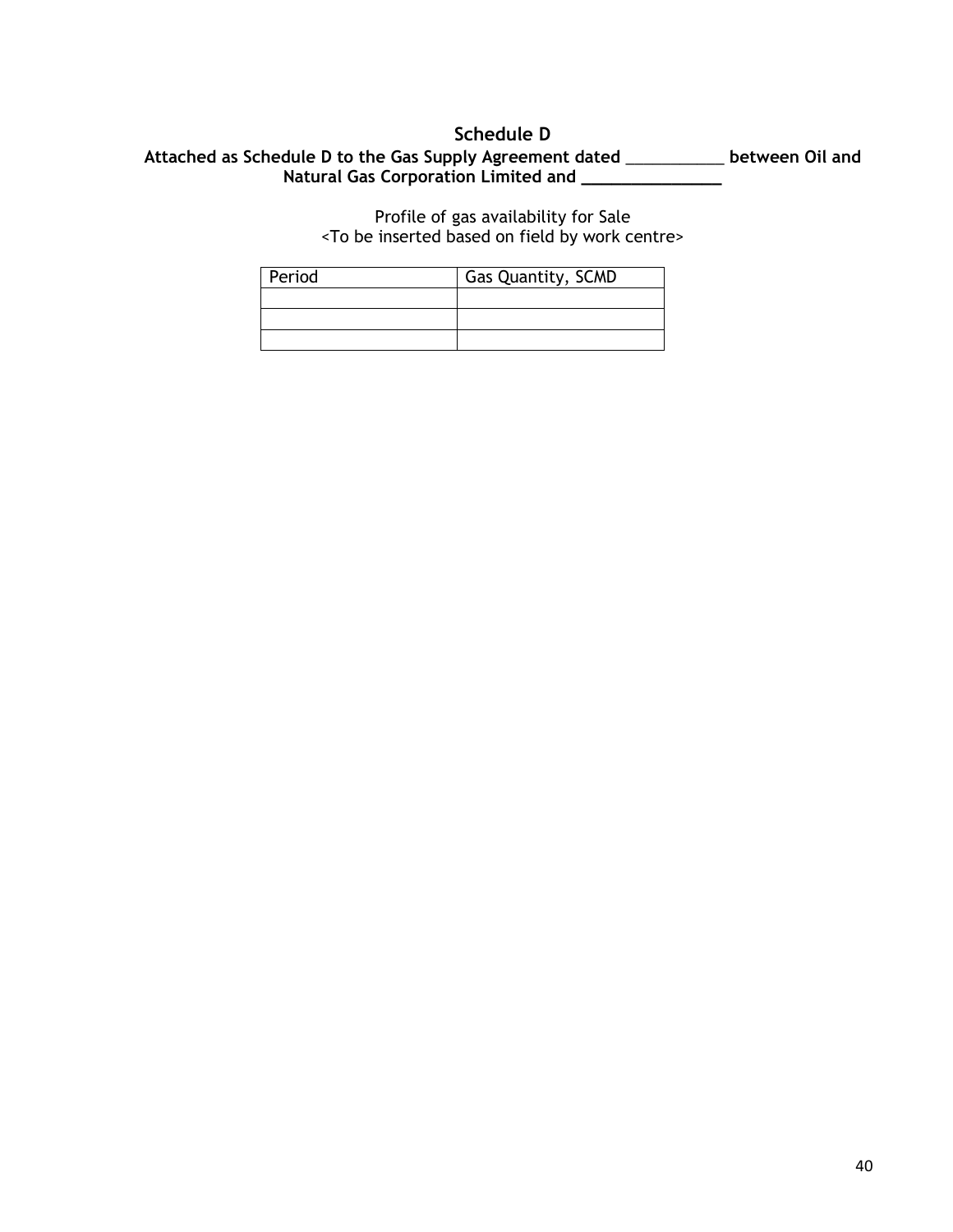# **Schedule E**

<span id="page-40-0"></span>**To: [SELLER/ BENEFICIARY] [ADDRESS]**

**IRREVOCABLE STANDBY LETTER OF CREDIT. NO.: \_\_\_\_\_\_\_\_\_\_\_\_\_\_\_\_\_\_\_\_**

**Name of Beneficiary:** ONGC, <Details of ONGC Asset to be mentioned >

Name of Applicant: <Buyer Details to be mentioned>

Amount of Letter of Credit:  $\Box$  \_\_\_\_\_\_\_\_\_\_\_\_\_. Expiry Date: \_\_\_\_\_\_\_\_\_\_\_\_\_.

At the request of the \_\_\_\_\_\_\_\_\_\_\_\_\_\_\_\_\_\_\_\_\_\_\_ <Name and Address> ("**Applicant**"), we, \_\_\_\_\_\_\_\_\_\_\_\_\_\_\_\_\_\_\_\_\_\_\_\_\_\_ , <Name and Address> ("**Issuing Bank**") hereby establish unconditional irrevocable standby Letter of Credit no.\_\_\_\_\_\_\_\_\_\_\_\_\_ Dt.\_\_\_\_\_\_\_\_\_\_\_ in favour of Oil and Natural Gas Corporation Ltd., <Details of ONGC Asset> (the "**Beneficiary**") for Rs. \_\_\_\_\_\_\_\_\_\_\_\_\_ (the "**Face Value**") as per following terms and conditions:-

- 1. This is an unconditional STANDBY IRREVOCABLE and without recourse Letter of Credit, valid up to \_\_\_\_\_\_\_\_\_\_ for submission of documents for negotiation and payment to the bank.
- 2. The face value of this Letter of Credit shall be equal to Rs\_\_\_\_\_\_\_\_\_\_\_ (Rupees\_\_\_\_\_\_\_\_\_\_\_\_\_\_\_\_\_\_\_\_\_\_\_\_\_\_\_) (Equivalent to 45 days of natural gas supply).
- 3. This Letter of Credit is issued under \_\_\_\_\_\_\_\_\_\_\_\_\_\_\_\_\_\_\_\_\_\_\_\_\_\_\_\_\_\_ [Details of Tender/NOA/Contract/Agreement to be mentioned] dated \_\_\_\_\_\_\_\_\_\_\_\_\_\_ to cover payment for supply of natural gas by ONGC (Beneficiary) to the Buyer as per AGREEMENT executed between Buyer and Beneficiary and also interest on delayed payment including payment for Monthly Minimum Guaranteed off-take (MMGO) quantity. This Letter of Credit will be valid for any of the documents such as Invoices/Provisional invoices/Debit notes/Statement of claim/ Demand letter etc. raised under the aforesaid contracts/agreement, as well as supplementary agreements, Side Letters, Term Sheet, amendments etc. and other addenda thereof.
- 4. Notwithstanding the above provision, it is further provided that if gas Buyer continues to draw gas supplies from ONGC beyond validity period of the existing Agreement (without written extension prior to expiry of the Agreement validity for any reason whatsoever) payments due for such gas supplies and such period (including MMGO charges) shall be fully covered by this letter of credit within the validity of the letter of credit.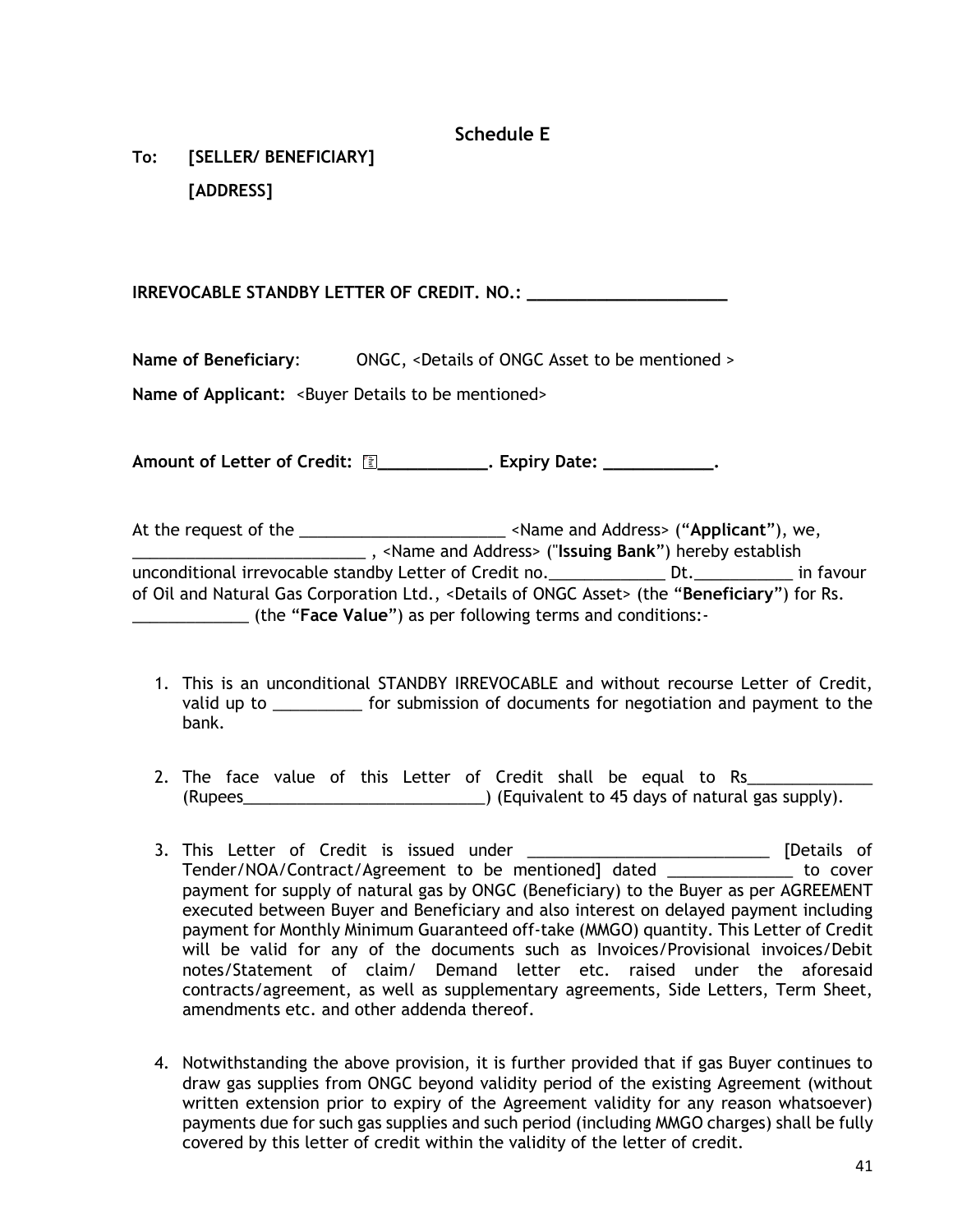- 5. All bank charges including opening, negotiation, handling, amendment, renewal, interest charges, and any other charges related to this Letter of Credit will be borne by the Applicant. However, charges of the advising bank shall be borne by the Beneficiary.
- 6. Payment against the Letter of Credit shall be released immediately without demur on presentation of a copy of any of the documents such as duly signed Invoices/Provisional invoices/ Debit notes/ Statement of claim / Demand Letter etc. by ONGC.
- 7. Draft / Hundi (format enclosed) drawn under the Letter of Credit (L/C) would mark the L/C Number \_\_\_\_\_\_\_\_\_\_\_\_\_\_\_ dated \_\_\_\_\_\_\_\_\_.
- 8. If the payment to ONGC/ONGC banker is not made at sight of documents, interest @ \_\_\_\_\_\_\_ (rate as applicable on delayed payment under the relevant GSA) per annum compounded quarterly for each day payments are overdue until paid, shall be charged.
- 9. This Letter of Credit (L/C) shall also cover requests against partial payment and/or multiple drawings.
- 10. This unconditional Standby Irrevocable Letter of Credit is available for negotiation directly with the issuing Bank/Branch or through ONGC's bankers without recourse to the Applicant.
- 11. The validity of Letter of Credit will be up to \_\_\_\_\_\_\_\_\_\_\_\_\_\_\_\_\_\_\_\_\_\_\_\_\_\_\_\_\_. The Issuing Bank unconditionally and irrevocably undertakes to the Beneficiary that, if at least one month (30 days) prior to the expiry of this Letter of Credit, Applicant fails to renew/ extend such Letter of Credit or replace it with another Letter of Credit as acceptable to the Beneficiary then, the issuing banker shall make full payment of the Letter of Credit face value upon receipt of Beneficiary letter/certificate that Applicant has failed to replace or renew the Letter of Credit.
- 12. The Issuing Bank undertakes not to amend any of the terms and conditions of this letter of credit (L/C) without prior consent of Beneficiary during the validity of this Letter of Credit.
- 13. The issuing Bank certifies that the officer(s) signing this Letter of Credit is (are) authorized for this purpose and shall remain binding upon the issuing bank.
- 14. The Issuing Bank shall forward and submit this Letter of Credit to the Advising Bank for advising of this Letter of Credit to Beneficiary.

Yours faithfully

(Sign of authorized Officer of Bank)